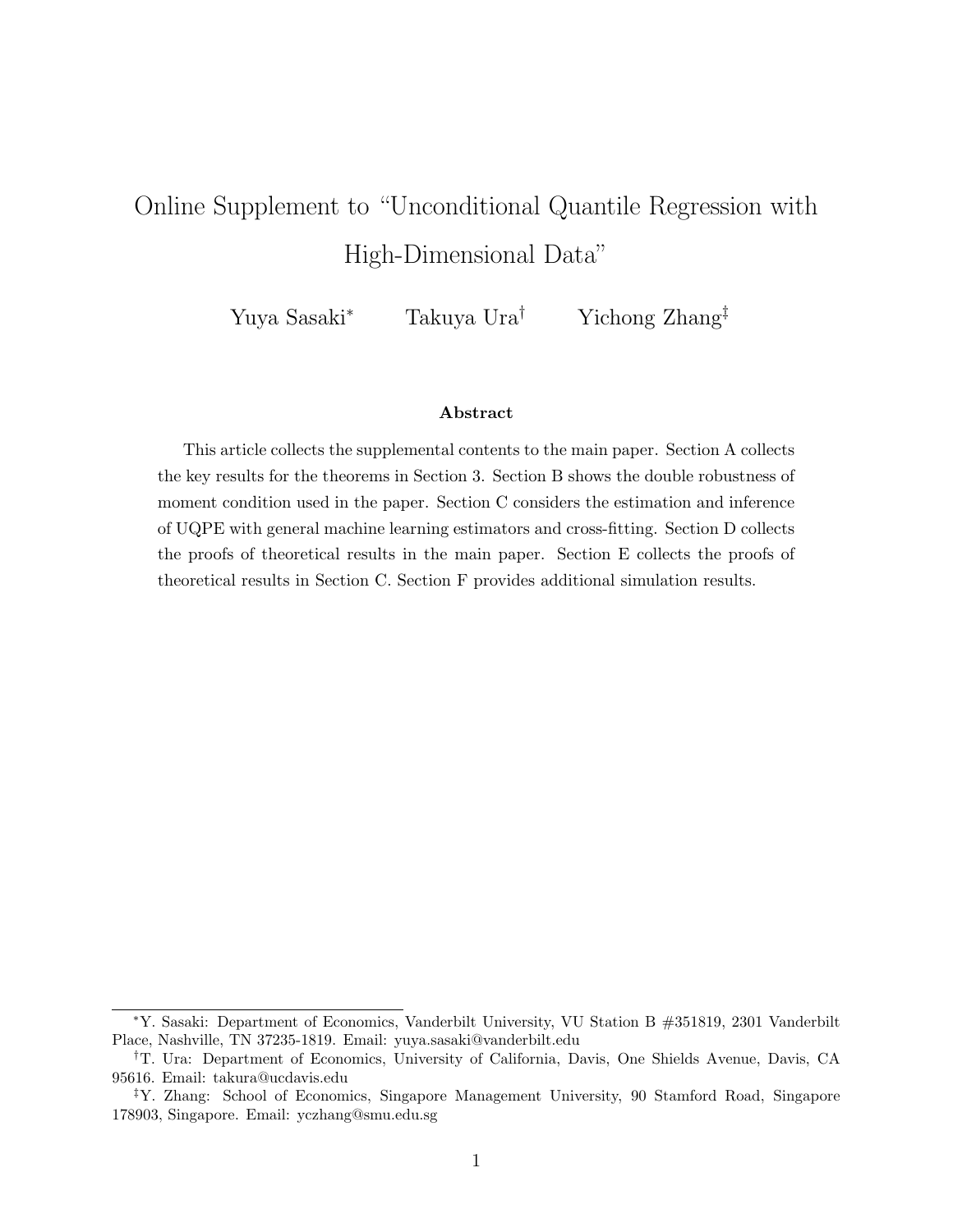# <span id="page-1-0"></span>A Theoretical Results for Section [3](#page-3-0)

<span id="page-1-2"></span>**Theorem A.1.** If Assumptions [1](#page-0-0) and [2](#page-0-0) hold, then for  $j = 0, 1$  and any  $e > 0$ , there exists a class of functions denoted as  $\mathcal{G}^{(j)}$  such that  $\{\hat{m}_j(x,q): q \in \mathcal{Q}^{\delta}\} \subset \mathcal{G}^{(j)}$  with probability qreater than  $1 - e$  and

$$
\sup_{Q} N(\mathcal{G}^{(j)}, \|\cdot\|_{Q,2}, \varepsilon \|G^{(j)}\|_{Q,2}) \le C\left(\frac{p_b}{\varepsilon}\right)^{cs_b} \text{ for every } \varepsilon \in (0,1],\tag{A.1}
$$

where C, c are positive constants,  $N(\cdot)$  is the covering number,  $G^{(j)}$  is the envelope for  $G^{(j)}$ ,  $\|\cdot\|_{Q,2}$  is the  $L^2$  norm for a probability measure Q, and the supremum is taken over all finitely discrete probability measures. In addition, we have

<span id="page-1-3"></span><span id="page-1-1"></span>
$$
\sup_{q \in \mathcal{Q}^\delta} \int |\hat{m}_j(x, q) - m_j(x, q)|^2 dF_X(x) = O_P\left(\frac{s_b \log(p_b)}{N}\right),\tag{A.2}
$$

<span id="page-1-4"></span>
$$
\sup_{q \in \mathcal{Q}^{\delta}, x \in \mathcal{X}} |\hat{m}_j(x, q) - m_j(x, q)| = O_P\left(\zeta_N s_b \sqrt{\frac{\log(p_b)}{N}}\right). \tag{A.3}
$$

<span id="page-1-5"></span>**Theorem A.2.** If Assumptions [1](#page-0-0) and [3](#page-0-0) holds, then for any  $e > 0$ , there exists a class of functions denoted as  $\mathcal{G}^{\omega}$  such that  $\hat{\omega}(x) \in \mathcal{G}^{\omega}$  with probability greater than  $1-e$  and

$$
\sup_{Q} N(\mathcal{G}^{\omega}, \|\cdot\|_{Q,2}, \varepsilon \|G^{\omega}\|_{Q,2}) \le C\left(\frac{p_h}{\varepsilon}\right)^{c s_h} \text{ for every } \varepsilon \in (0,1],\tag{A.4}
$$

where  $G^{\omega}$  is the envelope of  $\mathcal{G}^{(\omega)}$ . In addition, we have, for all  $c > 0$ ,

$$
\int \left(\hat{\omega}(x) - \omega(x)\right)^2 dF_X(x) = o_P(N^c s_h \log(p_h)/N) \tag{A.5}
$$

and

<span id="page-1-8"></span><span id="page-1-7"></span><span id="page-1-6"></span>
$$
\sup_{x \in \mathcal{X}} |\hat{\omega}(x) - \omega(x)| = o_P(1). \tag{A.6}
$$

<span id="page-1-9"></span>**Theorem A.3.** If Assumptions  $1-\frac{1}{4}$  hold, then

$$
\sup_{\tau \in \Upsilon} \left| \hat{\theta}(\tau) - \theta(\tau) - \frac{1}{N} \sum_{i=1}^{N} \mathrm{IF}_{i}^{\theta}(\tau) \right| = o_{P}(N^{-1/2}),
$$
  
\n
$$
\sup_{\tau \in \Upsilon} \left| \hat{\theta}^{*}(\tau) - \hat{\theta}(\tau) - \frac{1}{N} \sum_{i=1}^{N} \eta_{i} \mathrm{IF}_{i}^{\theta}(\tau) \right| = o_{P}(N^{-1/2}).
$$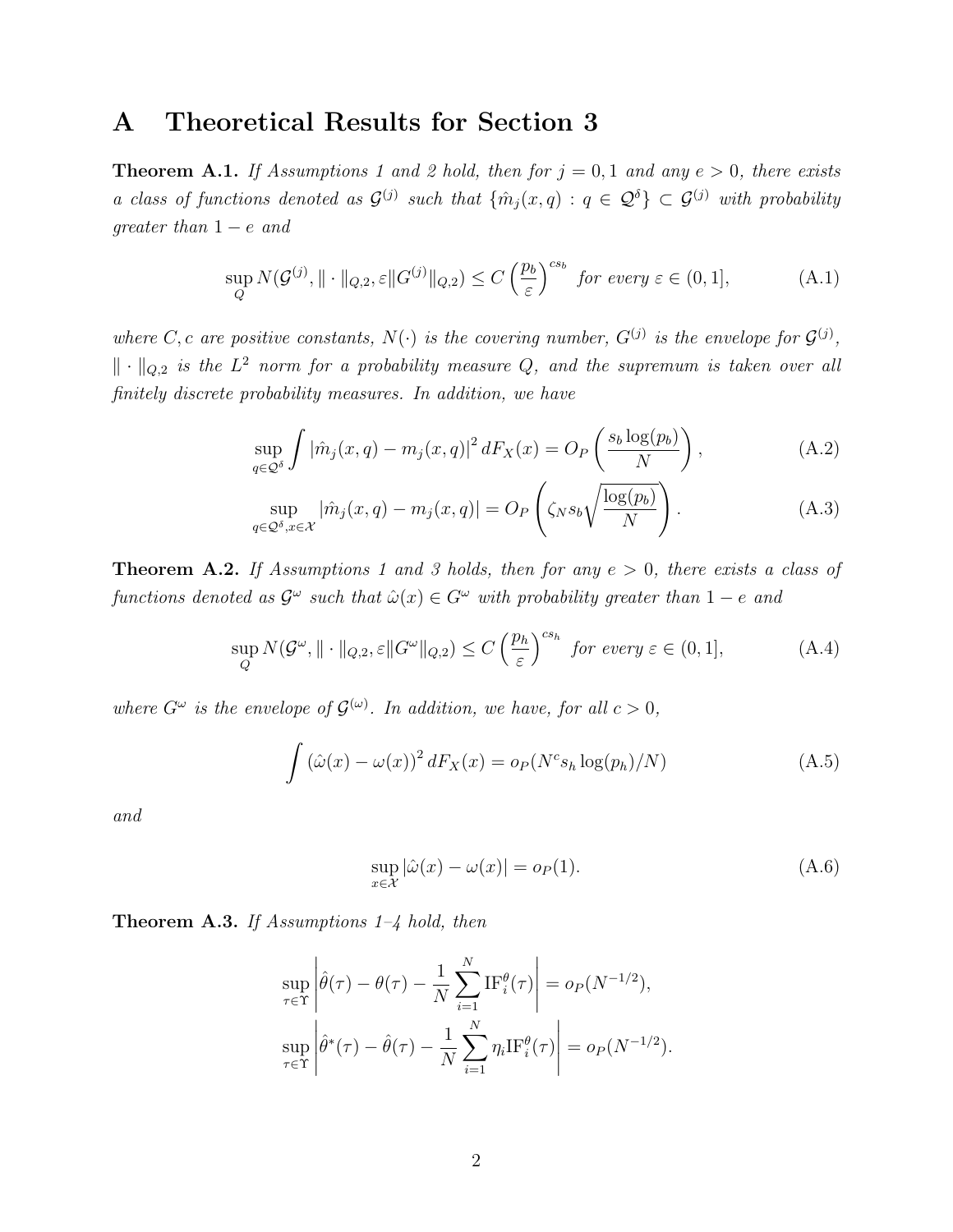<span id="page-2-1"></span>**Theorem A.4.** If Assumptions  $1-3$ , 5, 6 hold, then

$$
\widehat{UQPE}(\tau) - UQPE(\tau) = \frac{1}{N} \sum_{i=1}^{N} \text{IF}_{i}(\tau) + \frac{\theta(\tau) f_{Y}^{(2)}(q_{\tau})(\int u^{2} K_{1}(u) du) h_{1}^{2}}{2 f_{Y}^{2}(q_{\tau})} + R(\tau)
$$
  

$$
\widehat{UQPE}^{*}(\tau) - \widehat{UQPE}(\tau) = \frac{1}{N} \sum_{i=1}^{N} \eta_{i} \cdot \text{IF}_{i}(\tau) + R^{*}(\tau),
$$

where the residuals satisfy  $\sup_{\tau \in \Upsilon} \max\{|R(\tau)|, |R^*(\tau)|\} = o_P((\log(N)Nh_1)^{-1/2}).$ 

# <span id="page-2-0"></span>B Double Robustness

The double robustness of [\(3\)](#page-0-0) follows from [Chernozhukov, Escanciano, Ichimura, Newey, and](#page-38-0) [Robins](#page-38-0) [\(2021a,](#page-38-0) Theorem 3). In this section, for the sake of completeness, we demonstrate that [\(3\)](#page-0-0) is doubly robust.

Lemma B.1 (Double Robustness). Suppose Assumption [1](#page-0-0) holds. If

- (i)  $\int |\tilde{m}_1(x, q_\tau)| dF_X(x)$ ,  $\int |\tilde{\omega}(x)1\{y \leq q_\tau\}| dF_{Y,X}(y, x)$ ,  $\int |\tilde{\omega}(x) m_0(x, q_\tau)| dF_X(x)$ , and  $\int |\omega(x)\tilde{m}_0(x,q_\tau)|dF_X(x)$  are finite;
- (ii) for every  $x_{-1}$  in the support of  $X_{-1}$ , the mappings  $x_1 \mapsto (m_0(x, q_\tau) \tilde{m}_0(x, q_\tau))$  and  $x_1 \mapsto f_{X_1|X_{-1}=x_{-1}}(x_1)$  are continuously differentiable with

$$
(m_0(x, q_\tau) - \tilde{m}_0(x, q_\tau)) f_{X_1|X_{-1} = x_{-1}}(x_1) \to 0
$$

as  $x_1 \rightarrow \pm \infty$ ; and

$$
(iii) \int \tilde{m}_1(x, q_\tau) dF_X(x) = \int \frac{\partial}{\partial x_1} \tilde{m}_0(x, q_\tau) dF_X(x);
$$

then  $(4)$  and  $(5)$  hold.

In this lemma, conditions (i) and (ii) are regularity conditions for the nuisance parameter values. Condition (iii) is satisfied if  $\tilde{m}_1(x, q_\tau) = \frac{\partial}{\partial x_1} \tilde{m}_0(x, q_\tau)$ . It is reasonable since  $\tilde{m}_0(x, q_\tau)$ is a value for  $m_0(x, q_\tau)$  and  $\tilde{m}_1(x, q_\tau)$  is a value for  $m_1(x, q_\tau) = \frac{\partial}{\partial x_1} m_0(x, q_\tau)$ .

Proof. Note that [\(4\)](#page-0-0) follows from

$$
\int (\tilde{m}_1(x, q_\tau) - \omega(x)(1\{y \le q_\tau\} - \tilde{m}_0(x, q_\tau))) dF_{Y, X}(y, x)
$$
\n
$$
= \int \tilde{m}_1(x, q_\tau) dF_X(x) - \iint (m_0(x, q_\tau) - \tilde{m}_0(x, q_\tau)) \left(\frac{\partial}{\partial x_1} f_{X_1|X_{-1} = x_{-1}}(x_1)\right) dx_1 dF_{X_{-1}}(x_{-1})
$$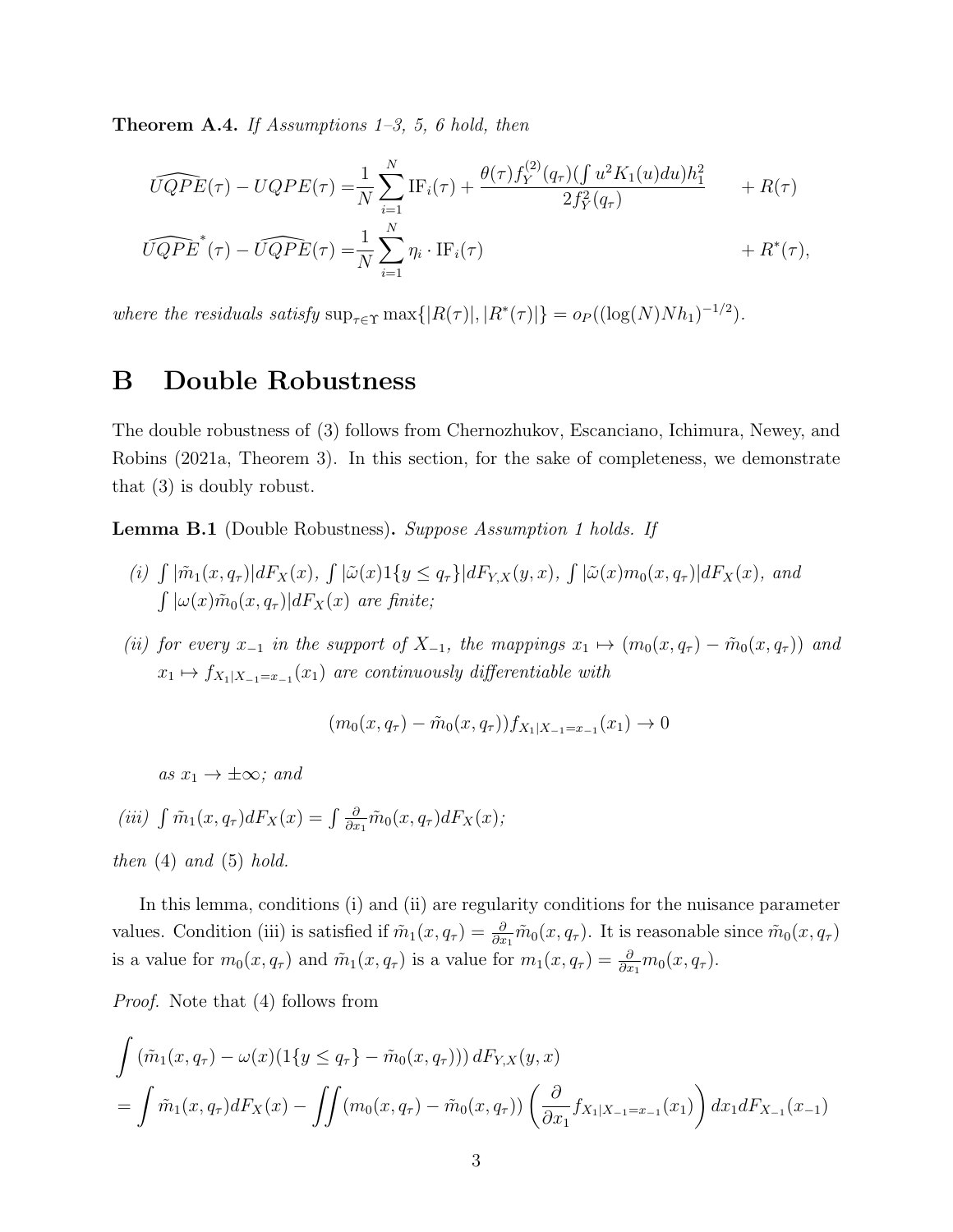$$
= \int \tilde{m}_1(x, q_\tau) dF_X(x) + \iint \left( m_1(x, q_\tau) - \left( \frac{\partial}{\partial x_1} \tilde{m}_0(x, q_\tau) \right) \right) (f_{X_1|X_{-1} = x_{-1}}(x_1)) dx_1 dF_{X_{-1}}(x_{-1})
$$
  
= 
$$
\int m_1(x, q_\tau) dF_X(x)
$$
  
= 
$$
\theta(\tau),
$$

where the first equality follows from Fubini's theorem, and the second equality follows from integration by parts. Next, [\(5\)](#page-0-0) follows from

$$
\int (m_1(x, q_\tau) - \tilde{\omega}(x)(1\{y \le q_\tau\} - m_0(x, q_\tau))) dF_{Y,X}(y, x)
$$
  
= 
$$
\int m_1(x, q_\tau) dF_X(x) - \iint \tilde{\omega}(x)(m_0(x, q_\tau) - m_0(x, q_\tau)) f_{X_1|X_{-1} = x_{-1}} dx_1 dF_{X_{-1}}(x_{-1})
$$
  
= 
$$
\int m_1(x, q_\tau) dF_X(x)
$$
  
= 
$$
\theta(\tau).
$$

This completes a proof of the lemma.

# <span id="page-3-0"></span>C Estimation and Inference of UQPE with General Preliminary Machine Learning Estimators

### C.1 Estimation and Inference Procedures with Cross-Fitting

Based on the moment condition [\(3\)](#page-0-0), we propose to estimate  $\theta(\tau)$  by a cross-fitting approach [\(Chernozhukov, Chetverikov, Demirer, Duflo, Hansen, Newey, and Robins, 2018,](#page-38-1) Definition 3.2). We split the sample of size N into a random partition  $\{I_1, \dots, I_L\}$  of approximately equal size. For simplicity, let  $|I_l| = n$  for every l so that  $N = nL$ . In this section, we assume that, for every index  $l \in \{1, ..., L\}$  of fold, we can construct an estimator  $(\hat{\omega}_l(x), \hat{m}_{0,l}(x,q), \hat{m}_{1,l}(x,q))$  by using all the observations except those in  $I_l$ . Letting  $\hat{q}_\tau$  be the full sample  $\tau$ -th empirical quantile of Y, we estimate  $\theta(\tau)$  by

$$
\hat{\theta}_{cf}(\tau) = \frac{1}{L} \sum_{l=1}^{L} \frac{1}{n} \sum_{i \in I_l} (\hat{m}_{1,l}(X_i, \hat{q}_\tau) - \hat{\omega}_l(X_i)(1\{Y_i \leq \hat{q}_\tau\} - \hat{m}_{0,l}(X_i, \hat{q}_\tau))) . \tag{C.1}
$$

<span id="page-3-1"></span> $\Box$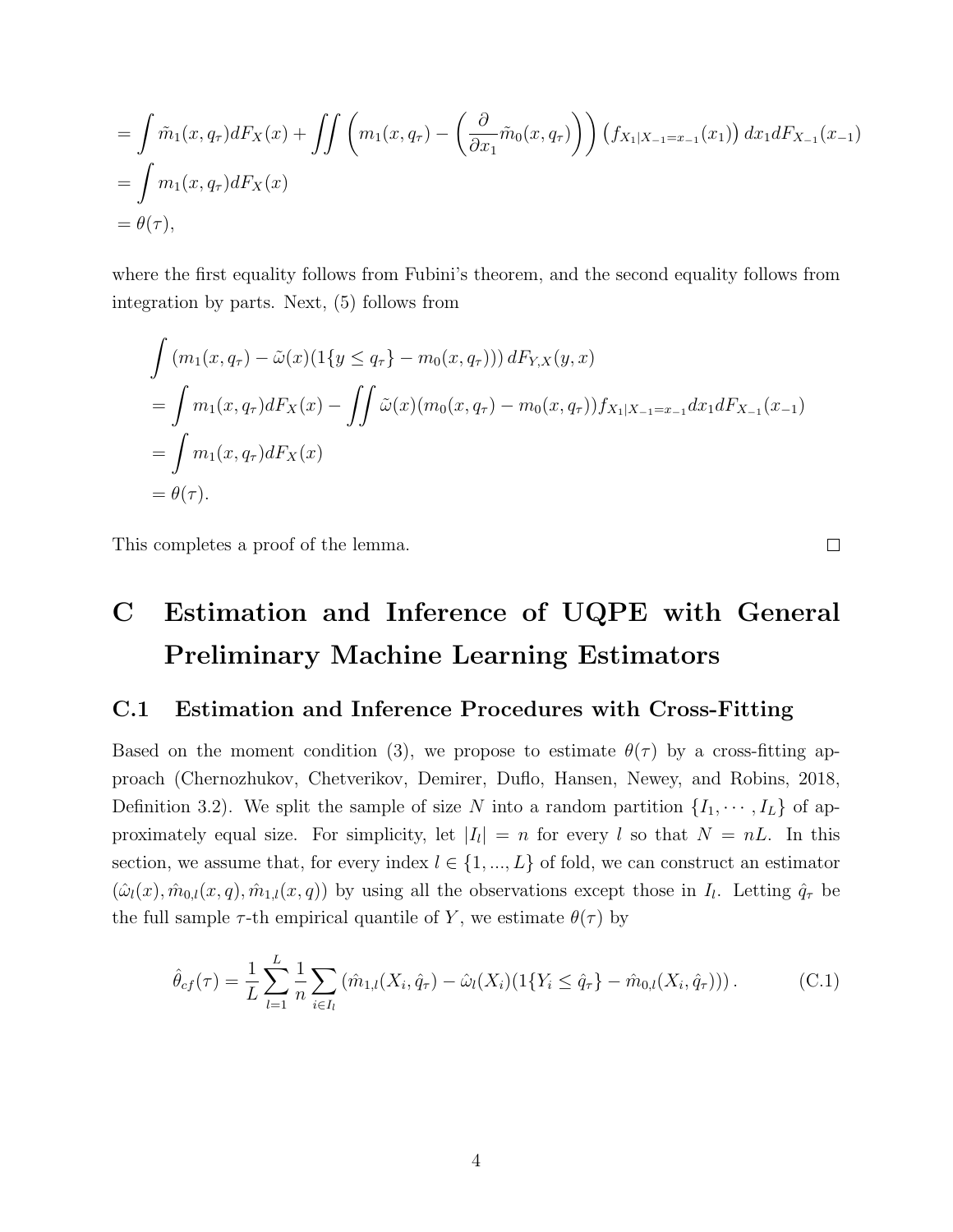With this estimator for  $\theta(\tau)$ , our proposed estimator for  $UQPE(\tau)$  is

$$
\widehat{UQPE}_{cf}(\tau) = -\frac{\hat{\theta}_{cf}(\tau)}{\hat{f}_Y(\hat{q}_\tau)},
$$

where  $\hat{f}_Y(y)$  is defined in Section [2.2.](#page-0-0)

For an inference about  $UQPE(\tau)$ , we propose the multiplier bootstrap without recalculating the preliminary estimators  $(\hat{\omega}_l(x), \hat{m}_{0,l}(x, q), \hat{m}_{1,l}(x, q))$  in each bootstrap iteration. Using independent standard normal random variables  $\{\eta_i\}_{i=1}^N$  that are independent of the data, we compute the bootstrap estimator  $\widehat{UQPE}_{cf}^*(\tau)$  in the following steps. We construct the bootstrap estimator  $(\hat{q}_\tau^*, \hat{f}_Y^*)$  for  $(q_\tau, f_Y)$  in the same way as in Section [2.3.](#page-0-0) The bootstrap estimator for  $\theta(\tau)$  is

$$
\hat{\theta}_{cf}^*(\tau) = \frac{1}{L} \sum_{l=1}^L \frac{1}{\sum_{i \in I_l} (\eta_i + 1)} \sum_{i \in I_l} (\eta_i + 1) (\hat{m}_{1,l}(X_i, \hat{q}_{\tau}^*) - \hat{\omega}_l(X_i) (1\{Y_i \leq \hat{q}_{\tau}^*\} - \hat{m}_{0,l}(X_i, \hat{q}_{\tau}^*))).
$$

With these components, the bootstrap estimator  $\widehat{UQPE}_{cf}^*(\tau)$  is given by

$$
\widehat{UQPE}_{cf}^*(\tau) = -\frac{\hat{\theta}_{cf}^*(\tau)}{\hat{f}_Y^*(\hat{q}_\tau^*)}.
$$

We can use the above multiplier bootstrap method to conduct various types of inference. For example, we can construct a confidence band  $CB^{\theta}_{\Upsilon,cf}$  for  $\theta(\tau)$  over  $\Upsilon$  by computing  $\hat{\theta}_{cf}(\tau) \pm \hat{\sigma}^{\theta}(\tau) c_{\Upsilon,cf}^{\theta}(1-\alpha)$  for  $\tau \in \Upsilon$ , where  $\hat{\sigma}^{\theta}(\tau)$  is an estimator of the standard error of  $\hat{\theta}_{cf}(\tau)$  and  $c^{\theta}_{\Upsilon,cf}(1-\alpha)$  is the  $(1-\alpha)$  quantile of  $\sup_{\tau \in \Upsilon} |(\hat{\theta}_{cf}^*(\tau) - \hat{\theta}_{cf}(\tau))/\hat{\sigma}^{\theta}(\tau)|$ conditional on the data. Also, we can construct a confidence band  $CB_{\Upsilon,cf}$  for  $UQPE$ over  $\Upsilon$  by computing  $\widehat{UQPE}_{cf}(\tau) \pm \hat{\sigma}(\tau)c_{\Upsilon,cf} (1-\alpha)$  for  $\tau \in \Upsilon$ , where  $\hat{\sigma}(\tau)$  is an estimator of the standard error of  $\widehat{UQPE}_{cf}(\tau)$  and  $c_{\Upsilon,cf} (1-\alpha)$  is the  $(1-\alpha)$  quantile of  $\sup_{\tau \in \Upsilon} \left| (\widehat{UQPE}_{cf}^*(\tau) - \widehat{UQPE}_{cf}(\tau))/\hat{\sigma}(\tau) \right|$ conditional on the data.

### C.2 Asymptotic Theory

In this section, we investigate the asymptotic properties of the estimators  $(\widehat{UQPE}_{cf}(\tau), \hat{\theta}_{cf}(\tau))$ and the bootstrap estimators  $(\widehat{UQPE}_{cf}^*(\tau), \hat{\theta}_{cf}^*(\tau))$  introduced in the previous section.

<span id="page-4-0"></span>**Assumption C.1.** For every index  $l \in \{1, ..., L\}$  of folds, there exist sequences  $\nu_N$ ,  $A_N$ ,  $\pi_N$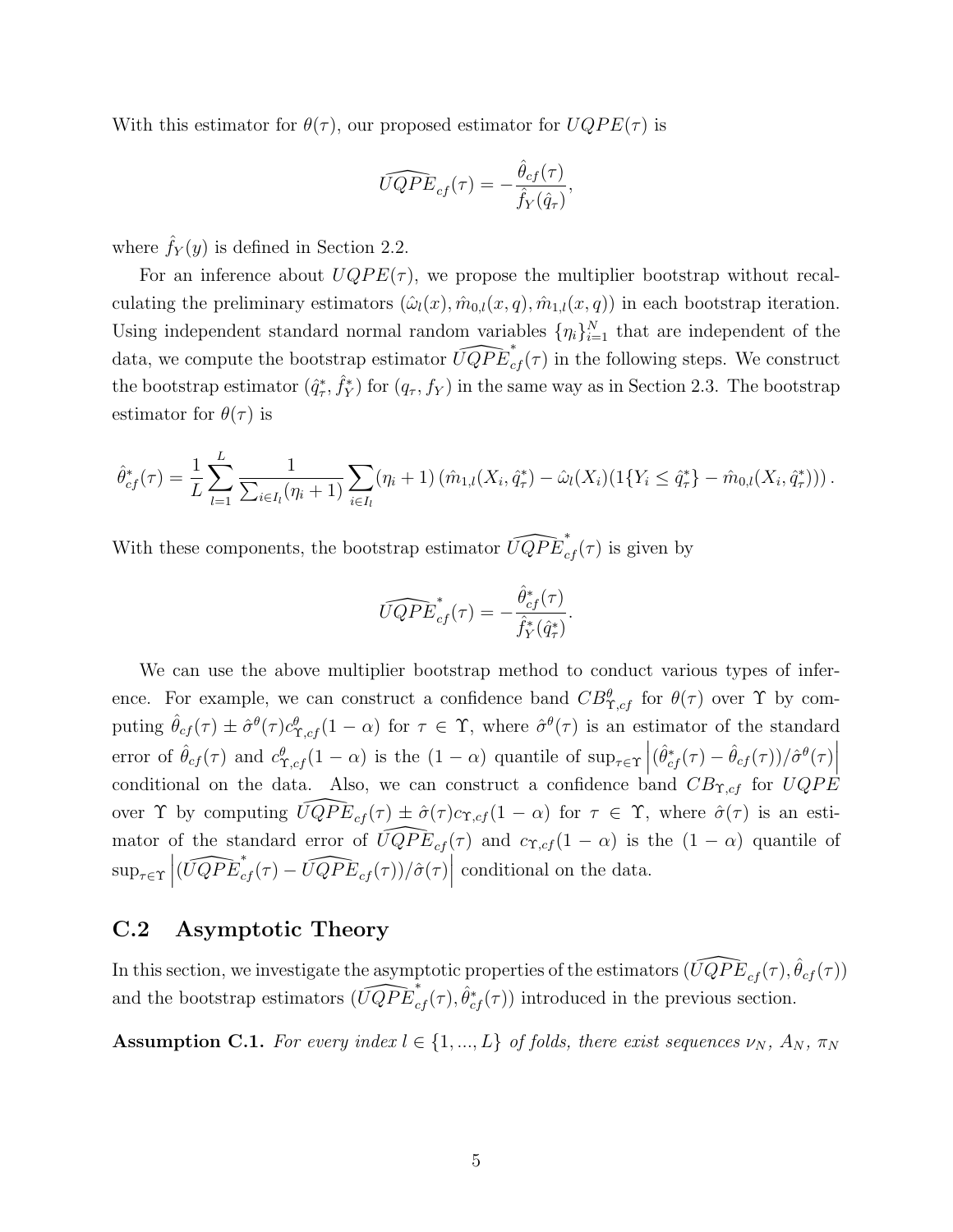such that the following conditions hold with probability approaching one:

<span id="page-5-0"></span>
$$
\sup_{Q} N(\{\hat{m}_{j,l}(x,q) : q \in \mathcal{Q}^{\delta}\}, \|\cdot\|_{Q,2}, \varepsilon \|G_{l}^{(j)}\|_{Q,2}) \lesssim \left(\frac{A_N}{\varepsilon}\right)^{\nu_N} \text{ for every } \varepsilon \in (0,1], \quad (C.2)
$$

$$
\sup_{q \in \mathcal{Q}^\delta} \int |\hat{m}_{1,l}(x,q) - m_1(x,q)|^2 \, dF_X(x) = O_P(\pi_N^2),\tag{C.3}
$$

<span id="page-5-5"></span><span id="page-5-4"></span>
$$
\int |\hat{\omega}_l(x) - \omega(x)|^2 dF_X(x) = O_P(\pi_N^2),\tag{C.4}
$$

$$
\sup_{q \in \mathcal{Q}^\delta} \int |\hat{\omega}_l(x)\hat{m}_{0,l}(x,q) - \omega(x)m_0(x,q)|^2 dF_X(x) = O_P(\pi_N^2),
$$
\n(C.5)

<span id="page-5-6"></span>
$$
\int \left( \sup_{q \in \mathcal{Q}^\delta} |\hat{m}_{1,l}(x,q)| \right)^{2+d} dF_X(x) = O_P(1), \tag{C.6}
$$

<span id="page-5-7"></span>
$$
\int \left( \sup_{q \in \mathcal{Q}^{\delta}} |\hat{\omega}_l(x)(1 + |\hat{m}_{0,l}(x, q)|)| \right)^{2+d} dF_X(x) = O_P(1), \tag{C.7}
$$

<span id="page-5-1"></span>
$$
\sup_{q \in \mathcal{Q}^\delta} \left| \int \left( \hat{m}_{1,l}(x, q) - \frac{\partial}{\partial x_1} \hat{m}_{0,l}(x, q) \right) dF_X(x) \right| = O_P(\tilde{\pi}_N^2), \tag{C.8}
$$

<span id="page-5-3"></span>
$$
\sup_{q \in \mathcal{Q}^\delta} \left| \int (\hat{\omega}_l(x) - \omega(x)) (\hat{m}_{0,l}(x, q) - m_0(x, q)) dF_X(x) \right| = O_P(\tilde{\pi}_N^2), \tag{C.9}
$$

where, in [\(A.1\)](#page-1-1),  $N(\cdot)$  is the covering number,  $G_l^{(j)}$  $\widehat{l}_l^{(j)}$  is the envelope for  $\{\widehat{m}_j(x,q): q \in \mathcal{Q}^\delta\},$ and the supremum in [\(C.2\)](#page-5-0) is taken over all finitely discrete probability measures.

Several comments are in order. First, this assumption consists of a list of high-level conditions that should be satisfied by the preliminary estimator  $(\hat{\omega}_l(x), \hat{m}_{0,l}(x, q), \hat{m}_{1,l}(x, q)).$ While we state these high-level conditions here for the sake of accommodating a general class of preliminary estimators, the preliminary estimators considered in the paper satisfy these requirements. Second, [\(A.1\)](#page-1-1) is the entropy condition for the classes of functions  $\{\hat{m}_{i,l}(x, q):$  $q \in \mathcal{Q}^{\delta}$ . We require this condition because (1) we want to derive the linear expansion for  $\hat{\theta}(\tau)$  that is uniform in  $\tau$  and (2)  $\hat{m}_{j,l}(x, \hat{q}_{\tau})$  has the estimated  $\hat{q}_{\tau}$  inside for  $j = 0, 1$ . We can directly verify  $(A.1)$  for general machine learning estimators via a kernel convolution technique in Section [C.3.](#page-6-0) Third, it is worth mentioning that term [\(C.8\)](#page-5-1) is zero if we construct  $\hat{m}_1(x,q)$  by  $\hat{m}_1(x,q) = \frac{\partial}{\partial x_1} \hat{m}_0(x,q)$ .

<span id="page-5-2"></span>**Theorem [C.1](#page-4-0).** If Assumptions [1](#page-0-0) and C.1 hold,  $\pi_N^2 \nu_N \log(A_N/\pi_N) = o(1)$ ,  $\nu_N^2 \log^2(A_N/\pi_N) = o(1)$  $o(N^{\frac{d}{2+d}})$ , and  $\tilde{\pi}_N = o(N^{-1/4})$ , then  $\sup_{\tau \in \Upsilon}$  $\hat{\theta}_{cf}(\tau)-\theta(\tau)-\frac{1}{N}$  $\frac{1}{N} \sum_{i=1}^{N} \text{IF}_{i}^{\theta}(\tau) \Big| = o_{P}(N^{-1/2}),$ and  $\sup_{\tau \in \Upsilon}$  $\hat{\theta}_{cf}^*(\tau) - \hat{\theta}_{cf}(\tau) - \frac{1}{N}$  $\frac{1}{N} \sum_{i=1}^{N} \eta_i \text{IF}_{i}^{\theta}(\tau) \Big| = o_P(N^{-1/2}).$ √

**Corollary [C.1](#page-5-2).** Suppose assumptions in Theorem C.1 hold and  $\sup_{\tau \in \Upsilon}$  $\overline{N}\hat{\sigma}^{\theta}(\tau) - Var(\text{IF}^{\theta}_{i}(\tau))| =$  $o_P(1)$ . Then  $\mathbb{P}\left(\{\theta(\tau): \tau \in \Upsilon\} \in CB_{\Upsilon, cf}^{\theta}\right) \to 1 - \alpha$ .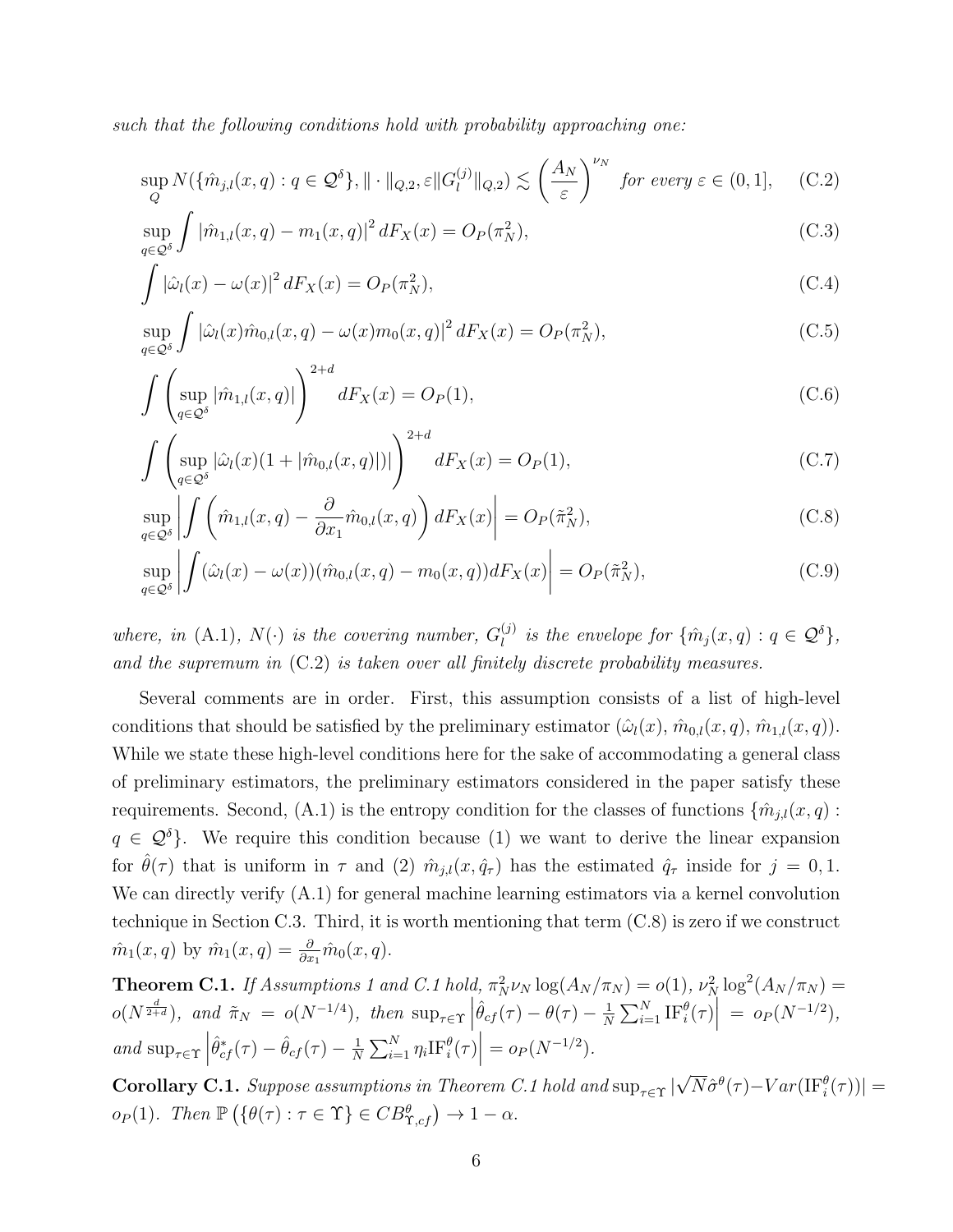<span id="page-6-1"></span>**Theorem C.2.** If Assumptions [1, 5,](#page-0-0) and [C.1](#page-4-0) hold,  $\pi_N^2 \nu_N \log(N) \log(A_N / \pi_N) h_1 = o(1)$ ,  $\nu_N^2 \log(N) \log^2(A_N/\pi_N) h_1 = o(N^{\frac{d}{2+d}})$ , and  $\tilde{\pi}_N = o((\log(N)Nh_1)^{-1/4})$ , then  $\widehat{UQPE}_{cf}(\tau)$  –  $UQPE(\tau) = \frac{1}{N} \sum_{i=1}^{N} \text{IF}_{i}(\tau) + \frac{\theta(\tau) f_{Y}^{(2)}(q_{\tau})(\int u^{2}K_{1}(u)du)h_{1}^{2}}{2f_{Y}^{2}(q_{\tau})} + R(\tau) \text{ and } \widehat{UQPE}_{cf}^{*}(\tau) - \widehat{UQPE}_{cf}(\tau) =$ 1  $\frac{1}{N} \sum_{i=1}^{N} \eta_i \cdot \text{IF}_i(\tau) + R^*(\tau)$ , where  $\sup_{\tau \in \Upsilon} \max\{|R(\tau)|, |R^*(\tau)|\} = o_P((\log(N)Nh_1)^{-1/2})$ .

The following corollary summarizes the validity for the bootstrap inference.

**Corollary [C.2](#page-6-1).** Suppose assumptions in Theorem C.2 hold and  $\sqrt{Nh_1} = o(h_1^{-2})$ . If  $h_1Var(\text{IF}_i(\tau))$ is bounded away from zero and  $\sup_{\tau \in \Upsilon}$ √  $\overline{Nh_1}\hat{\sigma}(\tau) - \sqrt{h_1Var(\text{IF}_i(\tau))}\Big| = o_P(\log^{-1/2}(N)),$ then  $\mathbb{P}(\lbrace UQPE(\tau) : \tau \in \Upsilon \rbrace \in CB_{\Upsilon, cf}) \to 1 - \alpha$ .

### <span id="page-6-0"></span>C.3 Kernel Smoothing General Machine Learning Estimators

In this section, we propose a kernel convolution method to smooth general machine learning estimators  $\hat{m}_{i,l}(x, q)$  over q. This convolution benefits the theoretical arguments for the uniform consistency over  $q$  because the resulting convolution is Lipschitz continuous, as shown in the proof of Theorem [C.3.](#page-7-1) Chernozhukov, Fernández-Val, and Kowalski [\(2015\)](#page-38-2) introduce the kernel convolution as a theoretical device in their proof. The key advantage is they do not need to implement kernel convolution in practice, and thus, avoid the choice of the tuning parameter. On the other hand, we apply the kernel convolution technique in a difference context and require implementing it on the original machine learning estimator. For a generic machine learning estimator  $\hat{m}_0(x, q)$ , the entropy of the class of functions  ${\lbrace \hat{m}_{j,l}(x,q) : q \in \mathcal{Q}^{\delta} \rbrace}$  for  $j = 0,1$  and  $l \in \lbrace 1,\ldots,L \rbrace$  is usually unknown. This kernel convolution method provides one way to introduce smoothness to  $\hat{m}_{j,l}(x, q)$  over q and thus reduces the entropy of  $\{\hat{m}_{j,l}(x,q): q \in \mathcal{Q}^{\delta}\}.$ 

#### Assumption C.2.

- 1.  $m_0(x, q)$  and  $m_1(x, q)$  are  $2k$ -th order differentiable with respect to q, and all the derivatives are bounded uniformly over x.
- <span id="page-6-2"></span>2.  $K_2(\cdot)$  is a symmetric function with bounded support,  $\int K_2(u)du = 1$ ,  $\int u^jK_2(u)du = 0$  $for \ j = 1, \cdots, 2k-1, \ sup_{u} |K_2(u)| < \infty \ and \ \int u^{2k} |K_2(u)| du < \infty. \ \ h_2 = c_2 N^{\frac{-1}{2(2k+1)}} \ \ for$ some positive constant  $c_2$ .

We use the higher-order kernel to fully exploit the smoothness of  $m_0(x, q)$  and reduce the bias caused by the kernel convolution method. We further assume that the errors of the initial machine learning estimators  $\{\tilde{m}_{j,l}(x,q)\}_{j=0,1,l\in\{1,\dots,L\}}$  and  $\{\hat{\omega}_l(x)\}_{l\in\{1,\dots,L\}}$  satisfy the following conditions.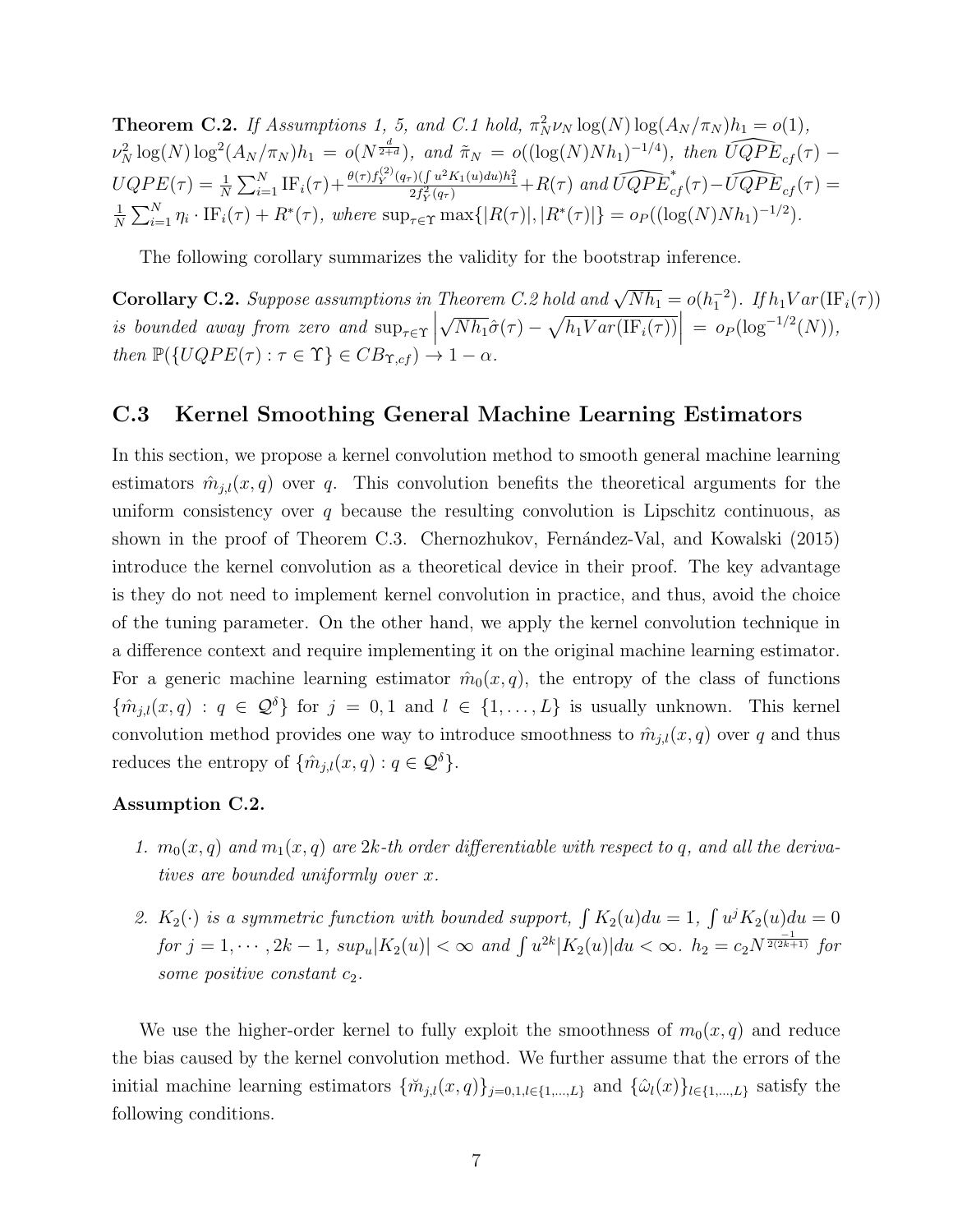**Assumption C.3.** For every subsample index  $l \in \{1, ..., L\}$ , there exists a vanishing sequence  $\rho_N$  such that

<span id="page-7-3"></span>
$$
\sup_{x \in \mathcal{X}, q \in \mathcal{Q}^\delta} |\breve{m}_{j,l}(X, q) - m_j(X, q)| = O_P(h_2 \rho_N), \ j = 0, 1,
$$
\n(C.10)

$$
\sup_{q \in \mathcal{Q}^\delta} \int |\breve{m}_0(x, q) - m_1(x, q)|^2 \, dF_X(x) = O_P(h_2^2 \rho_N^2),\tag{C.11}
$$

<span id="page-7-4"></span>
$$
\int |\hat{\omega}(x) - \omega(x)|^2 dF_X(x) = O_P(h_2^2 \rho_N^2),
$$
\n(C.12)

$$
\int \left( \sup_{q \in \mathcal{Q}^\delta} |\breve{m}_0(x, q)| \right)^{2+a} dF_X(x) = O_P(1), \tag{C.13}
$$

$$
\int \left( \sup_{q \in \mathcal{Q}^{\delta}} |\hat{\omega}(x)(1 + |\breve{m}_0(x, q)|)| \right)^{2+d} dF_X(x) = O_P(1), \tag{C.14}
$$

<span id="page-7-2"></span>
$$
\sup_{q \in \mathcal{Q}^\delta} \left| \int \left( \breve{m}_0(x, q) - \frac{\partial}{\partial x_1} \breve{m}_0(x, q) \right) dF_X(x) \right| = O_P(\tilde{\pi}_{N, 1}^2), \tag{C.15}
$$

$$
\sup_{q\in\mathcal{Q}^\delta} \left| \int (\hat{\omega}(x) - \omega(x)) (\breve{m}_0(x, q) - m_0(x, q)) dF_X(x) \right| = O_P(\tilde{\pi}_{N,1}^2). \tag{C.16}
$$

Deriving these error bounds for various machine learning methods is beyond the scope of our paper. Partial results are available in the literature. For example, the  $L_2$  bounds for the random forest method and deep neural networks have already been established in [Wager and](#page-38-3) [Athey](#page-38-3) [\(2018\)](#page-38-3), [Schmidt-Hieber](#page-38-4) [\(2020\)](#page-38-4), and [Farrell, Liang, and Misra](#page-38-5) [\(2021\)](#page-38-5)), respectively.

Our final first-stage estimator of  $(m_0(x,q), m_1(x,q), \omega(x))$  is  $(\hat{m}_0(x,q), \hat{m}_0(x,q), \hat{\omega}(x))$ , where  $\hat{m}_0(x,q) = \int \frac{\check{m}_0(x,t)}{h_2} K_2 \left( \frac{q-t}{h_2} \right)$  $_{h_2}$ dt for  $j = 0, 1$ . The next theorem shows that the high-level conditions in Assumption [C.1](#page-4-0) hold for  $(\hat{m}_0(x,q), \hat{m}_0(x,q), \hat{\omega}(x))$ .

<span id="page-7-1"></span>**Theorem [C.3](#page-7-2).** Suppose Assumptions [1,](#page-0-0) [C.2](#page-6-2) and C.3 hold, then  $(\hat{m}_0(x,q), \hat{m}_0(x,q), \hat{\omega}(x))$ satisfy Assumption [C.1](#page-4-0) with  $\nu_N = 1$ ,  $A_N = 1$ , and  $\pi_N = h_2 \rho_N + h_2^{2k}$ , and  $\tilde{\pi}_N^2 = \tilde{\pi}_{N,1}^2 +$  $o(N^{-1/2})$ .

# <span id="page-7-0"></span>D Proof of the Results in the Main Text

### D.1 Proof of  $(3)$

Lemma D.1. Equation [\(3\)](#page-0-0) holds under Assumption [1.](#page-0-0)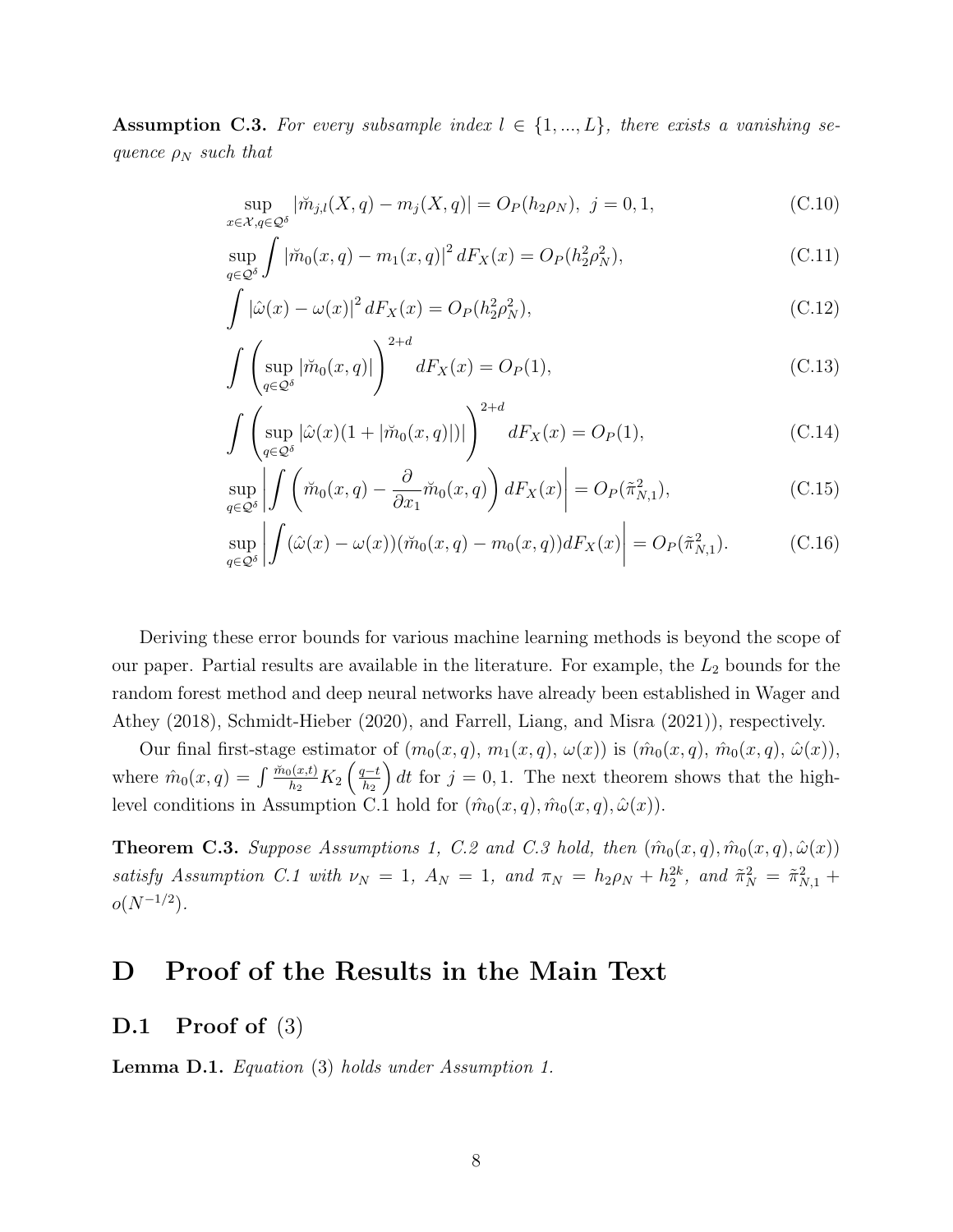Proof. This statement follows from

$$
\mathbb{E}[m_1(X, q_\tau) - \theta(\tau) - \omega(X)(1\{Y \le q_\tau\} - m_0(X, q_\tau))]
$$
  
= 
$$
- \int \omega(x)(1\{y \le q_\tau\} - m_0(x, q_\tau))dF_{Y,X}(y, x)
$$
  
= 
$$
- \int \omega(x)(\int 1\{y \le q_\tau\}dF_{Y|X=x}(y) - m_0(x, q_\tau))dF_X(x)
$$
  
= 0,

where the first equality follows from the definition of  $\theta(\tau)$ , the second equality comes from the law of iterated expectations, and the last equality follows from the definition of  $m_0(x, q)$ .  $\Box$ 

## D.2 Proof of Theorem [A.1](#page-1-2)

In the proof of Theorem [A.1,](#page-1-2) we use the notations

$$
\mathcal{G}^{(0)} = \{ \Lambda(b(X)^{\top}\beta) : \beta \in \mathbb{R}^p, \|\beta\|_0 \leq M s_b \},\
$$

and

$$
\mathcal{G}^{(1)} = \left\{ \Lambda(b(X)^{\top}\beta)(1 - \Lambda(b(X)^{\top}\beta))\frac{\partial}{\partial x_1}b(X)^{\top}\beta : \beta \in \mathbb{R}^p, \|\beta\|_0 \leq Ms_b, \sup_{x \in \mathcal{X}} \left|\frac{\partial}{\partial x_1}b(x)^{\top}\beta\right| \leq M \right\},\
$$

where  $M$  is a sufficiently large constant.

<span id="page-8-0"></span>Lemma D.2. Under the assumptions in Theorem [A.1,](#page-1-2)

(i) 
$$
\sup_{q \in \mathcal{Q}^\delta} ||\hat{\beta}_q - \beta_q||_1 = O_P\left(\sqrt{\frac{s_b^2 \log(p_b)}{N}}\right),
$$
  
\n(ii) 
$$
\sup_{x \in \mathcal{X}, q \in \mathcal{Q}^\delta} |\hat{m}_0(x, q) - m_0(x, q)| = O_P\left(\sqrt{\frac{\zeta_N^2 s_b^2 \log(p_b)}{N}}\right),
$$
  
\n(iii) 
$$
\sup_{q \in \mathcal{Q}^\delta} \left(\int (\hat{m}_0(x, q) - m_0(x, q))^2 dF_X(x)\right)^{1/2} = O_P\left(\sqrt{\frac{s_b \log(p_b)}{N}}\right),
$$
  
\n(vi) 
$$
\sup_{x \in \mathcal{X}, q \in \mathcal{Q}^\delta} |\hat{m}_1(x, q) - m_1(x, q)| = O_P\left(\sqrt{\frac{\zeta_N^2 s_b^2 \log(p_b)}{N}}\right),
$$
  
\n(v) 
$$
\sup_{q \in \mathcal{Q}^\delta} \left(\int (\hat{m}_1(x, q) - m_1(x, q))^2 dF_X(x)\right)^{1/2} = O_P\left(\sqrt{\frac{s_b \log(p_b)}{N}}\right),
$$

where, in each of the five the statements, the norm on the left hand side is with respect to X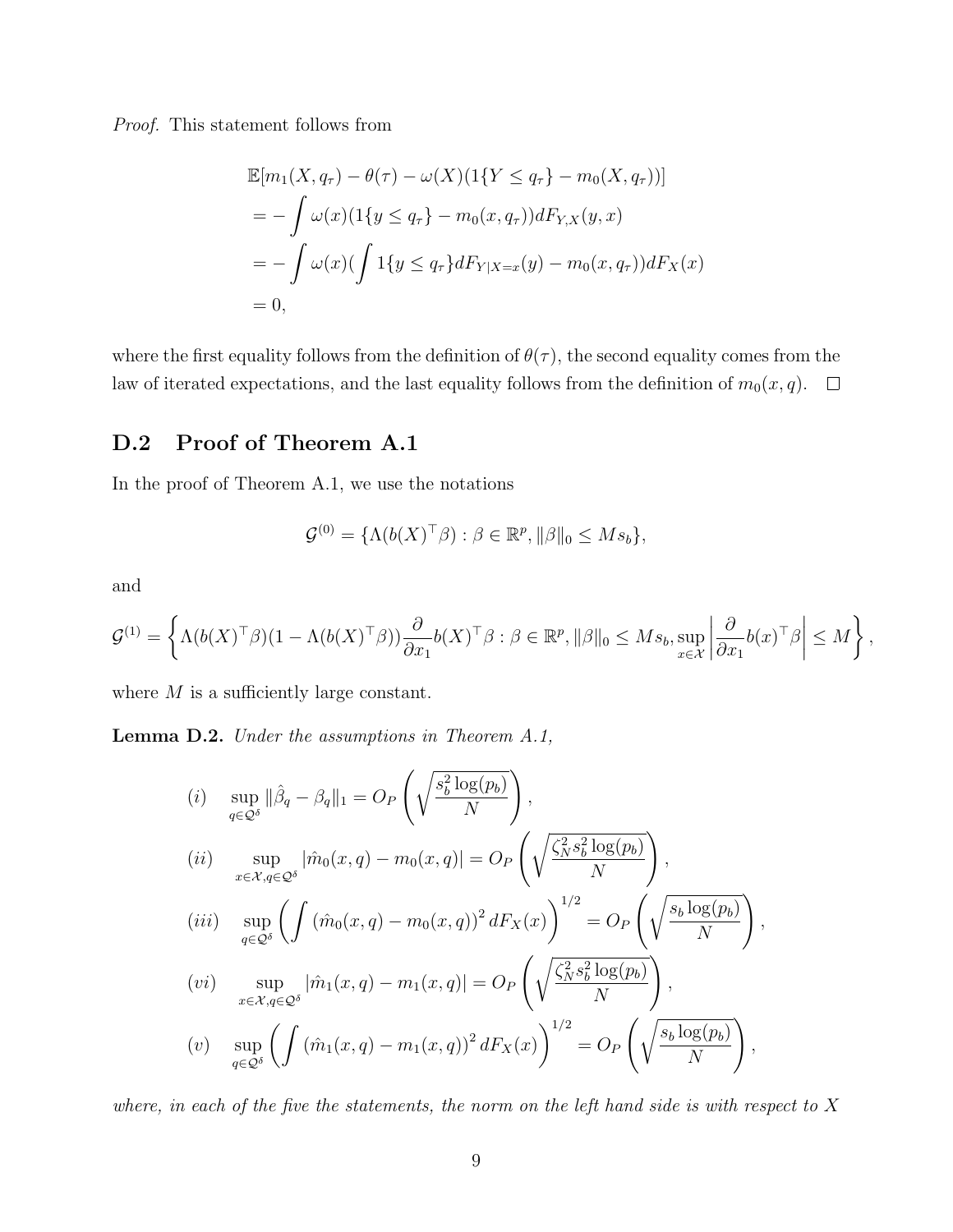and the stochastic convergence  $O_P$  in the right hand side is with respect to the randomness of the estimators.

Proof. The first three results have been established by Belloni, Chernozhukov, Fernández-[Val, and Hansen](#page-38-6) [\(2017\)](#page-38-6). For the fourth result, we have

$$
\begin{split}\n&|\hat{m}_1(X,q) - m_1(X,q)| \\
&\leq \left| \Lambda(b(X)^\top \hat{\beta}_q)(1 - \Lambda(b(X)^\top \hat{\beta}_q)) \frac{\partial}{\partial x_1} b(X)^\top \hat{\beta}_q - \Lambda(b(X)^\top \beta_q)(1 - \Lambda(b(X)^\top \beta_q)) \frac{\partial}{\partial x_1} b(X)^\top \beta_q \right| \\
&+ \left| \frac{\partial}{\partial x_1} (m_0(X,q) - \Lambda(b(X)^\top \beta_q)) \right| \\
&\leq \left| \frac{\partial}{\partial x_1} b(X)^\top (\hat{\beta}_q - \beta_q) \right| + \left| \Lambda(b(X)^\top \hat{\beta}_q) - \Lambda(b(X)^\top \beta_q) \right| + \left| \frac{\partial}{\partial x_1} (m_0(X,q) - \Lambda(b(X)^\top \beta_q)) \right| \\
&\leq \sup_{x \in \mathcal{X}} \left| \frac{\partial}{\partial x_1} b(x) \right| \left| \hat{\beta}_q - \beta_q \right| |_1 + |\hat{m}_0(X,q) - m_0(X,q)| + \left| \frac{\partial}{\partial x_1} (m_0(X,q) - \Lambda(b(X)^\top \beta_q)) \right| \\
&+ |(m_0(X,q) - \Lambda(b(X)^\top \beta_q))|, \n\end{split}
$$

where the first inequality is due to the triangle inequality and Assumption [2,](#page-0-0) and the second inequality is due to the facts that  $\Lambda(\cdot)(1 - \Lambda(\cdot))$  is bounded,  $f(u) = u(1 - u)$  is Lipschitz-1 continuous in u, and  $\sup_{x \in \mathcal{X}, q \in \mathcal{Q}^\delta} |\frac{\partial}{\partial x}$  $\frac{\partial}{\partial x_1} b(x)^\top \beta_q \vert < \overline{c}$ . Taking sup<sub>q∈Q</sub><sub>δ,x∈</sub> on both sides, we have  $\sup_{x \in \mathcal{X}, q \in \mathcal{Q}^\delta} |\hat{m}_1(x,q) - m_1(x,q)| = O_P\left(\sqrt{\zeta_N^2 s_b^2 \log(p_b)/N}\right)$ . Similarly, by Assumption [2.](#page-0-0)3,

$$
\sup_{q\in\mathcal{Q}^\delta}\left(\int \left(\hat{m}_1(x,q)-m_1(x,q)\right)^2 dF_X(x)\right)^{1/2} = O_P\left(\sqrt{\frac{s_b\log(p_h\vee N)}{N}}\right).
$$

 $\Box$ 

This complete a proof of the lemma.

We note that [Belloni et al.](#page-38-6) [\(2017\)](#page-38-6) have shown  $\sup_{q\in\mathcal{Q}^\delta} \|\hat{\beta}_q\|_0 = O_P(s_b)$ . In addition, by Lemma [D.2,](#page-8-0) we have  $\sup_{x \in \mathcal{X}, q \in \mathcal{Q}^\delta}$ ∂  $\frac{\partial}{\partial x_1} b(x)^\top (\hat{\beta}_q - \beta_q) \Big| \leq \zeta_N \sup_{q \in \mathcal{Q}^\delta} ||\hat{\beta}_q - \beta_q||_1 = o_P(1).$ This implies, with probability approaching one,  $\sup_{x \in \mathcal{X}, q \in \mathcal{Q}^\delta}$ ∂  $\frac{\partial}{\partial x_1} b(X)^\top \hat{\beta}_q = O(1)$ . Then [\(A.1\)](#page-1-1) directly follows from the argument in the proof of [Belloni et al.](#page-38-6) [\(2017,](#page-38-6) Theorem 5.1). Lemma [D.2](#page-8-0) verifies  $(A.2)$  and  $(A.3)$  in Theorem [A.1.](#page-1-2) This concludes the proof.

### D.3 Proof of Theorem [A.2](#page-1-5)

Define  $\varepsilon_N = \sqrt{\log(p_h)/N}$ . We let  $\ell_N$  be a sequence that diverges to  $\infty$  but  $\ell_N = o(N^c)$  for any constant  $c > 0$ . Define  $\mathcal{J}_0 = \text{Supp}(\bar{\rho})$  and  $\hat{\mathcal{J}} = \text{Supp}(\hat{\rho})$ . We denote  $\rho^* = \arg \min_{\rho} \int (\omega(x) - \bar{\omega}) e^{-\mu(x)} d\bar{\rho}$  $h(x)$ <sup>T</sup> $\rho$ <sup>2</sup> $dF_X(x) + 2\varepsilon_N \sum_{j \in \mathcal{J}_0^c} |\rho_j|$ . For a generic  $p \times 1$  vector  $\rho$ , let  $\rho_{\mathcal{J}}$  be the  $p \times 1$  vector such that its jth element is  $\rho_j$  if  $j \in \mathcal{J}$  and 0 otherwise.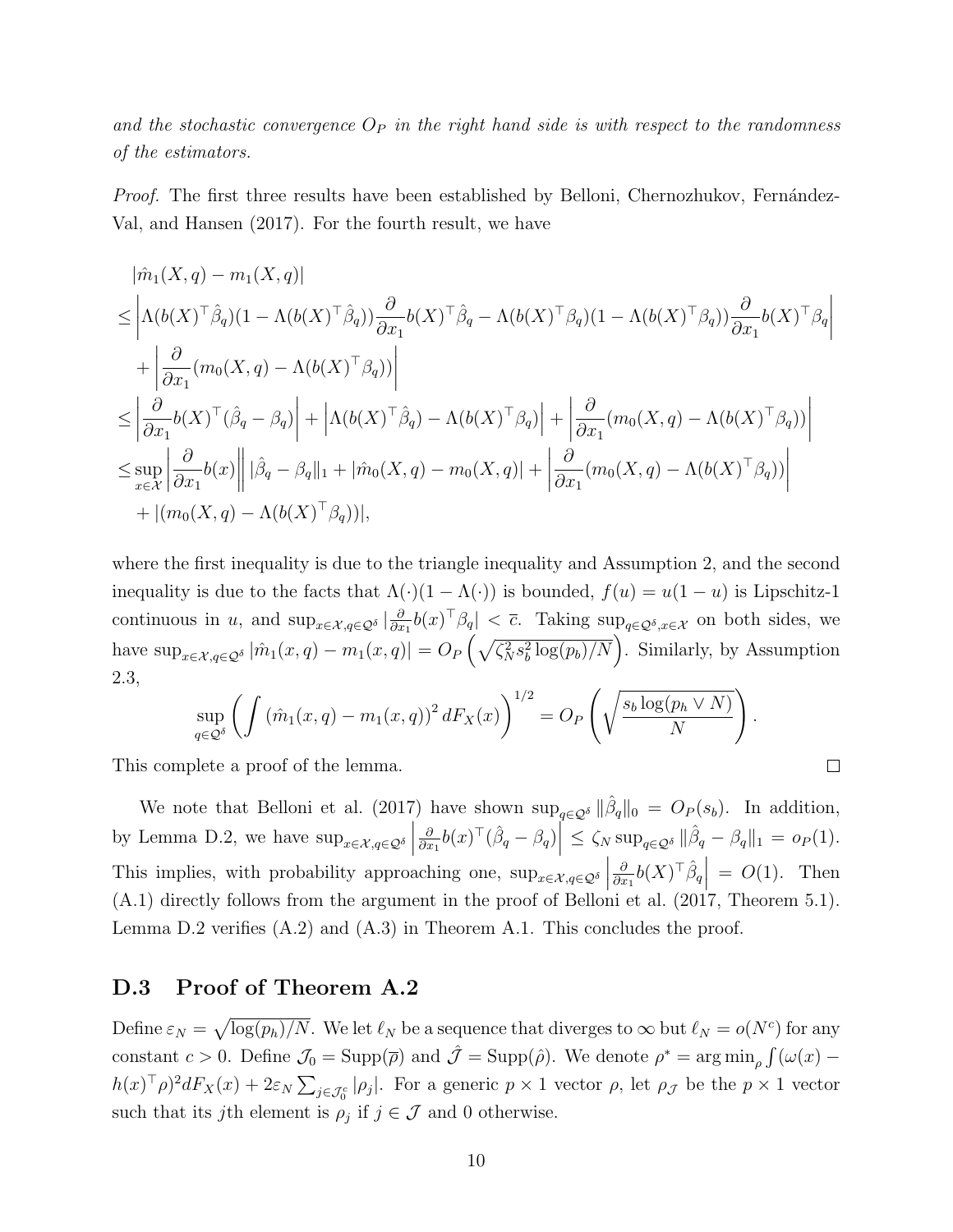First, we are going to show  $(A.6)$ . It is sufficient to show

<span id="page-10-0"></span>
$$
\|\hat{\rho} - \overline{\rho}\|_1 = O_P(\ell_N \varepsilon_N^{(2\xi - 1)/(1 + 2\xi)}),\tag{D.1}
$$

because, given [\(D.1\)](#page-10-0), we have

$$
\sup_{x \in \mathcal{X}} |\hat{\omega}(x) - \omega(x)| \le \sup_{x \in \mathcal{X}} |h(x)| ||\hat{\rho} - \overline{\rho}||_1 + \sup_{x \in \mathcal{X}} |h(x)^{\top} \overline{\rho} - \omega(x)| = o_P(1).
$$

The proof of [Chernozhukov, Newey, and Singh](#page-38-7) [\(2021b,](#page-38-7) Lemma A6) shows

$$
\|\hat{\rho} - \rho^*\|_1 \le C\sqrt{s_h} \|\hat{\rho} - \rho^*\|_2 = O_P(\ell_N \varepsilon_N^{(2\xi - 1)/(1 + 2\xi)})
$$
(D.2)

under Assumption [3.](#page-0-0)3. Therefore, in order to prove [\(D.1\)](#page-10-0), it suffices to show

<span id="page-10-4"></span><span id="page-10-2"></span>
$$
\|\overline{\rho} - \rho^*\|_1 = O_P(\ell_N \varepsilon_N^{(2\xi - 1)/(1 + 2\xi)}).
$$
 (D.3)

By [Chernozhukov et al.](#page-38-7) [\(2021b,](#page-38-7) Equation (B.2)), with  $\varepsilon_N = \sqrt{\log(p_h)/N}$ , we have

$$
(\underline{\rho} - \rho^*)^{\top} G(\underline{\rho} - \rho^*) + 2\varepsilon_N \sum_{j \in \mathcal{J}_0^c} |\rho_j^*| \leq (\underline{\rho} - \overline{\rho})^{\top} G(\underline{\rho} - \overline{\rho}) \leq C_1 \varepsilon_N^{4\xi/(2\xi+1)},
$$

where  $\rho$  is the coefficient of a linear projection of  $\omega(X)$  on  $h(X)$  such that  $\mathbb{E}h(X)(\omega(X)$  $h(X)^\top \rho = 0$ . Given  $\overline{\rho}_j = 0$  for  $j \in \mathcal{J}_0^c$  and the definition of  $\rho$ , we have

$$
\|(\rho^* - \overline{\rho})_{\mathcal{J}_0^c}\|_1 = \sum_{j \in \mathcal{J}_0^c} |\rho_j^*| \le C_1 \varepsilon_N^{(2\xi - 1)/(2\xi + 1)}
$$
 and  

$$
\int (\omega(x) - h(x)^\top \rho^*)^2 dF_X(x) = (\underline{\rho} - \rho^*)^\top G(\underline{\rho} - \rho^*) \le C_1 \varepsilon_N^{4\xi/(2\xi + 1)}.
$$

By [Bickel, Ritov, and Tsybakov](#page-38-8) [\(2009,](#page-38-8) Lemma 4.1), Assumption [3.](#page-0-0)4 implies there exist constants  $\kappa$  and c such that

<span id="page-10-3"></span>
$$
\inf_{\rho \neq 0, \|\rho_{\mathcal{J}_0^c}\|_1 \le \kappa \|\rho_{\mathcal{J}_0}\|_1} \frac{\rho^{\top} G \rho}{\|\rho_{\mathcal{J}_0}\|_2^2} \ge c > 0.
$$
\n(D.4)

It implies  $\|\rho^* - \overline{\rho}\|_1 \leq C \varepsilon_N^{(2\xi - 1)/(2\xi + 1)}$  $\|\rho^* - \overline{\rho}\|_1 \leq C \varepsilon_N^{(2\xi - 1)/(2\xi + 1)}$  $\|\rho^* - \overline{\rho}\|_1 \leq C \varepsilon_N^{(2\xi - 1)/(2\xi + 1)}$ . Therefore, we have [\(D.3\)](#page-10-2).

<span id="page-10-1"></span> ${}^{1}H \kappa \| (\rho^* - \overline{\rho})_{\mathcal{J}_0} \|_1 \leq C_1 \varepsilon_N^{(2\xi - 1)/(2\xi + 1)},$  then  $\|\rho^* - \overline{\rho}\|_1 \leq \|(\rho^* - \overline{\rho})_{\mathcal{J}_0} \|_1 + \|(\rho^* - \overline{\rho})_{\mathcal{J}_0} \|_1 \leq$  $C\varepsilon_N^{(2\xi-1)/(2\xi+1)}$ . On the other hand, If  $\kappa \|(\rho^* - \overline{\rho})_{\mathcal{J}_0}\|_1 > C_1\varepsilon_N^{(2\xi-1)/(2\xi+1)} \ge \|(\rho^* - \overline{\rho})_{\mathcal{J}_0} \|_1$ , then we have  $\|(\rho^* - \overline{\rho})_{\mathcal{J}_0}\|_1^2 \leq |\mathcal{J}_0||(\rho^* - \overline{\rho})_{\mathcal{J}_0}\|_2^2 \leq \frac{1}{c} s_h(\rho^* - \overline{\rho})^\top G(\rho^* - \overline{\rho}) = \frac{1}{c} s_h \int (h(x)(\rho^* - \overline{\rho}))^2 dF_X(x) \leq$  $\frac{1}{c} 2s_h \left( \int (h(x)\rho^* - \omega(x))^2 dF_X(x) + C(s_h)^{-2\xi} \right) \leq C\varepsilon_N^{(2\xi-1)/(2\xi+1)}$ , where the second inequality is by [\(D.4\)](#page-10-3),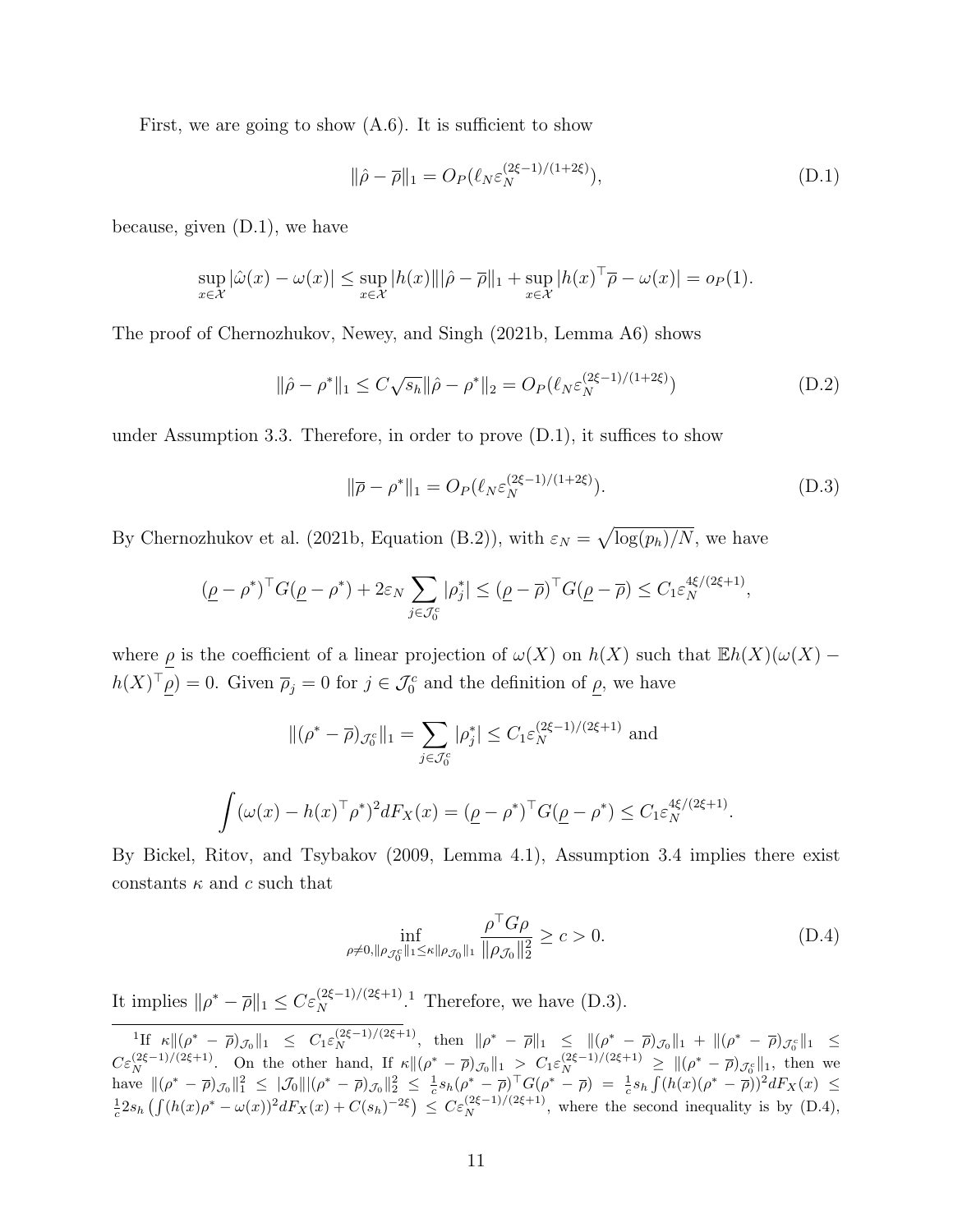Second, we want to show

<span id="page-11-1"></span>
$$
\|\hat{\rho}\|_0 = O_P(s_h). \tag{D.5}
$$

Let e be an arbitrary positive number. There exists a constant  $\kappa > 0$  such that  $\mathbb{P}(\lambda_{\max}(\hat{G}) >$  $\kappa$ )  $\leq e/2$ , where  $\lambda_{\max}(\hat{G})$  is the largest eigenvalue for  $\hat{G}$ . By the first order condition, we have

$$
\lambda_R \|\hat{\rho}\|_0^{1/2} = \left\| \left\{ -\hat{M} + \hat{G}\hat{\rho} \right\}_{\hat{\mathcal{J}}} \right\|_2
$$
  
\n
$$
\leq \| \{\hat{M} - \hat{G}\rho^* \}_{\hat{\mathcal{J}}} \|_2 + \| \left\{ \hat{G}(\hat{\rho} - \rho^*) \right\}_{\hat{\mathcal{J}}} \|_2
$$
  
\n
$$
\leq \| \hat{\rho} \|_0^{1/2} \| \hat{M} - \hat{G}\rho^* \|_{\infty} + \sup_{\|a\|_0 \leq \|\hat{\rho}\|_0, \|a\|_2 = 1} a^{\top} \hat{G}(\hat{\rho} - \rho^*)
$$
  
\n
$$
\leq \| \hat{\rho} \|_0^{1/2} \lambda_R / \ell_N + \sup_{\|a\|_0 \leq \|\hat{\rho}\|_0, \|a\|_2 = 1} a^{\top} \hat{G}(\hat{\rho} - \rho^*),
$$

where the last equality holds because [Chernozhukov et al.](#page-38-7) [\(2021b\)](#page-38-7) show  $\|\hat{G}\rho^* - \hat{M}\|_{\infty} =$  $O_P(\varepsilon_N)$  in the proof of their Lemma A5. For the second term on the right-hand side of the above display, there exists a large constant  $C > 0$  such that, with probability greater than  $1 - e/2$ ,

$$
|a^{T}\hat{G}(\hat{\rho} - \rho^{*})| \leq \left(\frac{1}{N} \sum_{i=1}^{N} (h(X_{i})^{T} a)^{2}\right)^{1/2} \left(\frac{1}{N} \sum_{i=1}^{N} (h(X_{i})^{T} (\hat{\rho} - \rho^{*}))^{2}\right)^{1/2}
$$
  

$$
\leq \left(\frac{1}{N} \sum_{i=1}^{N} (h(X_{i})^{T} a)^{2}\right)^{1/2} |(\hat{\rho} - \rho^{*})^{T}\hat{G}(\hat{\rho} - \rho^{*})|
$$
  

$$
\leq \left(\frac{1}{N} \sum_{i=1}^{N} (h(X_{i})^{T} a)^{2}\right)^{1/2} \left(\|\hat{\rho} - \rho^{*}\|_{1} \|\hat{G}(\hat{\rho} - \rho^{*})\|_{\infty}\right)^{1/2}
$$
  

$$
\leq C \left(\frac{1}{N} \sum_{i=1}^{N} (h(X_{i})^{T} a)^{2}\right)^{1/2} (s_{h} \lambda_{R})^{1/2} \lambda_{R}^{1/2},
$$

where the last inequality holds due to [\(D.2\)](#page-10-4) and the fact that  $\|\hat{G}(\hat{\rho} - \rho^*)\|_{\infty} = O_P(\lambda_R)^2$  $\|\hat{G}(\hat{\rho} - \rho^*)\|_{\infty} = O_P(\lambda_R)^2$ .

the third inequality is due to Assumption [3.](#page-0-0)3, and the last inequality is by  $s_h = C \epsilon_N^{-2/(2\xi+1)}$ . This again implies  $\|\rho^* - \overline{\rho}\|_1 \le \|(\rho^* - \overline{\rho})_{\mathcal{J}_0}\|_1 + \|(\rho^* - \overline{\rho})_{\mathcal{J}_0} \|_1 \le C \varepsilon_N^{(2\xi - 1)/(2\xi + 1)}.$ 

<span id="page-11-0"></span> $e^{2}$ We have  $\|\hat{G}(\hat{\rho}-\rho^*)\|_{\infty} \leq \|\hat{G}\hat{\rho}-\hat{M}\|_{\infty} + \|\check{M}-M\|_{\infty} + \|G\rho^*-M\|_{\infty} + \|(\hat{G}-G)\rho^*\|_{\infty} = O_P(\lambda_R)$ , where we use the facts that by the first order condition for Lasso regressions,  $\|\hat{G}\hat{\rho} - \hat{M}\|_{\infty} = O(\lambda_R)$  and  $\|G\rho^* M\|_{\infty} = O(\varepsilon_N)$ ,  $\|\hat{M} - M\|_{\infty} = O_P(\varepsilon_N)$  by Assumption [3,](#page-0-0) and  $\|(\hat{G} - G)\rho^*\|_{\infty} = O_P(\varepsilon_N)$  by [Chernozhukov](#page-38-7) [et al.](#page-38-7) [\(2021b,](#page-38-7) Lemma A4).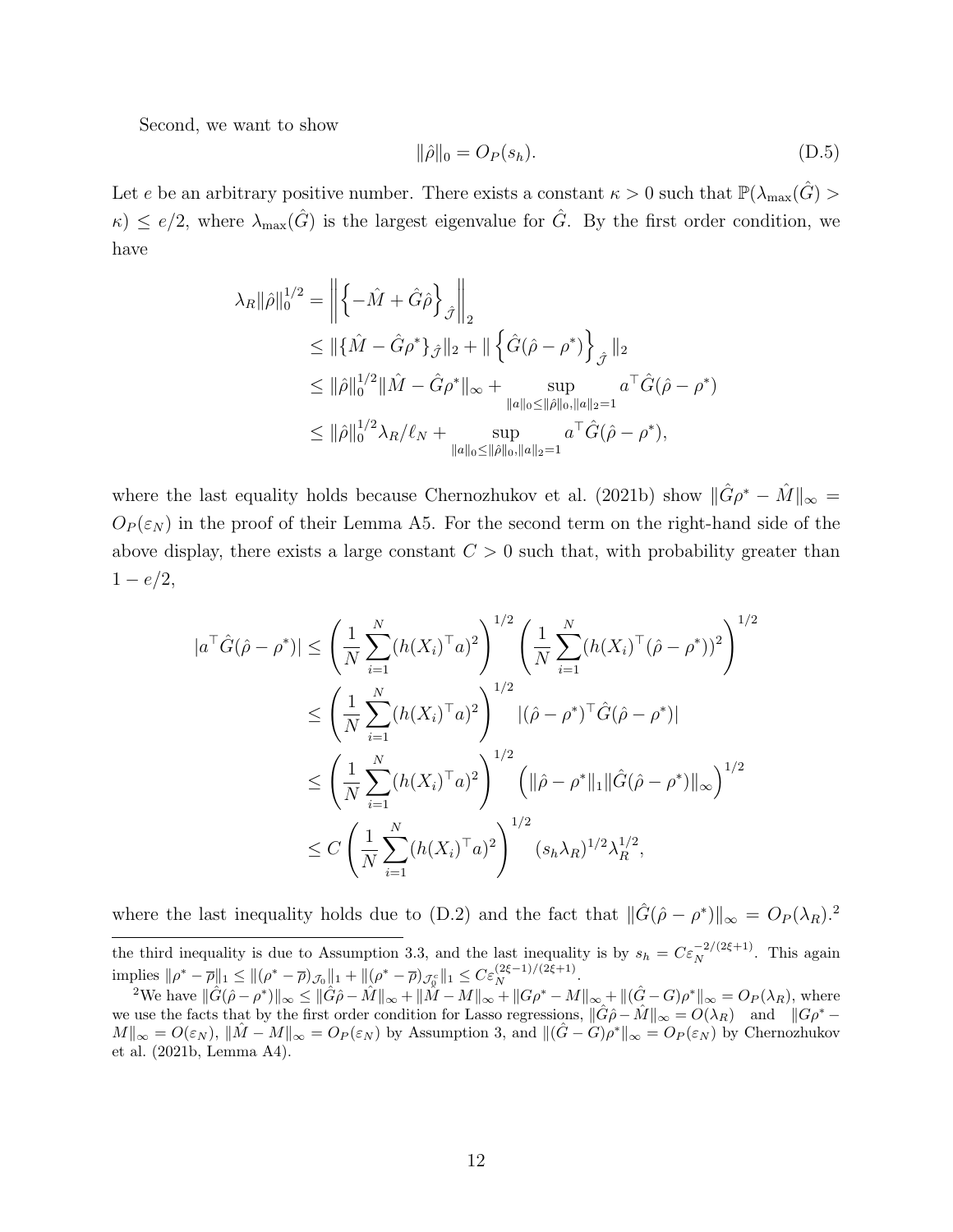Therefore, there exists a large constant  $C > 0$  such that

<span id="page-12-0"></span>
$$
\mathbb{P}\left(\|\hat{\rho}\|_{0} \leq Cs_{h} \sup_{\|a\|_{0} \leq \|\hat{\rho}\|_{0},\|a\|_{2}=1} \frac{1}{N} \sum_{i=1}^{N} h(X_{i})^{\top} a\right) \geq 1 - e/2.
$$
 (D.6)

If  $\|\hat{\rho}\|_0 > 3C\bar{c}s_h$  for the constant C in [\(D.6\)](#page-12-0) where  $\bar{c}$  is defined in Assumption [3.](#page-0-0)4, then

$$
Cs_{h} \sup_{\|a\|_{0} \le \|\hat{\rho}\|_{0},\|a\|_{2}=1} \frac{1}{N} \sum_{i=1}^{N} h(X_{i})^{\top} a \le Cs_{h} \left[ \frac{\|\hat{\rho}\|_{0}}{3C\bar{c}s_{h}} \right] \sup_{\|a\|_{0} \le 3C\bar{c}s_{h},\|a\|_{2}=1} \frac{1}{N} \sum_{i=1}^{N} h(X_{i})^{\top} a
$$
  

$$
\le 0.5 \|\hat{\rho}\|_{0} < \|\hat{\rho}\|_{0},
$$

where the first inequality is due to [Belloni and Chernozhukov](#page-37-0) [\(2011,](#page-37-0) Lemma 13) under  $\|\hat{\rho}\|_0/(3C\bar{c}s_h) > 1$ , and the second inequality uses  $\bar{c} \geq \sup_{\|a\|_0 \leq 3C\bar{c}s_h, \|a\|_2=1} \frac{1}{N}$  $\frac{1}{N} \sum_{i=1}^{N} h(X_i)^\top a$ provided that

<span id="page-12-1"></span>
$$
\sup_{\rho \neq 0, \|\rho\|_0 \le m_N} \frac{\rho^\top \hat{G} \rho}{\|\rho\|_2^2} \le \overline{c}.\tag{D.7}
$$

Therefore, by Assumption [3.](#page-0-0)4, we have

$$
\mathbb{P}(\|\hat{\rho}\|_{0} > 3C\overline{c}s_{h}) \le \mathbb{P}\left(\|\hat{\rho}\|_{0} > Cs_{h} \sup_{\|a\|_{0} \le \|\hat{\rho}\|_{0},\|a\|_{2}=1} \frac{1}{N} \sum_{i=1}^{N} h(X_{i})^{\top} a\right) + \mathbb{P}((D.7) \text{ is false}) \le e.
$$

Third, we are going to show [\(A.4\)](#page-1-7). By [\(D.1\)](#page-10-0) and [\(D.5\)](#page-11-1), for any  $e > 0$ , we can find M and c such that  $\hat{\omega}(x) \in \mathcal{G}^{\omega}$  with probability greater than  $1 - e$ , where

$$
\mathcal{G}^{\omega} = \{h(X)^{\top} \rho : \rho \in \mathbb{R}^{p_h}, \|\rho\|_0 \leq M s_h, \|\rho - \overline{\rho}\|_1 \leq M N^c (\log(p_h)/N)^{\frac{\xi - 1/2}{1 + 2\xi}}\}.
$$

Then [\(A.4\)](#page-1-7) directly follows the argument in the proof of [Belloni et al.](#page-38-6) [\(2017,](#page-38-6) Theorem 5.1).

Last, we are going to show [\(A.5\)](#page-1-8). Assumption [3](#page-0-0) implies Assumptions 1–6 in [Cher](#page-38-7)[nozhukov et al.](#page-38-7) [\(2021b\)](#page-38-7), where their  $\alpha_0, \rho_*, \tilde{\rho}$ , and  $\hat{\rho}$  in our context are  $\omega(x), \rho^*, \overline{\rho}$ , and  $\hat{\rho}$ , respectively.[3](#page-12-2) Then [\(A.5\)](#page-1-8) holds due to [Chernozhukov et al.](#page-38-7) [\(2021b,](#page-38-7) Theorem 1) and the fact that  $N^c (\log(p_h)/N)^{2\xi/(1+2\xi)} = O(N^c s_h \log(p_h)/N)$  for any constant  $c > 0$ .

<span id="page-12-2"></span><sup>3</sup> In particular, Assumption [3.](#page-0-0)4 implies Assumption 3 in [Chernozhukov et al.](#page-38-7) [\(2021b\)](#page-38-7) by [Bickel et al.](#page-38-8) [\(2009,](#page-38-8) Lemma 4.1).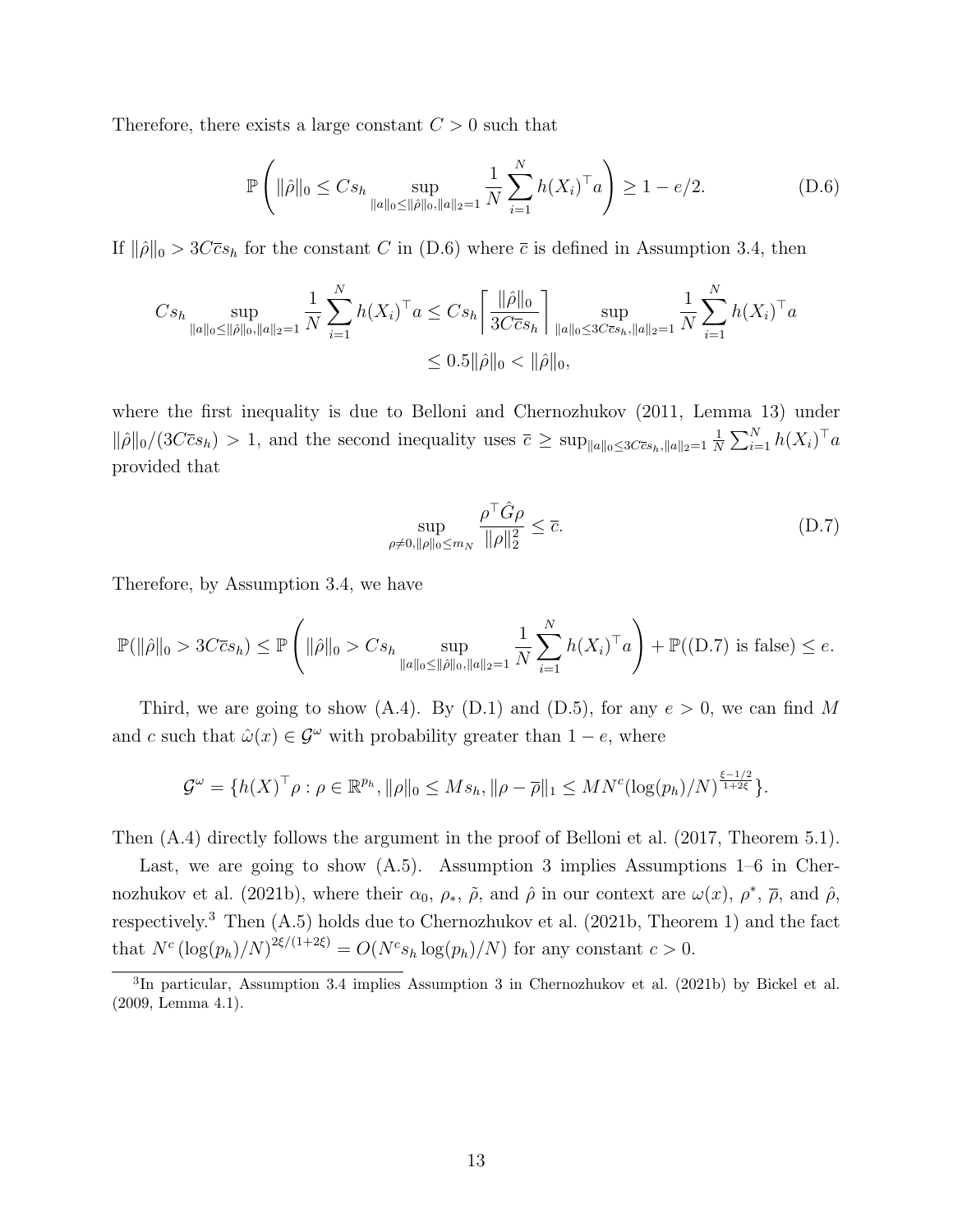### D.4 Proof of Theorem [A.3](#page-1-9)

For a proof of this theorem, we let  $\mathbb{P}_N f$  and  $\mathbb{P} f$  denote  $\frac{1}{N} \sum_{i=1}^N f(Z_i)$  and  $\mathbb{E} f$ , respectively. We write  $a_N \lesssim b_N$  for two positive sequences  $a_N$  and  $b_N$  if there exists a constant independent of n such that  $a_N \leq cb_N$ . The constant c may vary in different contexts. For any estimator  $\hat{\theta}$ , we follow the empirical processes literature and denote  $\mathbb{E} f(X, \hat{\theta})$  as  $\mathbb{E} f(X, \theta)$  evaluated at  $\theta = \hat{\theta}$ .

The proof of Theorem [A.3](#page-1-9) is divided into three sections. In Section [D.4.1,](#page-13-0) we prove three technical lemmas that will be used later. In Section [D.4.2,](#page-17-0) we derive the linear expansion for  $\hat{\theta}(\tau)$ . In Section [D.4.3,](#page-18-0) we derive the linear expansion for  $\hat{\theta}^*(\tau)$ .

#### <span id="page-13-0"></span>D.4.1 Useful Lemmas

Define  $\phi_i(q) = m_1(X_i, q) - \omega(X_i)(1\{Y_i \le q\} - m_0(X_i, q)) - \theta(\tau)$  and  $\hat{\phi}_i(q) = \hat{m}_0(X_i, q) - \theta(\tau)$  $\hat{\omega}(X_i)(1\{Y_i \leq q\} - \hat{m}_0(X_i, q)) - \theta(\tau).$ 

<span id="page-13-1"></span> ${\bf Lemma \ D.3.}$  If Assumptions [1–3](#page-0-0) hold, then  $\sup_{\tau \in \Upsilon}|\mathbb{P}(\hat{\phi}_i(\hat{q}_\tau)-\phi_i(\hat{q}_\tau))|=O_P$  $\sqrt{N^c}$  $s_b s_h \log(p_b) \log(p_h)$ N  $\setminus$ and  $\sup_{\tau \in \Upsilon} |\mathbb{P}(\hat{\phi}_i(\hat{q}^*_{\tau}) - \phi_i(\hat{q}^*_{\tau}))| = O_F$  $\sqrt{N^c}$  $s_b s_h \log(p_b) \log(p_h)$ N  $\setminus$ .

Proof. We focus on the first result and the second one can be proved in the same manner. Using the law of iterated expectations and  $m_0(x,q) = \int 1\{y \leq q\} dF_{Y|X=x}(y)$ , we have

$$
\int (m_1(x, q) - \omega(x)(1\{y \le q\} - m_0(x, q))) dF_{Y,X}(y, x)
$$
  
\n
$$
- \int (\hat{m}_0(x, q) - \hat{\omega}(x)(1\{y \le q\} - \hat{m}_0(x, q))) dF_{Y,X}(y, x)
$$
  
\n
$$
= \int (\hat{m}_1(x, q) - m_1(x, q)) dF_X(x) + \int \omega(x)(\hat{m}_0(x, q) - m_0(x, q)) dF_X(x)
$$
  
\n
$$
+ \int (\hat{\omega}(x) - \omega(x))(\hat{m}_0(x, q) - m_0(x, q)) dF_X(x).
$$

The integration by parts implies

$$
\int \omega(x)(\hat{m}_0(x,q) - m_0(x,q)) f_{X_1|X_{-1} = x_{-1}}(x_1) dx_1
$$
  
= 
$$
- \int \left(\frac{\partial}{\partial x_1} \hat{m}_0(x,q) - \frac{\partial}{\partial x_1} m_0(x,q)\right) f_{X_1|X_{-1} = x_{-1}}(x_1) dx_1,
$$

where  $(\hat{m}_0(x,q) - m_0(x,q)) f_{X_1|X_{-1}=x_{-1}}(x_1)$  disappears on the boundary of  $x_1$ . Then

$$
\int (m_1(x, q) - \omega(x)(1\{y \le q\} - m_0(x, q))) dF_{Y,X}(y, x)
$$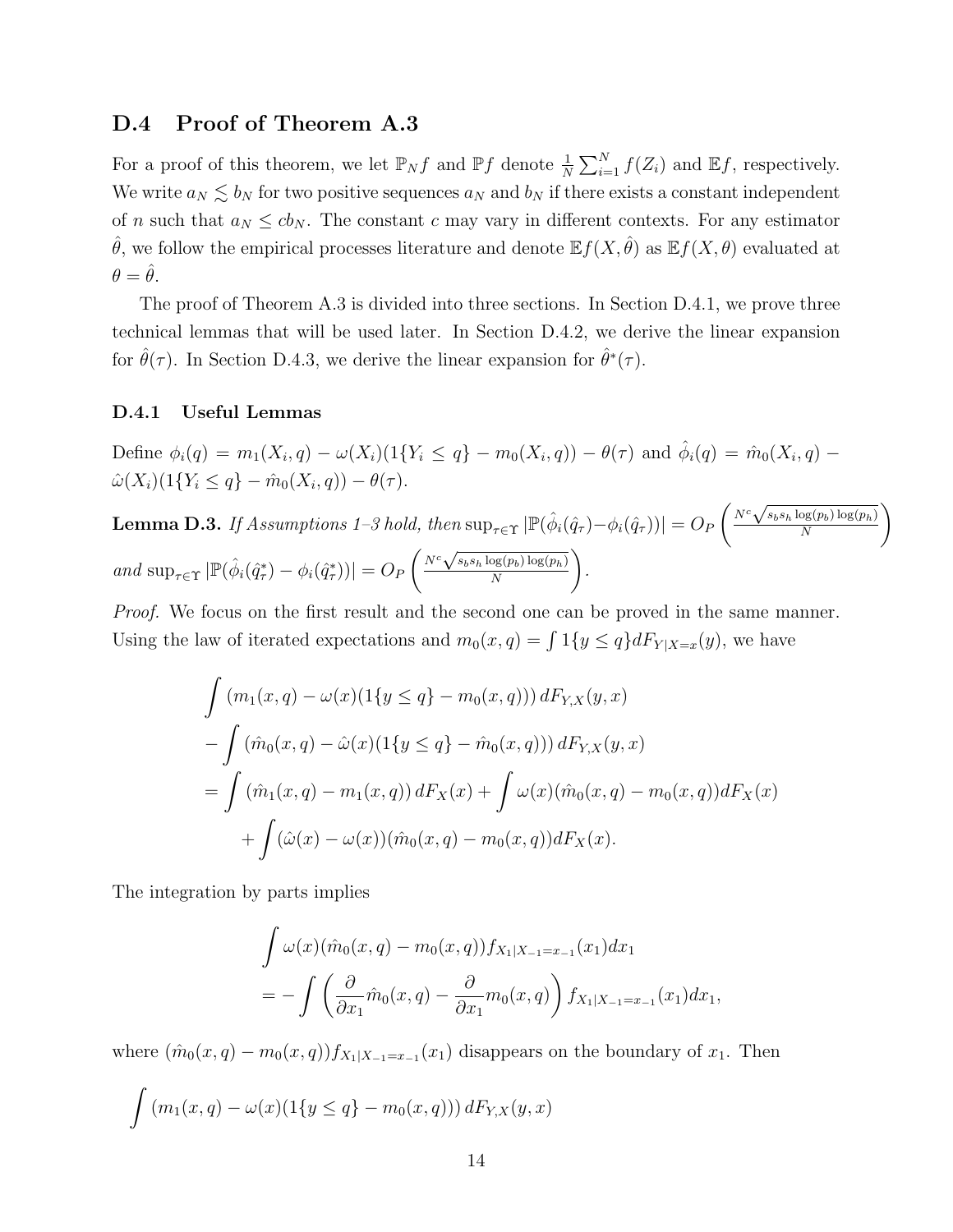$$
- \int (\hat{m}_1(x, q) - \hat{\omega}(x)(1\{y \le q\} - \hat{m}_0(x, q))) dF_{Y,X}(y, x)
$$
  
= 
$$
\int (\hat{m}_1(x, q) - \frac{\partial}{\partial x_1} \hat{m}_0(x, q)) dF_X(x) + \int (\hat{\omega}(x) - \omega(x))(\hat{m}_0(x, q) - m_0(x, q)) dF_X(x).
$$

Because  $\sup_{\tau \in \Upsilon} |\hat{q}_{\tau} - q_{\tau}| = o_P(N^{-1/2})$ , we have, with probability approaching one,

$$
|\mathbb{P}(\hat{\phi}_i(\hat{q}_\tau) - \phi_i(\hat{q}_\tau))| \le \sup_{q \in \mathcal{Q}^\delta} \left| \int \left( \hat{m}_1(x, q) - \frac{\partial}{\partial x_1} \hat{m}_0(x, q) \right) dF_X(x) \right|
$$
  
+ 
$$
\sup_{q \in \mathcal{Q}^\delta} \left| \int (\hat{\omega}(x) - \omega(x)) (\hat{m}_0(x, q) - m_0(x, q)) dF_X(x) \right|
$$
  

$$
\le \left( \int (\hat{\omega}(x) - \omega(x))^2 dF_X(x) \right)^{1/2} \sup_{q \in \mathcal{Q}^\delta} \left( \int (\hat{m}_0(x, q) - m_0(x, q))^2 dF_X(x) \right)^{1/2}
$$
  
= 
$$
O_P \left( \frac{N^c \sqrt{s_b s_h \log(p_b) \log(p_h)}}{N} \right),
$$

where the second inequality holds due to the fact that  $\hat{m}_1(x,q) = \frac{\partial}{\partial x_1} \hat{m}_0(x,q)$  and the last equality holds due to Theorems [A.1](#page-1-2) and [A.2.](#page-1-5)  $\Box$ 

<span id="page-14-0"></span>**Lemma D.4.** Let  $\tilde{\eta}_i = 1$  for every  $i = 1, ..., N$  or  $\tilde{\eta}_i = 1 + \eta_i$  for every  $i = 1, ..., N$ . If Assumptions [1–3](#page-0-0) hold, then

$$
\sup_{q\in\mathcal{Q}^\delta} |(\mathbb{P}_N - \mathbb{P})\tilde{\eta}_i(\hat{\phi}_i(q) - \phi_i(q))
$$
  
=  $O_P\left(\pi_N(\sqrt{s_h\log(p_h)/N} + \sqrt{s_b\log(p_b)/N}) + N^{-(1+d)/(2+d)}(s_h\log(p_h) + s_b\log(p_b))\right).$ 

*Proof.* Define  $\mathcal{M}(M)$  the set of  $(\tilde{m}_1(x,q), \tilde{m}_0(x,q), \tilde{\omega}(x))$  which satisfies

$$
\{\tilde{m}_j(x, q) : q \in \mathcal{Q}^\delta\} \subset \mathcal{G}^{(j)}, \ j = 0, 1,
$$
  
\n
$$
\sup_{q \in \mathcal{Q}^\delta} \int |\tilde{m}_j(x, q) - m_j(x, q)|^2 dF_X(x) \leq M s_b \log(p_b)/N, \ j = 0, 1,
$$
  
\n
$$
\sup_{q \in \mathcal{Q}^\delta, x \in \mathcal{X}} |\tilde{m}_j(x, q) - m_j(x, q)| \leq M \zeta_N s_b \sqrt{\log(p_b)/N}, \ j = 0, 1,
$$
  
\n
$$
\int |\tilde{\omega}(x) - \omega(x)|^2 dF_X(x) \leq M N^{2c} s_h \log(p_h)/N.
$$

For such  $(\tilde{m}_1(x,q), \tilde{m}_0(x,q), \tilde{\omega}(x))$ , we have

$$
\sup_{q \in \mathcal{Q}^\delta} \int |\tilde{\omega}(x)\tilde{m}_0(x, q) - \omega(x)m_0(x, q)|^2 dF_X(x)
$$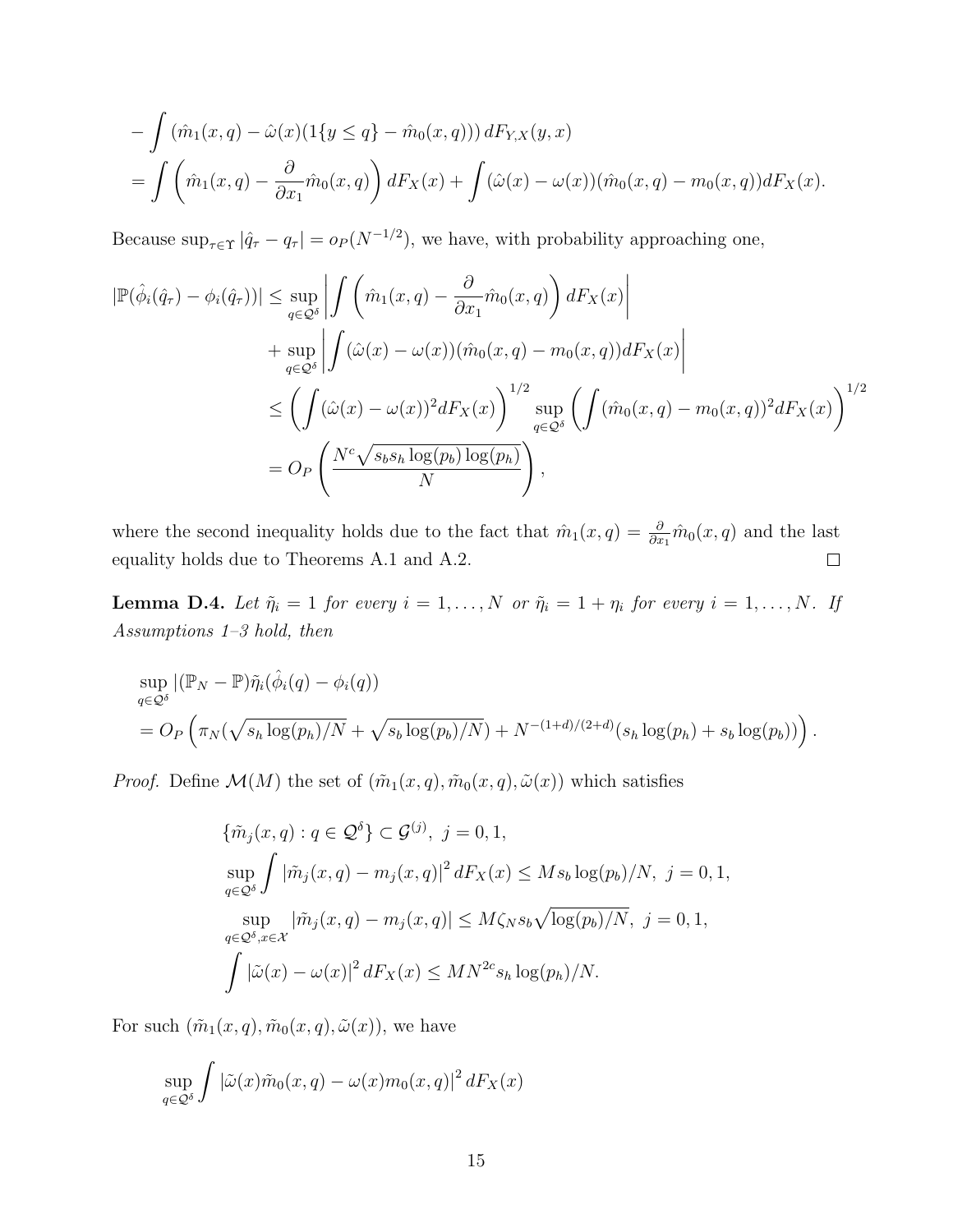$$
\leq \int (\tilde{\omega}(x) - \omega(x))^2 dF_X(x) + \sup_{q \in \mathcal{Q}^\delta} \int \omega^2(x) (\tilde{m}_0(x, q) - m_0(x, q))^2 dF_X(x)
$$
  
\n
$$
\leq MN^{2c} s_h \log(p_h)/N
$$
  
\n
$$
+ \sup_{q \in \mathcal{Q}^\delta} \left( \int \omega^{2+d}(x) dF_X(x) \right)^{2/(2+d)} \left( \int (\tilde{m}_0(x, q) - m_0(x, q))^{4/d+2} dF_X(x) \right)^{d/(2+d)}
$$
  
\n
$$
\leq MN^{2c} s_h \log(p_h)/N + M \left( \sup_{q \in \mathcal{Q}^\delta, x \in \mathcal{X}} |\tilde{m}_0(x, q) - m_0(x, q)|^{4/d}
$$
  
\n
$$
\times \sup_{q \in \mathcal{Q}^\delta} \left( \int \omega^{2+d}(x) dF_X(x) \right)^{2/(2+d)} \int (\tilde{m}_0(x, q) - m_0(x, q))^2 dF_X(x) \right)^{d/(2+d)}
$$
  
\n
$$
\leq MN^{2c} s_h \log(p_h)/N + M(\zeta_N^{4/(2+d)} s_b^{(4+d)/(2+d)}) \log(p_b)/N \equiv \pi_N^2.
$$

Therefore, we have

$$
\sup_{q\in\mathcal{Q}^\delta} \int |\tilde{\omega}(x)\tilde{m}_0(x, q) - \omega(x)m_0(x, q)|^2 dF_X(x) \le M\pi_N^2,
$$
  
\n
$$
\sup_{q\in\mathcal{Q}^\delta} |\tilde{\omega}(x)\tilde{m}_0(x, q) - \omega(x)m_0(x, q)| \le M,
$$
  
\n
$$
\int \left( \sup_{q\in\mathcal{Q}^\delta} |\tilde{m}_0(x, q)| + \sup_{q\in\mathcal{Q}^\delta} |m_1(x, q)| \right)^{2+d} dF_X(x) \le M,
$$
 and  
\n
$$
\int \left( \sup_{q\in\mathcal{Q}^\delta} |\tilde{\omega}_l(x)(1 + |\tilde{m}_0(x, q)|)| + \sup_{q\in\mathcal{Q}^\delta} |\omega(x)(1 + m_0(x, q))| \right)^{2+d} dF_X(x) \le M.
$$

Define

$$
F(X_i) = 4|\tilde{\eta}_i|(|\omega(x)| + M) + |\tilde{\eta}_i|(\sup_{q \in \mathcal{Q}^\delta} |m_1(x, q)| + M)
$$

and

$$
\mathcal{F} = \left\{ \begin{array}{l} \tilde{\eta}_i(\tilde{m}_1(X_i, q) - \tilde{\omega}(X_i)(1\{Y_i \leq q\} - \tilde{m}_0(X_i, q))) \\ -\tilde{\eta}_i(m_1(X_i, q) - \omega(X_i)(1\{Y_i \leq q\} - m_0(X_i, q))) \end{array} : (\tilde{m}_1(x, q), \tilde{m}_0(x, q), \tilde{\omega}(x)) \in \mathcal{M}(M) \right\}.
$$

By Theorems [A.1](#page-1-2) and [A.2,](#page-1-5) we have

$$
\sup_{Q} N(\mathcal{F}, \|\cdot\|_{Q,2}, \varepsilon \|F\|_{Q,2}) \le C \left(\frac{p_b}{\varepsilon}\right)^{c s_b} \left(\frac{p_h}{\varepsilon}\right)^{c s_h},
$$
\n
$$
\sup_{f \in \mathcal{F}} \mathbb{E} f^2 \le C \sup_{q \in \mathcal{Q}^\delta} \mathbb{E}(\tilde{m}_1(x, q) - m_1(x, q))^2
$$
\n
$$
+ C \mathbb{E}(\tilde{\omega}(x) - \omega(x))^2 + C \sup_{q \in \mathcal{Q}^\delta} \mathbb{E}(\tilde{m}_0(x, q)\tilde{\omega}(x) - m_0(x, q)\omega(x))^2 \le M \pi_N^2,
$$
\nand\n
$$
\mathbb{E} F^{2+d} < \infty.
$$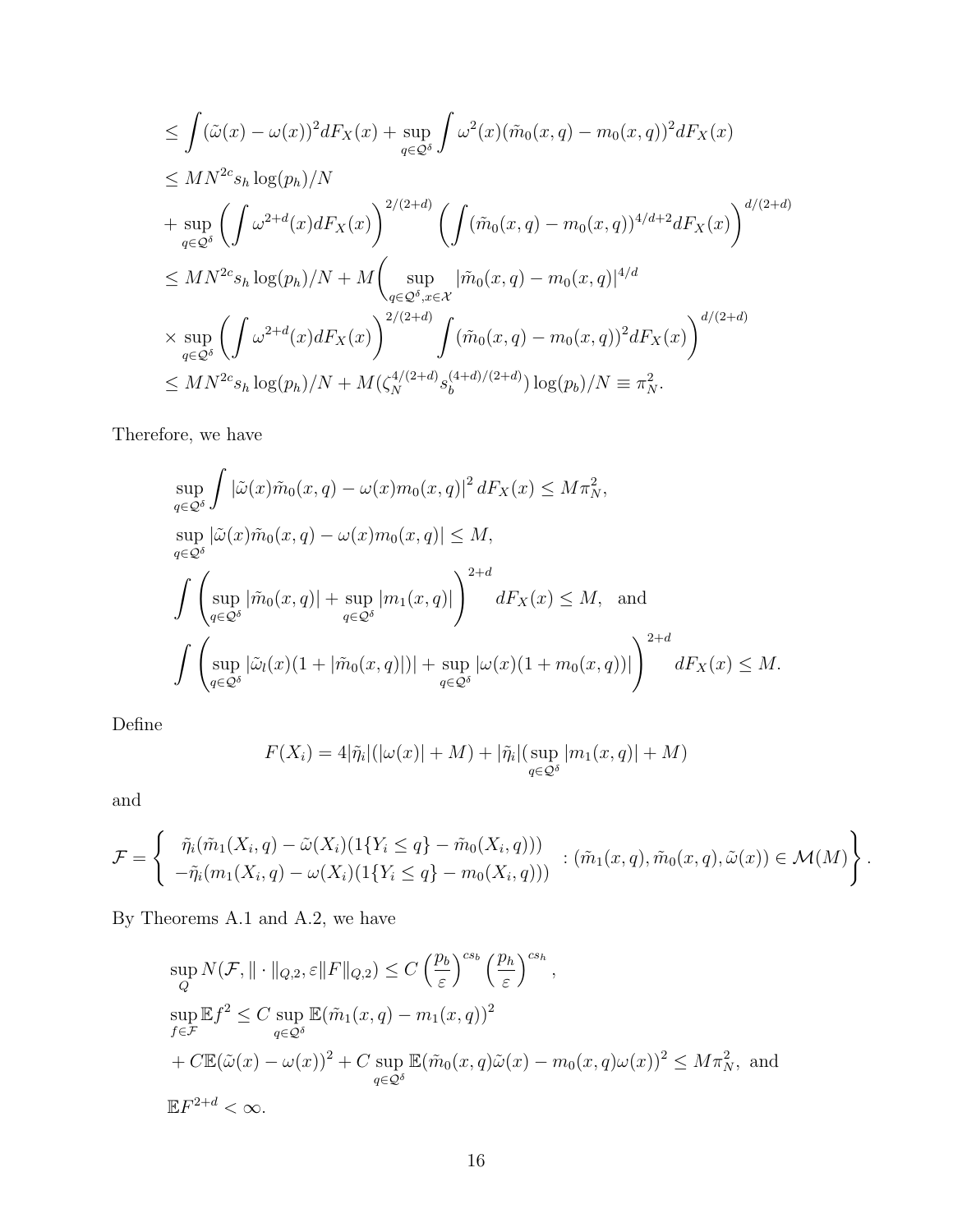By [Chernozhukov, Chetverikov, and Kato](#page-38-9) [\(2014b,](#page-38-9) Corollary 5.1), we have

$$
\mathbb{P}\sup_{f\in\mathcal{F}} |(\mathbb{P}_N - \mathbb{P})f| \lesssim \sqrt{\frac{\pi_N^2 s_b}{N} \log \left(\frac{p_b \mathbb{E}[F(X)^2]^{1/2}}{\pi_N}\right)} + \sqrt{\frac{\pi_N^2 s_h}{N} \log \left(\frac{p_h \mathbb{E}[F(X)^2]^{1/2}}{\pi_N}\right)} + \frac{s_h \mathbb{E}[(\max_i F(X_i))^2]^{1/2}}{N} \log \left(\frac{p_h \mathbb{E}[F(X)^2]^{1/2}}{\pi_N}\right) + \frac{s_b \mathbb{E}[(\max_i F(X_i))^2]^{1/2}}{N} \log \left(\frac{p_b \mathbb{E}[F(X)^2]^{1/2}}{\pi_N}\right) \leq \pi_N(\sqrt{s_h \log(p_h)/N} + \sqrt{s_b \log(p_b)/N}) + N^{-(1+d)/(2+d)}(s_h \log(p_h) + s_b \log(p_b)),
$$

where the last inequality is due to the fact that  $\mathbb{E}[F(X)^2]^{1/2} = O(N^{1/(2+d)})$ . In addition, Theorems [A.1](#page-1-2) and [A.2](#page-1-5) show that, for any  $e > 0$ , we can find a sufficiently large constant  $M > 0$  such that  $(\hat{m}_0, \hat{m}_0, \hat{\omega}) \in \mathcal{M}(M)$  occurs with probability greater than  $1 - e$ . This further implies that  $\hat{\phi}_i(q) \in \mathcal{F}$  with probability greater than  $1 - e$ , and thus,

$$
\sup_{q\in\mathcal{Q}^\delta} |(\mathbb{P}_N - \mathbb{P})\tilde{\eta}_i(\hat{\phi}_i(q) - \phi_i(q))
$$
  
=  $O_P\left(\pi_N(\sqrt{s_h\log(p_h)/N} + \sqrt{s_b\log(p_b)/N}) + N^{-(1+d)/(2+d)}(s_h\log(p_h) + s_b\log(p_b))\right).$ 

This leads to the desired result.

<span id="page-16-0"></span>**Lemma D.5.** If Assumptions [1–3](#page-0-0) hold, then  $\sup_{\tau \in \Upsilon} |(\mathbb{P}_N - \mathbb{P})(\phi_i(\hat{q}_\tau) - \phi_i(q_\tau))| = o_P(N^{-1/2})$ and  $\sup_{\tau \in \Upsilon} |(\mathbb{P}_N - \mathbb{P})(\eta_i + 1)(\phi_i(\hat{q}_\tau^*) - \phi_i(q_\tau))| = o_P(N^{-1/2}).$ 

 $\Box$ 

*Proof.* We know that  $\sup_{\tau \in \Upsilon} |\hat{q}_{\tau} - q_{\tau}| = O_P(N^{-1/2})$  and  $\sup_{\tau \in \Upsilon} |\hat{q}_{\tau}^* - q_{\tau}| = O_P(N^{-1/2})$ . (See Section [D.6.2](#page-21-0) for more detail.) These conditions imply that, for any  $\varepsilon > 0$ , there exists a constant  $M > 0$  such that

$$
\mathbb{P}\left(\sup_{\tau\in\Upsilon}|\hat{q}^*(\tau)-q_{\tau}|\leq MN^{-1/2},\sup_{\tau\in\Upsilon}|\hat{q}_{\tau}-q_{\tau}|\leq MN^{-1/2}\right)\geq 1-\varepsilon.
$$

Next, we show

$$
\sup_{|v| \le M, \tau \in \Upsilon} |(\mathbb{P}_N - \mathbb{P}) \tilde{\eta}_i(\phi_i(q_\tau + vN^{-1/2}) - \phi_i(q_\tau))| = o_P(N^{-1/2}).
$$

Let  $\mathcal{F} = \{ \tilde{\eta}_i \left( \phi_i (q_\tau + vN^{-1/2}) - \phi_i (q_\tau) \right) : |v| \leq M, \tau \in \Upsilon \}$  with envelope

$$
F(X_i) = |\tilde{\eta}_i| \sup_{q \in \mathcal{Q}^\delta} |m_1(x, q)| + |\tilde{\eta}_i| \sup_{q \in \mathcal{Q}^\delta} |\omega(x)(1 + m_0(x, q))|.
$$

Note that F is nested in  $\{\tilde{\eta}_i(\phi_i(q_1) - \phi_i(q_2)) : q_1, q_2 \in \mathbb{R}\}\.$  Because  $m_j(x, q)$  is Lipschitz continuous in q and  $\{1\{Y \le q\} : q \in \mathbb{R}\}\$  is a VC class with VC index 2, we have  $J(v) =$  $\int_0^v \sqrt{1 + \log(\sup_Q N(\mathcal{F}, \|\cdot\|_{Q,2}, \varepsilon \|F\|_{Q,2}))} d\varepsilon \lesssim v \sqrt{\log(a/v)}$  for some constant  $a > 0$ .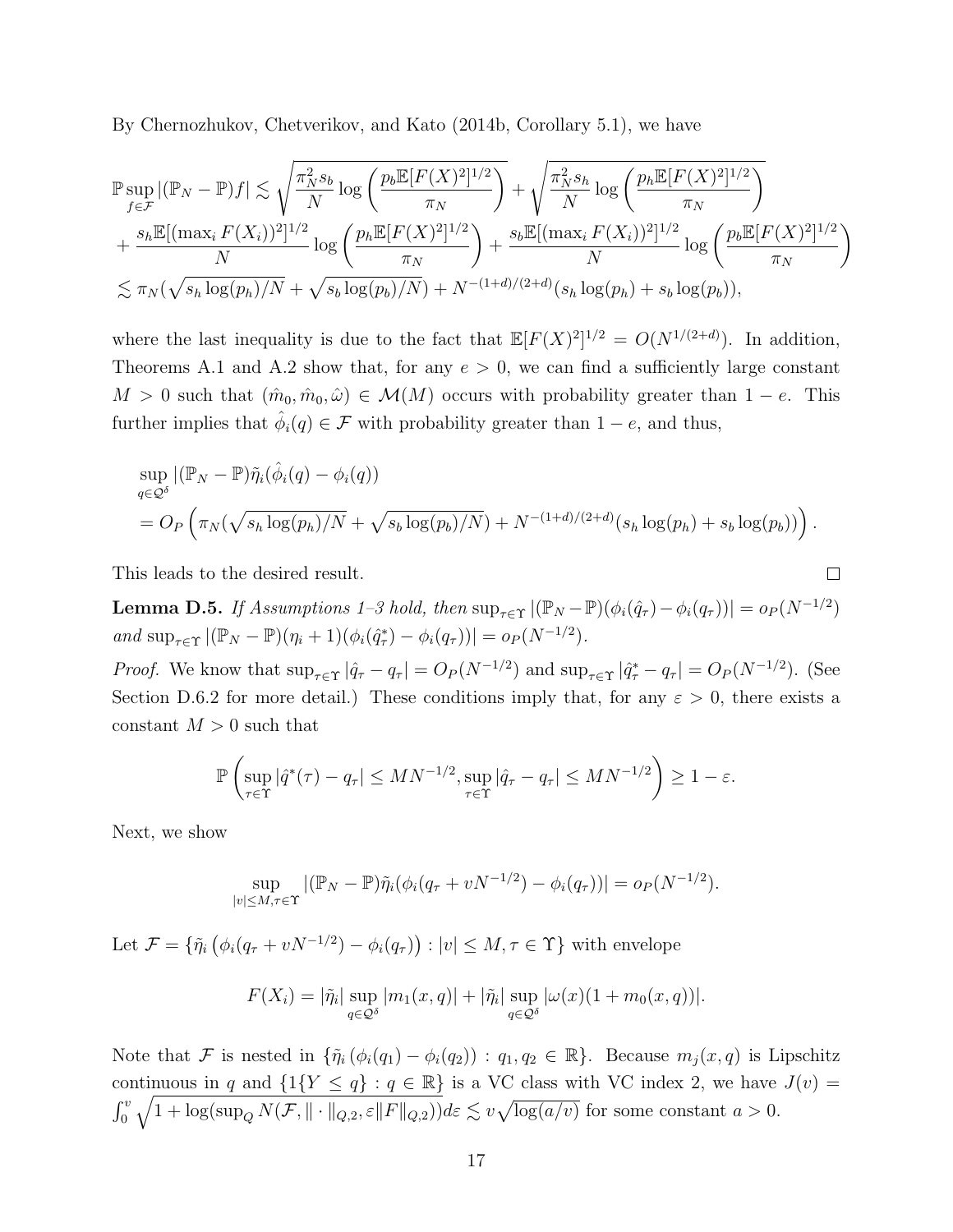Last,

$$
\sup_{f \in \mathcal{F}} \mathbb{P} f^2 \le \mathbb{P} \sup_{\tau \in \Upsilon, |v| \le M} \left\{ \left| m_1(X, q_\tau + vN^{-1/2}) - m_1(X, q_\tau) \right|
$$
  
+  $|\omega(X)| \left( \left| m_0(X, q_\tau + vN^{-1/2}) - m_0(X, q_\tau) \right| + \left| 1\{Y \le q_\tau\} - 1\{Y \le q_\tau + vN^{-1/2}\} \right| \right) \right\}^2$   
 $\lesssim N^{-1/2}.$ 

By [Chernozhukov et al.](#page-38-9) [\(2014b,](#page-38-9) Corollary 5.1), we have

$$
\mathbb{P} \sup_{|v| \le M, \tau \in \Upsilon} |(\mathbb{P}_N - \mathbb{P})(\phi_i(q_\tau + vN^{-1/2}) - \phi_i(q_\tau))|
$$
  
= 
$$
\mathbb{P} |\sup_{f \in \mathcal{F}} (\mathbb{P}_N - \mathbb{P})f|
$$
  

$$
\lesssim \sqrt{\frac{1}{N^{3/2}} \log (a \mathbb{E}[F(X)^2]^{1/2} N)} + \frac{\mathbb{E}[(\max_i F(X_i))^2]^{1/2}}{N} \log (a \mathbb{E}[F(X)^2]^{1/2} N) = o(N^{-1/2}).
$$

Therefore the statement of this lemma holds.

# <span id="page-17-0"></span>D.4.2 Linear Expansion for  $\hat{\theta}(\tau)$

Taking  $\tilde{\eta}_i = 1$  and by [\(6\)](#page-0-0) and Lemmas [D.3,](#page-13-1) [D.4,](#page-14-0) and [D.5,](#page-16-0) we have

$$
\hat{\theta}(\tau) - \theta(\tau) = \mathbb{P}_N \hat{\phi}_i(\hat{q}_\tau)
$$
  
=  $(\mathbb{P}_N - \mathbb{P})\phi_i(q_\tau) + \mathbb{P}\phi_i(\hat{q}_\tau) + (\mathbb{P}_N - \mathbb{P})(\hat{\phi}_i(\hat{q}_\tau) - \phi_i(\hat{q}_\tau))$   
+  $\mathbb{P}(\hat{\phi}_i(\hat{q}_\tau) - \phi_i(\hat{q}_\tau)) + (\mathbb{P}_N - \mathbb{P})(\phi_i(\hat{q}_\tau) - \phi_i(q_\tau)).$ 

Rearranging the above equation and the extra condition in Theorem [A.3,](#page-1-9) we have

$$
\hat{\theta}(\tau) - \theta(\tau) = (\mathbb{P}_N - \mathbb{P})(\phi_i(q_\tau)) + \mathbb{P}\phi_{i,l}(\hat{q}_\tau) + R_N(\tau)
$$

where

$$
\sup_{\tau \in \Upsilon} |R_N(\tau)| = O_P\left(\pi_N(\sqrt{s_h \log(p_h)/N} + \sqrt{s_b \log(p_b)/N}) + N^{-(1+d)/(2+d)}(s_h \log(p_h) + s_b \log(p_b))\right) + O_P\left(\frac{N^c \sqrt{s_b s_h \log(p_b) \log(p_h)}}{N}\right) + o_P(N^{-1/2}).
$$

 $\Box$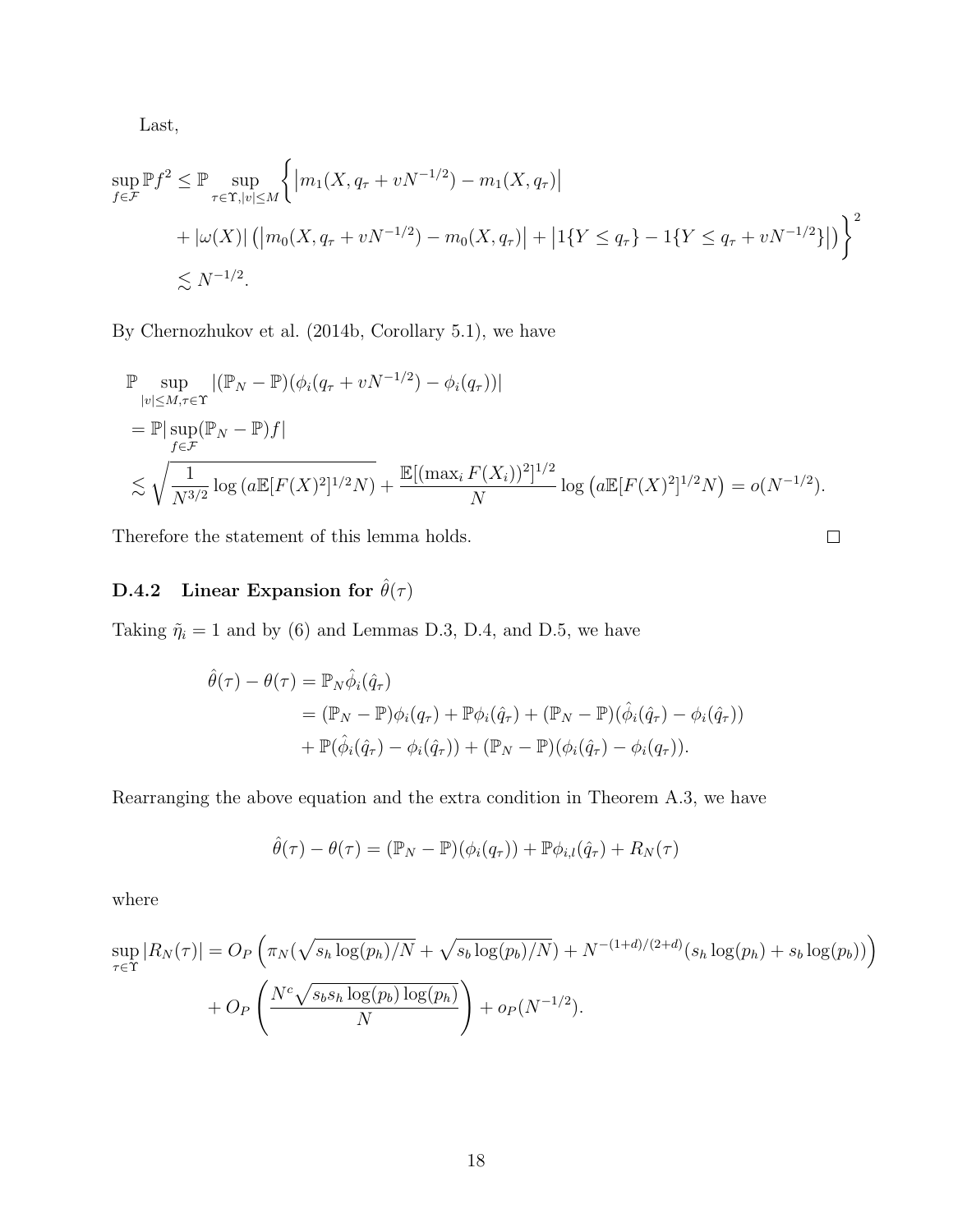By  $\mathbb{E}m_1(X, q_\tau) = 0$  and the usual delta method,

$$
\mathbb{P}\phi_i(\hat{q}_\tau) = (\mathbb{E}m_1(X, \hat{q}_\tau) - \mathbb{E}m_1(X, q_\tau)) = \frac{\frac{\partial}{\partial q} \mathbb{E}m_1(X, q_\tau)}{f_Y(q_\tau)} \frac{1}{N} \sum_{i=1}^N (\tau - 1\{Y_i \le q_\tau\}) + o_P(N^{-1/2})
$$

where the  $o_P (N^{-1/2})$  term holds uniformly over  $\tau \in \Upsilon$ . Then

<span id="page-18-1"></span>
$$
\hat{\theta}(\tau) - \theta(\tau) = \mathbb{P}_N \eta_i \mathrm{IF}_i^{\theta}(\tau) + R_{\theta}(\tau),
$$

where

$$
\sup_{\tau \in \Upsilon} |R_{\theta}(\tau)| = O_P\left(\pi_N(\sqrt{s_h \log(p_h)/N} + \sqrt{s_b \log(p_b)/N}) + N^{-(1+d)/(2+d)}(s_h \log(p_h) + s_b \log(p_b))\right) + O_P\left(\frac{N^c \sqrt{s_b s_h \log(p_b) \log(p_h)}}{N}\right) + o_P(N^{-1/2}).
$$
\n(D.8)

the desired result holds because under the condition in Theorem [A.3,](#page-1-9)  $\sup_{\tau \in \Upsilon} |R_{\theta}(\tau)| =$  $o_P(N^{-1/2})$ .

## <span id="page-18-0"></span>D.4.3 Linear Expansion for  $\hat{\theta}^*(\tau)$

By Lemmas [D.3,](#page-13-1) [D.4,](#page-14-0) and [D.5](#page-16-0) with  $\tilde{\eta}_i = 1 + \eta_i$ , we have

$$
\hat{\theta}^*(\tau) - \theta(\tau) = \frac{1}{\sum_{i \in [N]} 1 + \eta_i} \sum_{i \in [N]} (1 + \eta_i) \hat{\phi}_i(\hat{q}^*_{\tau})
$$
  
\n
$$
= \frac{N}{\sum_{i \in [N]} 1 + \eta_i} \left( (\mathbb{P}_N - \mathbb{P})(1 + \eta_i) \phi_i(q_{\tau}) + \mathbb{P}(1 + \eta_i) \phi_i(\hat{q}^*_{\tau}) + (\mathbb{P}_N - \mathbb{P})(1 + \eta_i) (\hat{\phi}_i(\hat{q}^*_{\tau}) - \phi_i(\hat{q}^*_{\tau})) + \mathbb{P}(1 + \eta_i) (\hat{\phi}_i(\hat{q}^*_{\tau}) - \phi_i(\hat{q}^*_{\tau})) \right)
$$
  
\n
$$
+ (\mathbb{P}_N - \mathbb{P})(1 + \eta_i) (\phi_i(\hat{q}^*_{\tau}) - \phi_i(q_{\tau}))
$$
  
\n
$$
= \frac{N}{\sum_{i \in [N]} 1 + \eta_i} \left( (\mathbb{P}_N - \mathbb{P})(1 + \eta_i) \phi_i(q_{\tau}) + \mathbb{P}(1 + \eta_i) \phi_i(\hat{q}^*_{\tau}) \right) + R_N^*(\tau),
$$

where

$$
\sup_{\tau \in \Upsilon} |R_N^*(\tau)| = O_P\left(\pi_N(\sqrt{s_h \log(p_h)/N} + \sqrt{s_b \log(p_b)/N}) + N^{-(1+d)/(2+d)}(s_h \log(p_h) + s_b \log(p_b))\right) + O_P\left(\frac{N^c \sqrt{s_b s_h \log(p_b) \log(p_h)}}{N}\right) + o_P(N^{-1/2}).
$$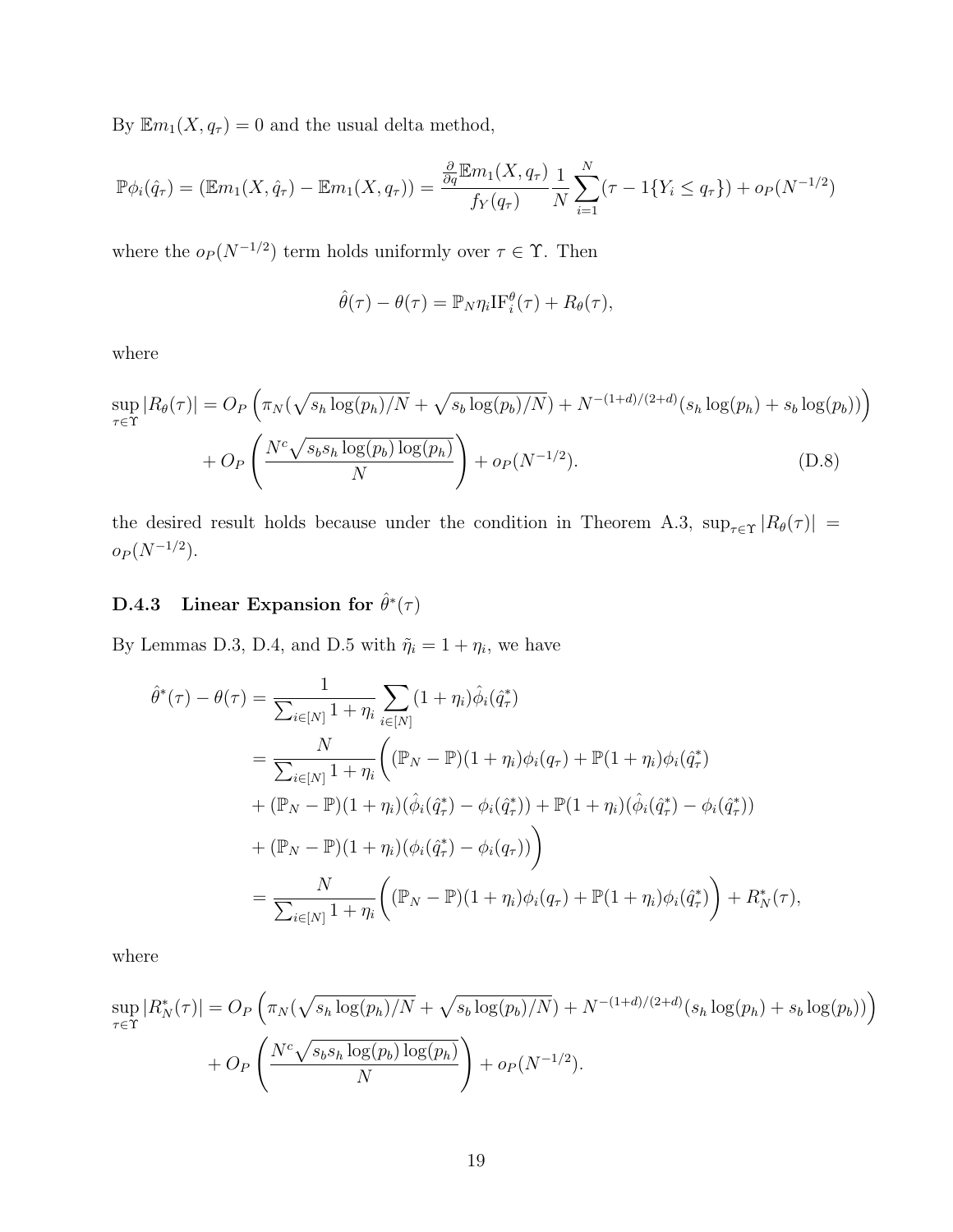In addition,

$$
\mathbb{P}(1 + \eta_i)\phi_i(\hat{q}_\tau^*) = (\mathbb{E}m_1(X, \hat{q}_\tau^*) - \mathbb{E}m_1(X, q_\tau^*))
$$
  
= 
$$
\frac{\frac{\partial}{\partial q}\mathbb{E}m_1(X, q_\tau)}{f_Y(q_\tau)} \frac{1}{N} \sum_{i=1}^N (1 + \eta_i)(\tau - 1\{Y_i \le q_\tau\}) + o_P(N^{-1/2}),
$$

where the  $o_P (N^{-1/2})$  term holds uniformly over  $\tau \in \Upsilon$ . Therefore, we have

$$
\hat{\theta}^*(\tau) - \hat{\theta}(\tau) = \mathbb{P}_N \eta_i \text{IF}_i^{\theta}(\tau) + R_N^*(\tau),
$$

where

$$
\sup_{\tau \in \Upsilon} |R_{\theta}^{*}(\tau)| = O_{P}\left(\pi_{N}(\sqrt{s_{h} \log(p_{h})/N} + \sqrt{s_{b} \log(p_{b})/N}) + N^{-(1+d)/(2+d)}(s_{h} \log(p_{h}) + s_{b} \log(p_{b}))\right) + O_{P}\left(\frac{N^{c}\sqrt{s_{b}s_{h} \log(p_{b}) \log(p_{h})}}{N}\right) + o_{P}(N^{-1/2}).
$$
\n(D.9)

the desired result holds because under the condition in Theorem [A.3,](#page-1-9)  $\sup_{\tau \in \Upsilon} |R_{\theta}(\tau)| =$  $o_P (N^{-1/2}).$ 

### D.5 Proof of Corollary [1](#page-0-0)

The desired result holds due to the linear expansions in Theorem [A.3](#page-1-9) and the fact that  $\{\text{IF}_{i}^{\theta}(\tau) : \tau \in \Upsilon\}$  is Donsker.

### D.6 Proof of Theorem [A.4](#page-2-1)

### <span id="page-19-0"></span>D.6.1 Linear Expansion for  $\widehat{UQPE}(\tau )$

Note that  $\hat{f}_Y(\hat{q}_\tau) - f_Y(q_\tau) = A_1(\tau) + A_2(\tau) + A_3(\tau)$ , where  $A_1(\tau) \equiv (\mathbb{P}_N - \mathbb{P})\frac{1}{h_1}$  $\frac{1}{h_1}K_1\left(\frac{Y_i-\hat{q}_\tau}{h_1}\right)$  $h_1$  ,  $A_2(\tau) \equiv \mathbb{P}_{\overline{h}_1}^{\ \underline{1}}$  $\frac{1}{h_1}K_1\left(\frac{Y_i-\hat{q}_\tau}{h_1}\right)$  $h_1$  $(-f_Y(\hat{q}_\tau)$  and  $A_3(\tau) \equiv f_Y(\hat{q}_\tau) - f_Y(q_\tau)$ . Below we will analyze  $A_1(\tau)$ ,  $A_2(\tau)$ , and  $A_3(\tau)$ , and then derive the linear expansion of  $\widehat{UQPE}(\tau)$ .

First, we will analyze  $A_1(\tau)$ . Let  $R_1(\tau) = A_1(\tau) - (\mathbb{P}_N - \mathbb{P})\frac{1}{h}$  $\frac{1}{h_1}K_1\left(\frac{Y_i-q_{\tau}}{h_1}\right)$  $h_1$  . Because  $\sup_{\tau \in \Upsilon} |\hat{q}_{\tau} - q_{\tau}| = O_P(N^{-1/2})$ . For any  $\varepsilon > 0$ , there exists a constant  $M > 0$  such that, with probability greater than  $1 - \varepsilon$ ,

$$
\sup_{\tau \in \Upsilon} |R_1(\tau)| \leq \sup_{q \in \mathcal{Q}^\delta, |v| \leq M} \left| (\mathbb{P}_N - \mathbb{P}) \left( \frac{1}{h_1} K_1 \left( \frac{Y_i - q - v/\sqrt{N}}{h_1} \right) - \frac{1}{h_1} K_1 \left( \frac{Y_i - q}{h_1} \right) \right) \right|.
$$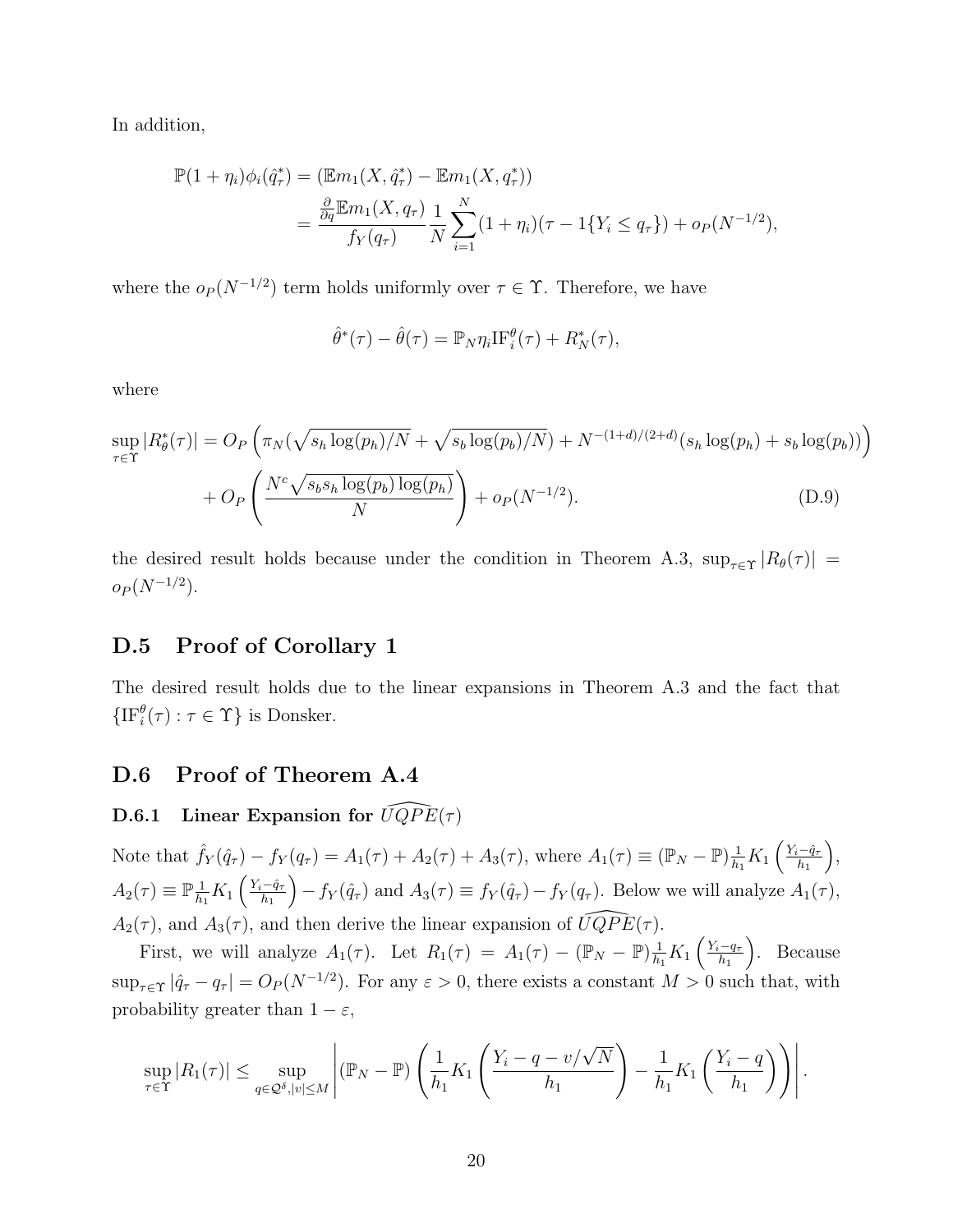In the following, we aim to bound  $\sup_{q\in\mathcal{Q}^\delta,|v|\leq M}\Big|({\mathbb{P}}_N-{\mathbb{P}})\frac{\tilde{n}_i}{h_1}$  $h_1$  $\left(K_1\left(\frac{Y_i-q-v}{h_1}\right)\right)$  $h_1$  $- K_1 \left( \frac{Y_i-q}{h_1} \right)$  $h_1$  $\Big)\Big).$ Consider the class of functions  $\mathcal{F} = \begin{cases} \frac{\tilde{\eta}_i}{h_i} & \text{if } i \leq n \end{cases}$  $h_1$  $\left(K_1\left(\frac{y-q-v}{h_1}\right)\right)$  $h_1$  $- K_1 \left( \frac{y-q}{h_1} \right)$  $\left(\frac{q-q}{h_1}\right)$  :  $q \in \mathcal{Q}^{\delta}, |v| \leq M$ with an envelope function  $F_i = C|\tilde{\eta}_i|/h$  for some constant  $C>0$  such that  $\left(\mathbb{E}[(\max_i F_i)^2]\right)^{1/2} \lesssim$  $\sqrt{\log(N)}$ . We note that F is a VC-class with a fixed VC index and

$$
\sup_{f \in \mathcal{F}} \mathbb{P} f^2 = \sup_{q \in \mathcal{Q}^\delta, |v| \le M} \int \left( K_1(u - \frac{v}{\sqrt{N}h_1}) - K_1(u) \right)^2 f_Y(q + h_1 u) du \lesssim 1/(Nh_1^2).
$$

Therefore, [Chernozhukov et al.](#page-38-9) [\(2014b,](#page-38-9) Corollary 5.1) implies

$$
\mathbb{E}\sup_{q\in\mathcal{Q}^\delta,|v|\leq M}\left|(\mathbb{P}_N-\mathbb{P})\left(\frac{\tilde{\eta}_i}{h_1}\left(K_1\left(\frac{Y_i-q-v/\sqrt{N}}{h_1}\right)-K_1\left(\frac{Y_i-q}{h_1}\right)\right)\right)\right|\lesssim \frac{\sqrt{\log(N)}}{Nh_1}+\frac{\log(N)^{3/2}}{Nh_1},
$$

and thus,  $\sup_{\tau \in \Upsilon} |R_1(\tau)| = o_P(N^{-1/2}).$ 

Second, we will analyze  $A_2(\tau)$ . Let  $R_2(\tau) = A_2(\tau) - \frac{f_Y^{(2)}(q_{\tau})(\int u^2 K_1(u) du)}{2}$  $\frac{u^2 K_1(u) du}{2} h_1^2$ . By the Taylor expansion, we have

$$
\sup_{\tau \in \Upsilon} |R_2(\tau)| \le \sup_{\tau \in \Upsilon} \left| \int (f_Y(\hat{q}_\tau + uh_1) - f_Y(\hat{q}_\tau)) K_1(u) du - \frac{f_Y^{(2)}(q_\tau)(\int u^2 K_1(u) du)}{2} h_1^2 \right|
$$
  

$$
\lesssim \sup_{\tau \in \Upsilon} \frac{|f_Y^{(2)}(q_\tau) - f_Y^{(2)}(\tilde{q}_\tau)| (\int u^2 K_1(u) du)}{2} h_1^2,
$$

where  $\tilde{q}_{\tau}$  is between  $\hat{q}_{\tau}$  and  $\hat{q}_{\tau} + h_1$  such that  $\sup_{\tau \in \Upsilon} |\tilde{q}_{\tau} - q_{\tau}| \leq \sup_{\tau \in \Upsilon} |\tilde{q}_{\tau} - \hat{q}_{\tau}| + \sup_{\tau \in \Upsilon} |\hat{q}_{\tau} - \hat{q}_{\tau}|$  $q_{\tau} | = O_P(h_1 + N^{-1/2})$ . Therefore,  $\sup_{\tau \in \Upsilon} |R_2(\tau)| = O_P(h_1^3 + h_1 N^{-1/2}) = o_P(N^{-1/2})$ .

Third, we will analyze  $A_3(\tau)$ . By the delta method, we have

<span id="page-20-0"></span>
$$
A_3(\tau) = f_Y^{(1)}(q_\tau)(\hat{q}_\tau - q_\tau) + R'_3(\tau) = \frac{f_Y^{(1)}(q_\tau)}{f_Y(q_\tau)} \left( \frac{1}{N} \sum_{i=1}^N (\tau - \mathbf{1}\{Y_i \le q_\tau\}) \right) + R_3(\tau),
$$

where  $\sup_{\tau \in \Upsilon} |R'_3(\tau)| + \sup_{\tau \in \Upsilon} |R_3(\tau)| = o_P(N^{-1/2}).$ 

Last, we will derive the linear expansion of  $\widehat{UQPE}(\tau)$ . Combining the analyses of  $A_1(\tau)$ ,  $A_2(\tau)$ , and  $A_3(\tau)$ , we have

$$
\hat{f}_Y(\hat{q}_\tau) - f_Y(q_\tau) = (\mathbb{P}_N - \mathbb{P}) \frac{1}{h_1} K_1 \left( \frac{Y_i - q_\tau}{h_1} \right) + \frac{f_Y^{(2)}(q_\tau) (\int u^2 K_1(u) du)}{2} h_1^2 + R_4(\tau), \quad (D.10)
$$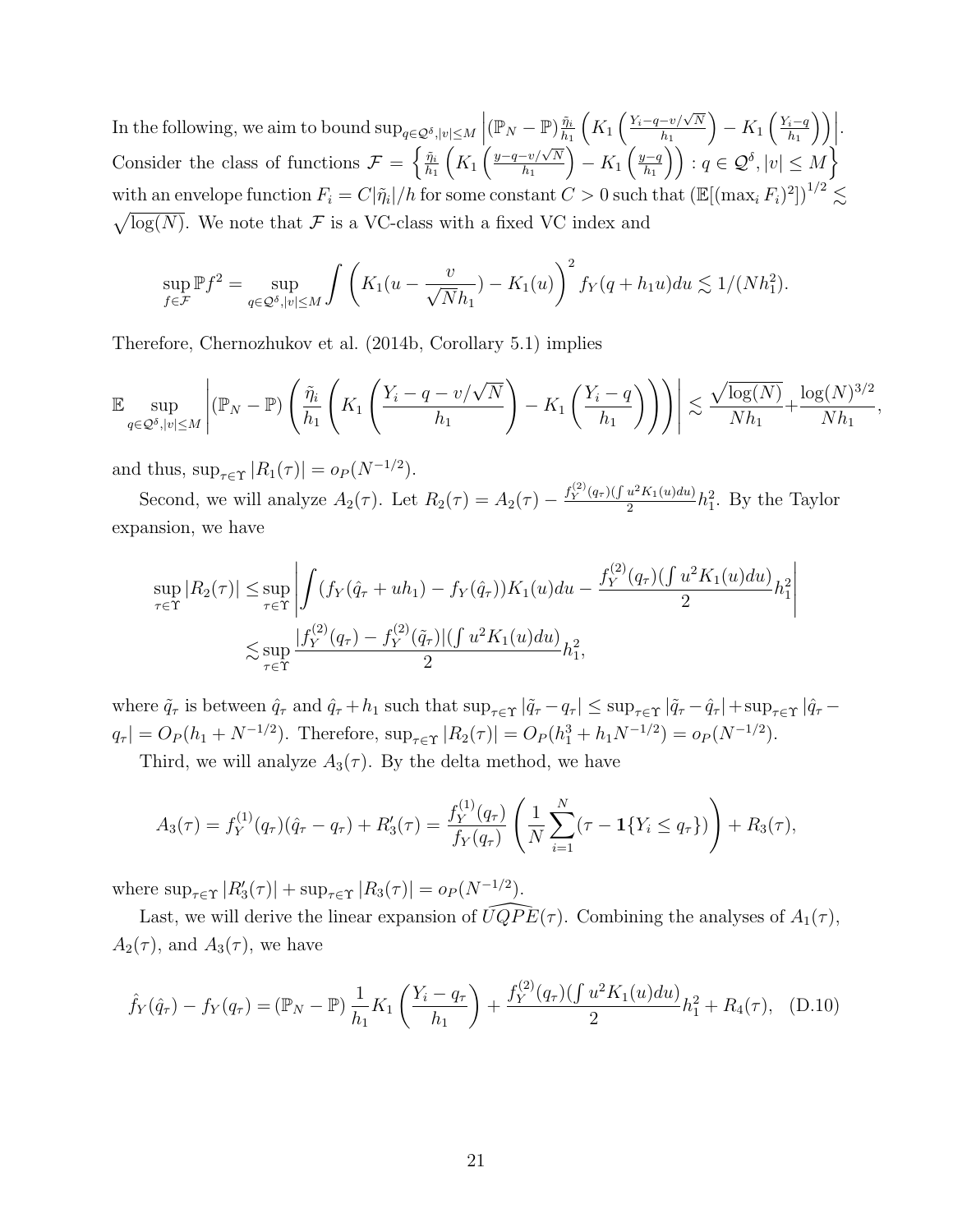where  $\sup_{\tau \in \Upsilon} |R_4(\tau)| = O_P(N^{-1/2})$ . By [\(D.8\)](#page-18-1) and the condition in Theorem [A.4,](#page-2-1) we have

$$
\sup_{\tau \in \Upsilon} \left| \hat{\theta}(\tau) - \theta(\tau) \right| = o_P((\log(N)Nh_1)^{-1/2}).
$$

Therefore, we have

$$
\sup_{\tau \in \Upsilon} |\hat{f}_Y(\hat{q}_\tau) - f_Y(q_\tau)| = O_P(\log^{1/2}(N)(Nh_1)^{-1/2} + h_1^2),
$$
  

$$
\sup_{\tau \in \Upsilon} \left| \frac{\hat{\theta}(\tau) - \theta(\tau)}{f_Y(q_\tau)} \right| = o_P((\log(N)Nh_1)^{-1/2}),
$$
  

$$
\sup_{\tau \in \Upsilon} \left| \frac{(\hat{\theta}(\tau) - \theta(\tau))(\hat{f}_Y(\hat{q}_\tau) - f_Y(q_\tau))}{\hat{f}_Y(\hat{q}_\tau)f_Y(q_\tau)} \right| = o_P((\log(N)Nh_1)^{-1/2}),
$$

and

$$
\sup_{\tau \in \Upsilon} \left| \frac{\theta(\tau)(\hat{f}_Y(\hat{q}_\tau) - f_Y(q_\tau))^2}{f_Y^2(q_\tau)\hat{f}_Y(\hat{q}_\tau)} \right| = O_P(\log(N)(Nh_1)^{-1} + h_1^4) = o_P((\log(N)Nh_1)^{-1/2}).
$$

Therefore

$$
\widehat{UQPE}(\tau) - UQPE(\tau) = -\frac{\hat{\theta}(\tau) - \theta(\tau)}{f_Y(q_\tau)} + \frac{\theta(\tau)(\hat{f}_Y(\hat{q}_\tau) - f_Y(q_\tau))}{f_Y^2(q_\tau)} \n+ \frac{(\hat{\theta}(\tau) - \theta(\tau))(\hat{f}_Y(\hat{q}_\tau) - f_Y(q_\tau))}{\hat{f}_Y(\hat{q}_\tau)f_Y(q_\tau)} - \frac{\theta(\tau)(\hat{f}_Y(\hat{q}_\tau) - f_Y(q_\tau))^2}{f_Y^2(q_\tau)\hat{f}_Y(\hat{q}_\tau)} \n= \frac{1}{N} \sum_{i=1}^N \text{IF}_i(\tau) + \frac{\theta(\tau)f_Y^{(2)}(q_\tau)(\int u^2 K_1(u) du)h_1^2}{2f_Y^2(q_\tau)} + R(\tau), \quad \text{(D.11)}
$$

where  $\sup_{\tau \in \Upsilon} |R(\tau)| = o_P((\log(N)Nh_1)^{-1/2}).$ 

# <span id="page-21-0"></span>**D.6.2** Linear Expansion for  $\widehat{UQPE}^*(\tau)$

First, we will derive the linear expansion of  $\hat{q}^*_{\tau}$ . Note that  $\hat{q}^*_{\tau}$  is the optimizer of the objective  $\tau$ . rote that  $q_{\tau}$ function  $\sum_{i=1}^{N} \rho_{\tau}(Y_i - q) - q \sum_{i=1}^{N} \eta_i (\tau - 1\{Y_i \leq \hat{q}_{\tau}\})$ . Define the local parameter as  $\hat{u} = \sqrt{\sum_{i=1}^{N} \rho_{\tau}(Y_i - q)} - q \sum_{i=1}^{N} \eta_i (\tau - 1\{Y_i \leq \hat{q}_{\tau}\})$ .  $\overline{N}(\hat{q}^*_\tau - q_\tau)$ . Then

<span id="page-21-1"></span>
$$
\hat{u} = \arg\min_{u} \sum_{i=1}^{N} \rho_{\tau}(Y_i - q_{\tau} - uN^{-1/2}) - uN^{-1/2} \sum_{i=1}^{N} \eta_i(\tau - 1\{Y_i \leq \hat{q}_{\tau}\})
$$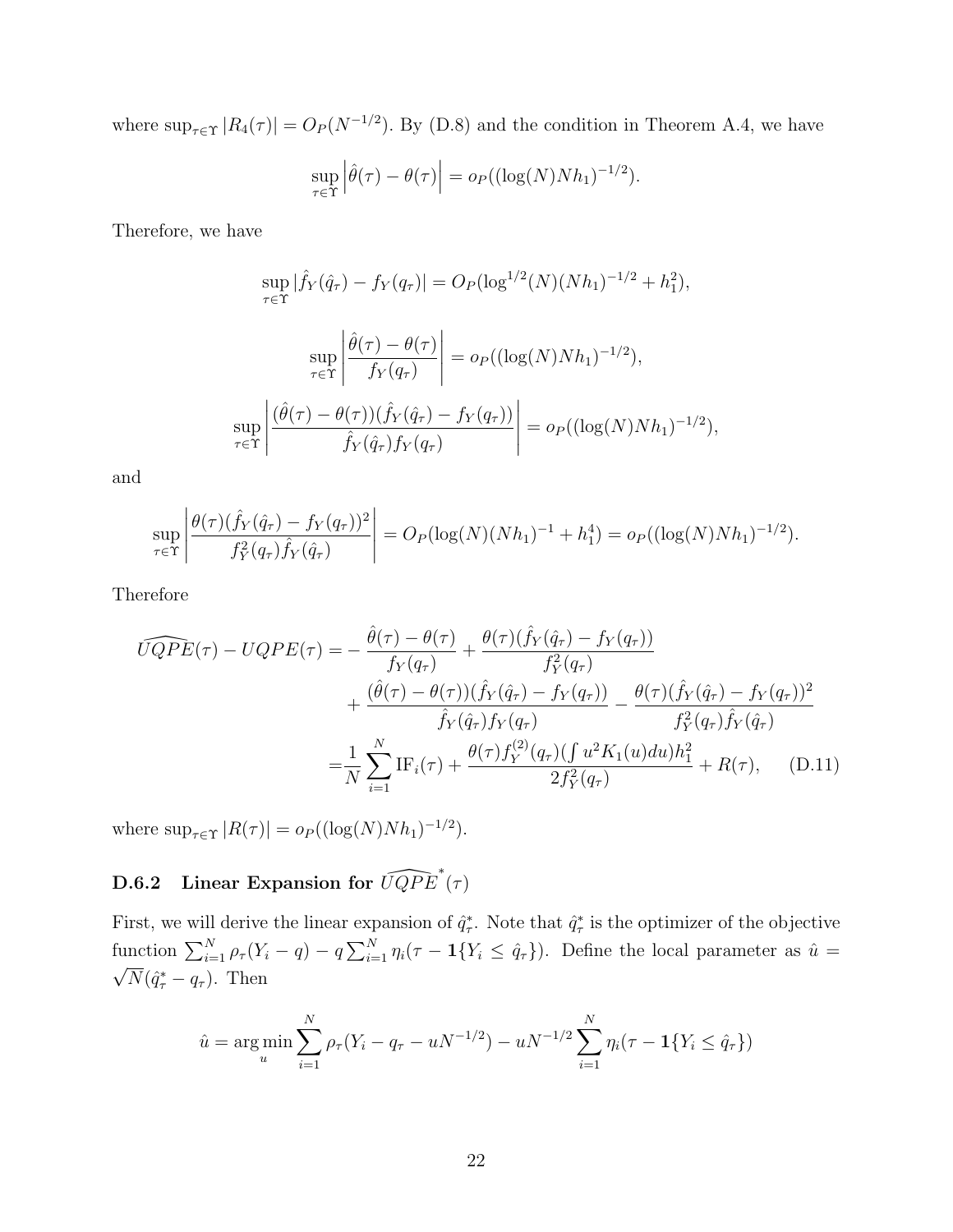Note that  $u \mapsto \sum_{i=1}^{N} \rho_{\tau} (Y_i - q_{\tau} - uN^{-1/2}) - uN^{-1/2} \sum_{i=1}^{N} \eta_i (\tau - 1\{Y_i \le \hat{q}_{\tau}\})$  is convex in u for any  $\tau \in \Upsilon$ . By the Knight's identity, we can show that

$$
\left(\sum_{i=1}^{N} \rho_{\tau}(Y_i - q_{\tau} - uN^{-1/2}) - uN^{-1/2} \sum_{i=1}^{N} \eta_i(\tau - 1\{Y_i \le \hat{q}_{\tau}\})\right) - \left(-\frac{u}{\sqrt{N}} \sum_{i=1}^{N} (\eta_i + 1)(\tau - 1\{Y_i \le q_{\tau}\}) + \frac{f_Y(q_{\tau})u^2}{2}\right)
$$

is  $o_P(1)$  pointwise in u. By the convexity lemma [\(Pollard, 1991\)](#page-38-10), we have

<span id="page-22-0"></span>
$$
\hat{q}_{\tau}^* - q_{\tau} = \frac{1}{Nf_Y(q_{\tau})} \sum_{i=1}^N (\eta_i + 1)(\tau - 1\{Y_i \le q_{\tau}\}) + R_1^*(\tau), \tag{D.12}
$$

where  $\sup_{\tau \in \Upsilon} |R_1^*(\tau)| = o_P(N^{-1/2}).$ 

Second, we will derive the linear expansion of  $\hat{f}_Y^*(\hat{q}_\tau^*)$ . Let  $\hat{N} = \sum_{i=1}^N (\eta_i + 1)$ . Note that  $\hat{f}_{Y}^{*}(\hat{q}_{\tau}^{*})-f_{Y}(q_{\tau})=\frac{N}{\hat{N}}(\mathbb{P}_{N}-\mathbb{P})\frac{(1+\eta_{i})}{h_{1}}$  $\frac{+\eta_i)}{h_1}K_1\left(\frac{Y_i-\hat{q}^*_\tau}{h_1}\right)$  $+\frac{N}{\hat{N}}$  $(\mathbb{P}^{\frac{1}{n}})$  $\frac{1}{h_1}K_1\left(\frac{Y_i-\hat{q}^*_\tau}{h_1}\right)$  $\Big)-f_Y(\hat{q}_{\tau}^*\Big)+\frac{N}{\hat{N}}\big(f_Y(\hat{q}_{\tau}^*)-f_Y(q_{\tau})\big).$ Following the same argument in the proof in Section [D.6.1](#page-19-0) and the fact that  $\Big|$  $\frac{N}{\hat{N}}-1\Big| =$  $O_P(N^{-1/2})$ , we have

$$
\frac{N}{\hat{N}}(\mathbb{P}_N - \mathbb{P})\frac{(1+\eta_i)}{h_1}K_1\left(\frac{Y_i - \hat{q}_\tau^*}{h_1}\right) = (\mathbb{P}_N - \mathbb{P})\frac{(1+\eta_i)}{h_1}K_1\left(\frac{Y_i - q_\tau}{h_1}\right) + R_1^*(\tau),
$$
  

$$
\frac{N}{\hat{N}}\left(\mathbb{P}_{h_1}^{\frac{1}{\hat{N}}}K_1\left(\frac{Y_i - \hat{q}_\tau^*}{h_1}\right) - f_Y(\hat{q}_\tau^*)\right) = \frac{f_Y^{(2)}(q_\tau)\left(\int u^2K_1(u)du\right)h_1^2}{2} + R_2^*(\tau),
$$

and

$$
\frac{N}{\hat{N}}(f_Y(\hat{q}_\tau^*) - f_Y(q_\tau)) = f_Y^{(1)}(q_\tau)(\hat{q}_\tau^* - q_\tau) + R_3^*(\tau)
$$
\n
$$
= \frac{f_Y^{(1)}(q_\tau)}{f_Y(q_\tau)} \left(\frac{1}{N} \sum_{i=1}^N (\eta_i + 1)(\tau - 1\{Y_i \le q_\tau\})\right) + R_4^*(\tau),
$$

where  $\sup_{\tau \in \Upsilon, j=1,\dots,4} |R_j^*(\tau)| = o_P(N^{-1/2})$ . This implies

$$
\hat{f}_Y^*(\hat{q}_\tau^*) - f_Y(q_\tau) = (\mathbb{P}_N - \mathbb{P}) (\eta_i + 1) \frac{1}{h_1} K_1 \left( \frac{Y_i - q_\tau}{h_1} \right) + \frac{f_Y^{(2)}(q_\tau) (\int u^2 K_1(u) du)}{2} h_1^2 + R_5^*(\tau),
$$

where  $\sup_{\tau \in \Upsilon} |R_5^*(\tau)| = O_P(N^{-1/2}).$ 

Last, we will derive the linear expansion of  $\widehat{UQPE}^*(\tau)$ . By [\(D.8\)](#page-18-1), [\(E.4\)](#page-29-0), and the condition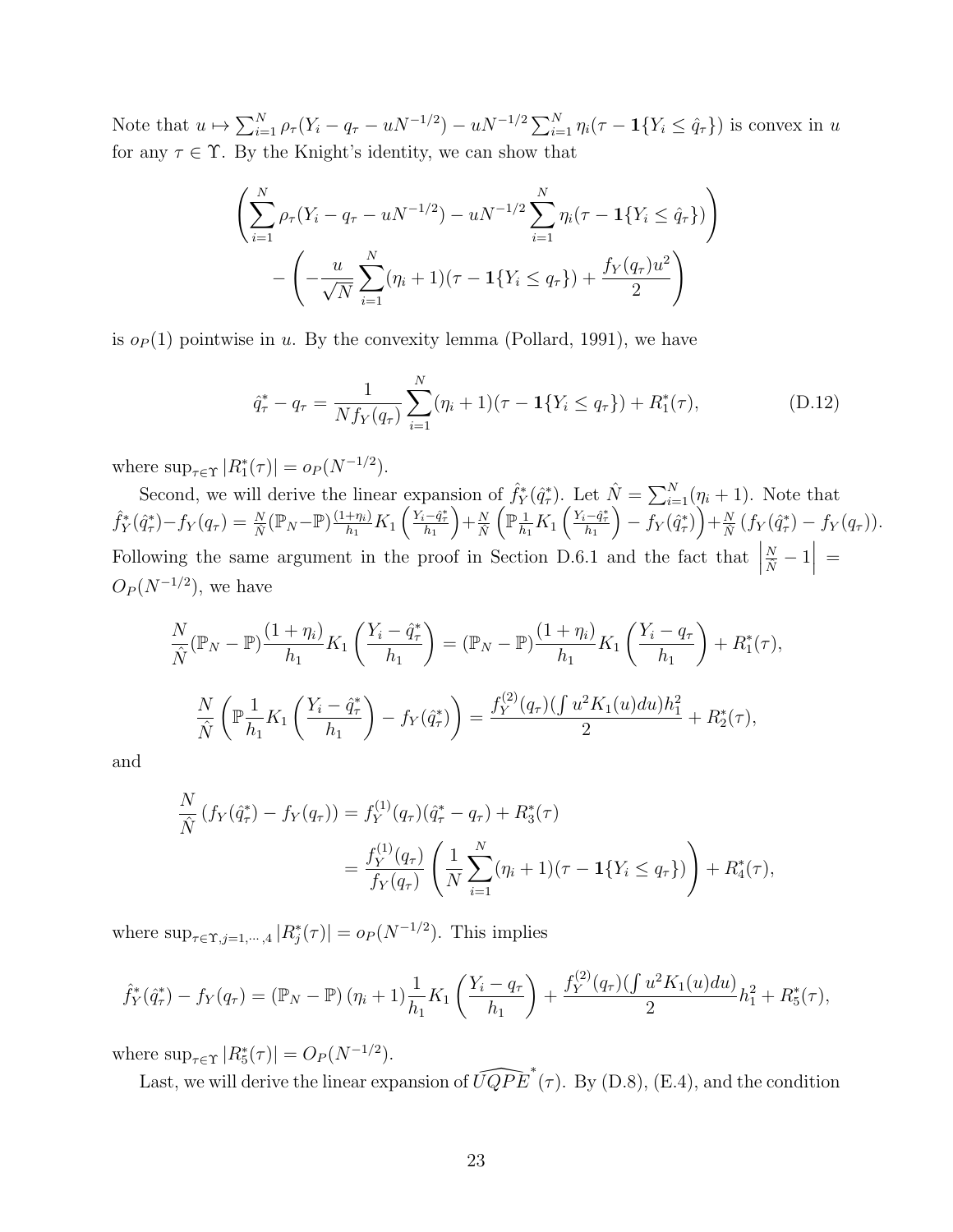in Theorem [A.4,](#page-2-1) we have

$$
\sup_{\tau \in \Upsilon} \left| \hat{\theta}^*(\tau) - \theta(\tau) \right| = o_P((\log(N)Nh_1)^{-1/2}).
$$

Therefore,

$$
\widehat{UQPE}^*(\tau) - UQPE(\tau) = -\frac{\hat{\theta}^*(\tau) - \theta(\tau)}{f_Y(q_\tau)} + \frac{\theta(\tau)(\hat{f}_Y^*(\hat{q}_\tau^*) - f_Y(q_\tau))}{f_Y^2(q_\tau)} \n+ \frac{(\hat{\theta}^*(\tau) - \theta(\tau))(\hat{f}_Y^*(\hat{q}_\tau^*) - f_Y(q_\tau))}{\hat{f}_Y^*(\hat{q}_\tau^*)f_Y(q_\tau)} - \frac{\theta(\tau)(\hat{f}_Y^*(\hat{q}_\tau^*) - f_Y(q_\tau))^2}{f_Y^2(q_\tau)\hat{f}_Y^*(\hat{q}_\tau^*)} \n= \frac{1}{N} \sum_{i=1}^N (1 + \eta_i)IF_i(\tau) + \frac{\theta(\tau)f_Y^{(2)}(q_\tau)(\int u^2 K_1(u) du)h_1^2}{2f_Y^2(q_\tau)} + R_6^*(\tau)
$$
\n(D.13)

where  $\sup_{\tau \in \Upsilon} |R_6^*(\tau)| = o_P((\log(N)Nh_1)^{-1/2})$ . Taking difference between [\(D.11\)](#page-21-1) and [\(D.13\)](#page-23-0), we have

<span id="page-23-0"></span>
$$
\widehat{UQPE}^*(\tau) - \widehat{UQPE}(\tau) = \frac{1}{N} \sum_{i=1}^N \eta_i \text{IF}_i(\tau) + R^*(\tau),
$$

where  $\sup_{\tau \in \Upsilon} |R^*(\tau)| = o_P((\log(N)Nh_1)^{-1/2}).$ 

## D.7 Proof of Corollary [2](#page-0-0)

Corollary [2](#page-0-0) is a direct consequence of [Chernozhukov, Chetverikov, and Kato](#page-38-11) [\(2014a,](#page-38-11) Corollary 3.1). In order to apply [Chernozhukov et al.](#page-38-11) [\(2014a,](#page-38-11) Corollary 3.1), we need to verify Conditions H1–H4. Our Theorem [A.4](#page-2-1) shows that

$$
\widehat{UQPE}(\tau) - UQPE(\tau) = \frac{1}{N} \sum_{i=1}^{N} \frac{\theta(\tau)}{f_Y^2(q_\tau)h_1} K_1\left(\frac{Y_i - q_\tau}{h_1}\right) + R(\tau),
$$

and

$$
\widehat{UQPE}^*(\tau) - \widehat{UQPE}(\tau) = \frac{1}{N} \sum_{i=1}^N \eta_i \frac{\theta(\tau)}{f_Y^2(q_\tau)h_1} K_1\left(\frac{Y_i - q_\tau}{h_1}\right) + R^*(\tau),
$$

where  $\sup_{\tau \in \Upsilon} |R(\tau)| = o_P((Nh_1 \log(N))^{-1/2})$  and  $\sup_{\tau \in \Upsilon} |R^*(\tau)| = o_P((Nh_1 \log(N))^{-1/2})$ . Therefore, the original and multiplier bootstrap estimators can be approximated by local empirical processes with a kernel function and the approximation errors are  $o_P((\log(N))^{-1/2})$ uniformly over  $\tau \in \Upsilon$ . Following [Chernozhukov et al.](#page-38-9) [\(2014b,](#page-38-9) Proposition 3.2 and Remark 3.2), the approximation errors are asymptotically negligible. Focusing on the local empirical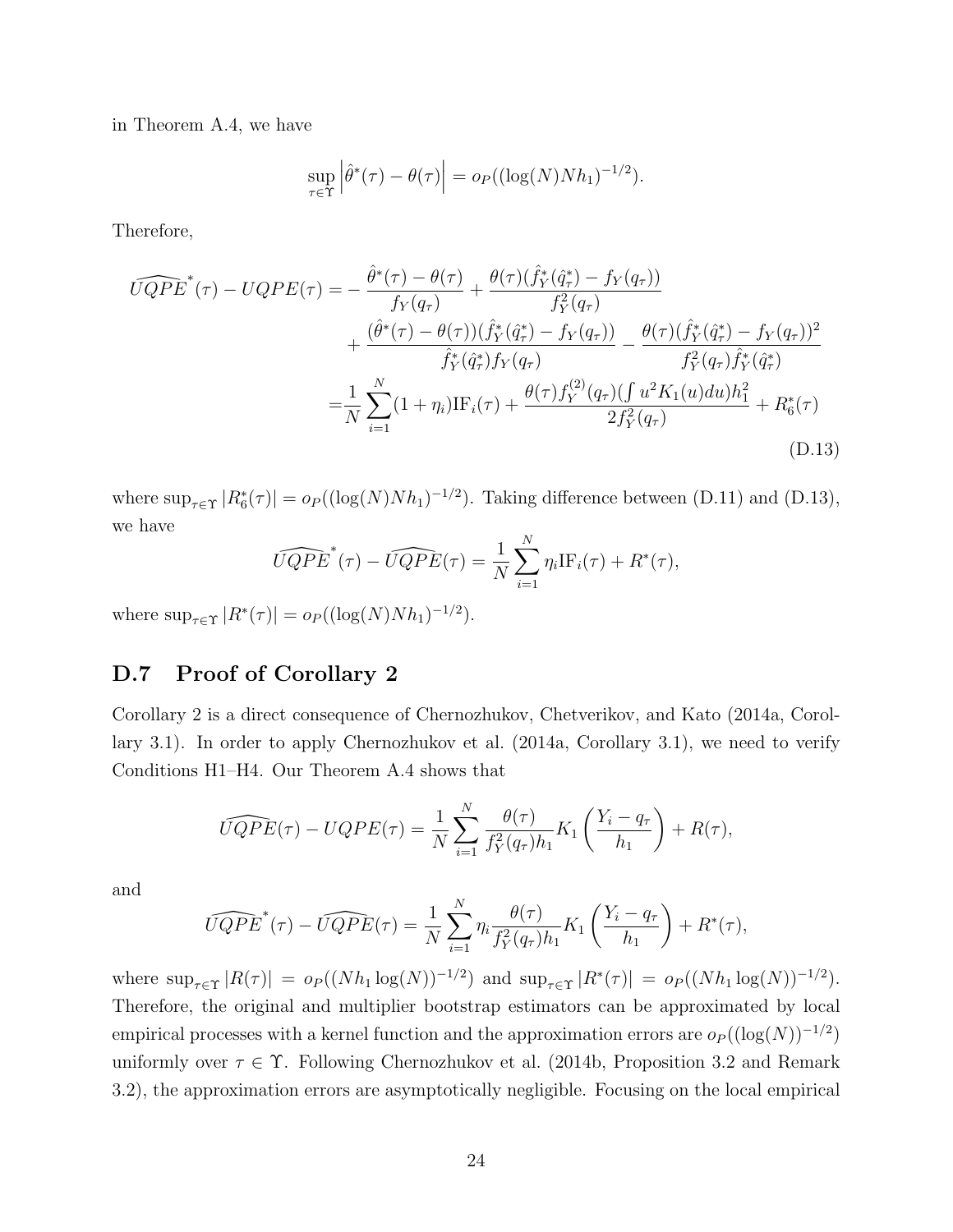process part, Conditions H1–H4 can be verified by [Chernozhukov et al.](#page-38-11) [\(2014a,](#page-38-11) Theorem 3.2). Specifically, Condition VC in [Chernozhukov et al.](#page-38-11) [\(2014a\)](#page-38-11) holds where, in their notations,  $a_n$ and  $v_n$  are constants,  $b_n = h_1^{-1/2}$  $\int_1^{-1/2}$ ,  $K_n = \log(N)$ ,  $\sigma_n^2$  is bounded, and  $\log^4(N)/Nh_1 = o(N^{-c})$ for some constant  $c > 0$  as we assume  $h_1 = cN^{-H}$  for  $H < 1/4$ .

# <span id="page-24-0"></span>E Proofs of Results in Section [C](#page-3-0)

### E.1 Proof of Theorem [C.1](#page-5-2)

For a proof of this theorem, we let  $\mathbb{P}_N f$ ,  $\mathbb{P}_{n,l} f$ ,  $\mathbb{P}_l f$ , and  $\mathbb{P} f$  denote  $\frac{1}{N} \sum_{i=1}^N f(Z_i)$ ,  $\frac{1}{n} \sum_{i \in I_l} f(Z_i)$ ,  $\mathbb{E}(f(Z_i)|\{Z_j\}_{j\in I_i^c})$ , and  $\mathbb{E}f$ , respectively. We write  $a_N \lesssim b_N$  for two positive sequences  $a_N$ and  $b_N$  if there exists a constant independent of n such that  $a_N \leq cb_N$ . The constant c may vary in different contexts. For any estimator  $\hat{\theta}$ , we follow the empirical processes literature and denote  $\mathbb{E} f(X, \hat{\theta})$  as  $\mathbb{E} f(X, \theta)$  evaluated at  $\theta = \hat{\theta}$ .

The proof of Theorem [C.1](#page-5-2) is divided into three sections. In Section [E.1.1,](#page-24-1) we prove several technical lemmas that will be used later. In Section [E.1.2,](#page-27-0) we derive the linear expansion of  $\widehat{\theta}_{cf}(\tau)$ . In Section [E.1.3,](#page-28-0) we derive the linear expansion of  $\widehat{\theta}_{cf}^*(\tau)$ .

#### <span id="page-24-1"></span>E.1.1 Useful Lemmas

Define  $\phi_i(q) = m_1(X_i, q) - \omega(X_i) (1\{Y_i \leq q\} - m_0(X_i, q)) - \theta(\tau)$  and  $\hat{\phi}_{i,l}(q) = \hat{m}_{1,l}(X_i, q) - \theta(\tau)$  $\hat{\omega}_l(X_i)(1\{Y_i \leq q\} - \hat{m}_{0,l}(X_i, q)) - \theta(\tau).$ 

<span id="page-24-2"></span>**Lemma E.1.** Under the Assumptions [1](#page-0-0) and [C.1,](#page-4-0)  $\frac{1}{L} \sum_{l=1}^{L} \mathbb{P}_l(\hat{\phi}_{i,l}(\hat{q}_\tau) - \phi_i(\hat{q}_\tau)) = o_P(\tilde{\pi}_N^2)$ for any estimator  $(\hat{\omega}_l(x), \hat{m}_{0,l}(x, q), \hat{m}_{1,l}(x, q))$  of  $(\omega(x), m_0(x, q), m_1(x, q))$  and any quantile index  $\tau \in \Upsilon$ .

*Proof.* Using the law of iterated expectations and  $m_0(x,q) = \int 1\{y \leq q\} dF_{Y|X=x}(y)$ , we have

$$
\int (m_1(x, q) - \omega(x)(1\{y \le q\} - m_0(x, q))) dF_{Y,X}(y, x)
$$
  
\n
$$
- \int (\hat{m}_{1,l}(x, q) - \hat{\omega}_l(x)(1\{y \le q\} - \hat{m}_{0,l}(x, q))) dF_{Y,X}(y, x)
$$
  
\n
$$
= \int (\hat{m}_{1,l}(x, q) - m_1(x, q)) dF_X(x) + \int \omega(x)(\hat{m}_{0,l}(x, q) - m_0(x, q)) dF_X(x)
$$
  
\n
$$
+ \int (\hat{\omega}_l(x) - \omega(x))(\hat{m}_{0,l}(x, q) - m_0(x, q)) dF_X(x).
$$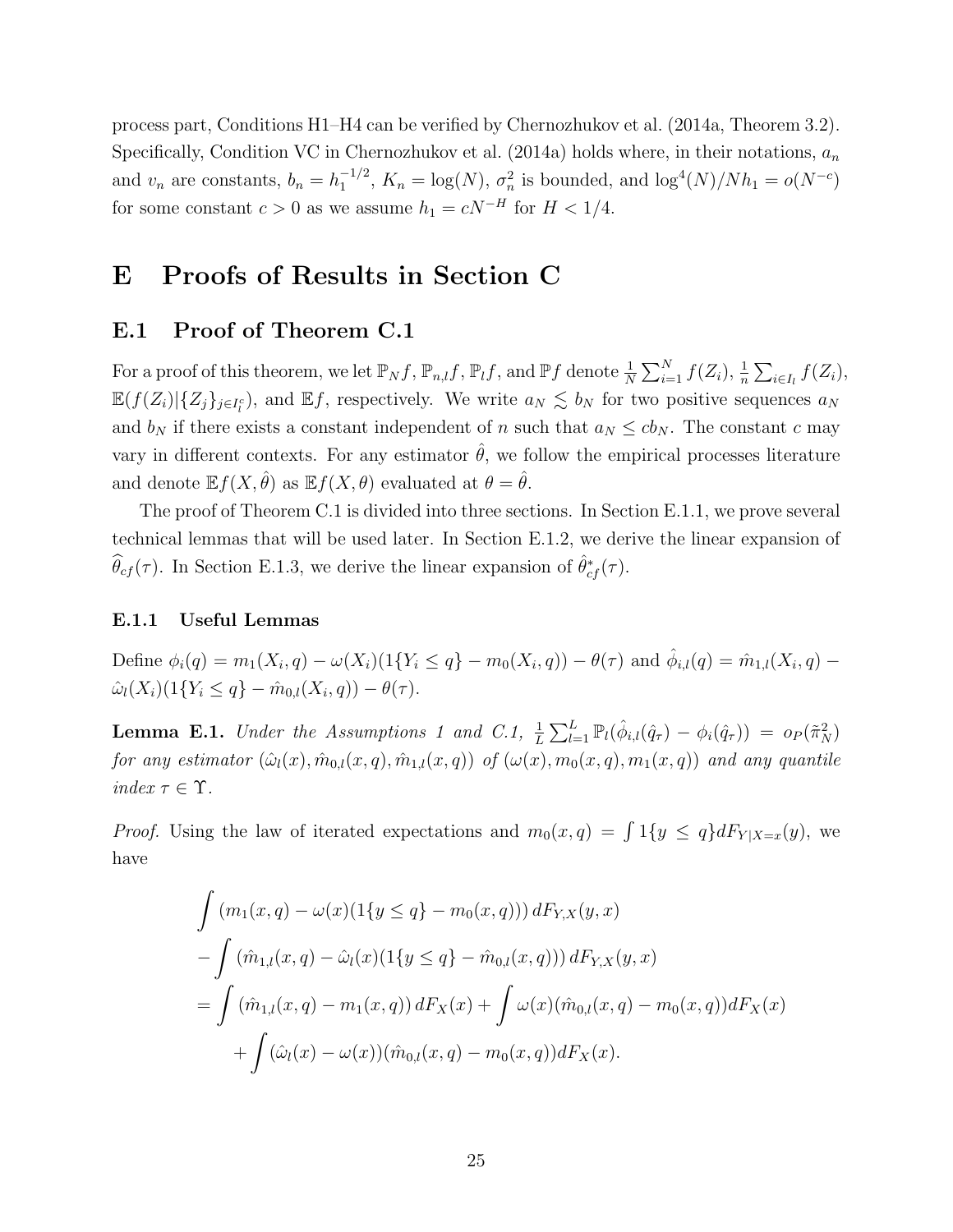The integration by parts implies

$$
\int \omega(x)(\hat{m}_{0,l}(x,q) - m_0(x,q))f_{X_1|X_{-1} = x_{-1}}(x_1)dx_1
$$
  
= 
$$
- \int \left(\frac{\partial}{\partial x_1}\hat{m}_{0,l}(x,q) - \frac{\partial}{\partial x_1}m_0(x,q)\right)f_{X_1|X_{-1} = x_{-1}}(x_1)dx_1,
$$

where  $(\hat{m}_{0,l}(x,q) - m_0(x,q)) f_{X_1|X_{-1}=x_{-1}}(x_1)$  disappears on the boundary of  $x_1$ . Then

$$
\int (m_1(x, q) - \omega(x)(1\{y \le q\} - m_0(x, q))) dF_{Y,X}(y, x)
$$
  
\n
$$
- \int (\hat{m}_{1,l}(x, q) - \hat{\omega}_l(x)(1\{y \le q\} - \hat{m}_{0,l}(x, q))) dF_{Y,X}(y, x)
$$
  
\n
$$
= \int (\hat{m}_{1,l}(x, q) - \frac{\partial}{\partial x_1} \hat{m}_{0,l}(x, q)) dF_X(x) + \int (\hat{\omega}_l(x) - \omega(x)) (\hat{m}_{0,l}(x, q) - m_0(x, q)) dF_X(x).
$$

Because  $\sup_{\tau \in \Upsilon} |\hat{q}_{\tau} - q_{\tau}| = o_P(N^{-1/2})$ , we have, with probability approaching one,

$$
|\mathbb{P}_{l}(\hat{\phi}_{i,l}(\hat{q}_{\tau}) - \phi_{i}(\hat{q}_{\tau}))| \le \sup_{q \in \mathcal{Q}^{\delta}} \left| \int \left( \hat{m}_{1,l}(x,q) - \frac{\partial}{\partial x_{1}} \hat{m}_{0,l}(x,q) \right) dF_{X}(x) \right|
$$
  
+ 
$$
\sup_{q \in \mathcal{Q}^{\delta}} \left| \int (\hat{\omega}_{l}(x) - \omega(x)) (\hat{m}_{0,l}(x,q) - m_{0}(x,q)) dF_{X}(x) \right|
$$
  
= 
$$
o_{P}(\tilde{\pi}_{N}^{2}),
$$

where the last equality holds due to [\(C.8\)](#page-5-1) and [\(C.9\)](#page-5-3).

<span id="page-25-0"></span>**Lemma E.2.** Let  $\tilde{\eta}_i = 1$  for every  $i = 1, ..., N$  or if  $\tilde{\eta}_i = 1 + \eta_i$  for every  $i = 1, ..., N$ . If the assumptions in Theorem [A.4](#page-2-1) hold, then

 $\Box$ 

$$
\sup_{l \in \{1,\ldots,L\}, q \in \mathcal{Q}^\delta} |(\mathbb{P}_{n,l} - \mathbb{P}_l) \tilde{\eta}_i(\hat{\phi}_{i,l}(q) - \phi_i(q))|
$$
  
=  $O_P(\pi_N \nu_N^{1/2} N^{-1/2} \log^{1/2}(A_N/\pi_N) + \nu_N N^{-(1+d)/(2+d)} \log(A_N/\pi_N)).$ 

*Proof.* Define  $\mathcal{M}_l(M)$  the set of  $(\tilde{m}_1(x,q), \tilde{m}_0(x,q), \tilde{\omega}(x))$  which satisfies

$$
\{\tilde{m}_j(x, q) : q \in \mathcal{Q}^\delta\} \subset \{\hat{m}_j(x, q) : q \in \mathcal{Q}^\delta\}, \ j = 0, 1
$$
  

$$
\sup_{q \in \mathcal{Q}^\delta} \int |\tilde{m}_1(x, q) - m_1(x, q)|^2 dF_X(x) \le M\pi_N,
$$
  

$$
\int |\tilde{\omega}(x) - \omega(x)|^2 dF_X(x) \le M\pi_N,
$$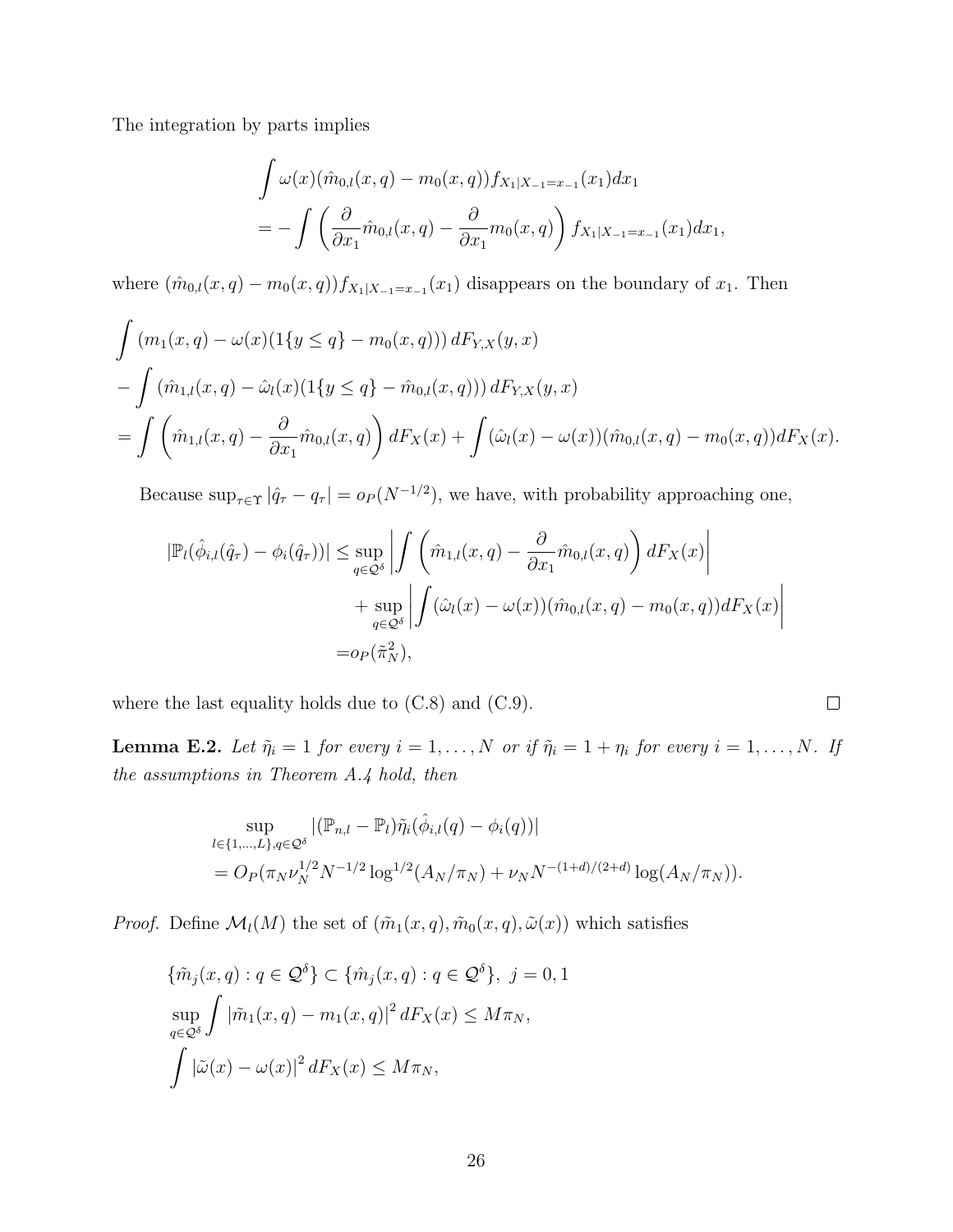$$
\sup_{q\in\mathcal{Q}^\delta} \int |\tilde{\omega}(x)\tilde{m}_0(x,q) - \omega(x)m_0(x,q)|^2 dF_X(x) \le M\pi_N,
$$
\n
$$
\int \left( \sup_{q\in\mathcal{Q}^\delta} |\tilde{m}_1(x,q)| + \sup_{q\in\mathcal{Q}^\delta} |m_1(x,q)| \right)^{2+d} dF_X(x) \le M, \text{ and}
$$
\n
$$
\int \left( \sup_{q\in\mathcal{Q}^\delta} |\tilde{\omega}_l(x)(1+|\tilde{m}_0(x,q)|)| + \sup_{q\in\mathcal{Q}^\delta} |\omega(x)(1+m_{0,l}(x,q))| \right)^{2+d} dF_X(x) \le M.
$$

Define

$$
F_l(X_i) = |\tilde{\eta}_i| \sup_{q \in \mathcal{Q}^\delta} |\hat{\omega}_l(x)(1 + |\hat{m}_{0,l}(x, q)|)|
$$
  
+  $|\tilde{\eta}_i| \sup_{q \in \mathcal{Q}^\delta} |\omega(x)(1 + m_{0,l}(x, q))| + |\tilde{\eta}_i| \sup_{q \in \mathcal{Q}^\delta} |\hat{m}_{1,l}(x, q)| + |\tilde{\eta}_i| \sup_{q \in \mathcal{Q}^\delta} |m_1(x, q)|,$ 

and

$$
\mathcal{F}_l = \left\{ \begin{array}{l} \tilde{\eta}_i(\hat{m}_{1,l}(X_i, q) - \hat{\omega}_l(X_i)(1\{Y_i \leq q\} - \hat{m}_{0,l}(X_i, q))) \\ -\tilde{\eta}_i(m_1(X_i, q) - \omega(X_i)(1\{Y_i \leq q\} - m_0(X_i, q))) \end{array} : q \in \mathcal{Q}^{\delta} \right\}.
$$

By Assumption [C.1,](#page-4-0) for any  $\delta > 0$ , we can find a sufficiently large constant  $M > 0$ such that  $(\hat{m}_{1,l}, \hat{m}_{0,l}, \hat{\omega}_l) \in \mathcal{M}_l(M)$  occurs with probability greater than  $1 - \delta$ . Conditional on  $\{(\hat{m}_{1,l}, \hat{m}_{0,l}, \hat{\omega}_l) \in \mathcal{M}_l(M)\}\$ and  $\{X_i, Y_i\}_{i \in I_l^c}$ , we can treat  $\hat{m}_{1,l}, \hat{m}_{0,l}, \hat{\omega}_l$  as fixed, and  $\mathbb{P}_l F_l^{2+d} < \infty$ . In addition, by [Van der Vaart and Wellner](#page-38-12) [\(1996,](#page-38-12) Theorem 2.7.11) and the fact that  $\sup_{Q} N(\{\hat{m}_j(x,q) : q \in \mathcal{Q}^\delta\}, \| \cdot \|_{Q,2}, \varepsilon \| G_l^{(j)}\)$  $\binom{(j)}{l} |_{Q,2} \leq (\frac{A_N}{\varepsilon})^{\nu_N}$ , we have  $\sup_Q N(\mathcal{F}_l, \|\cdot\|_{Q,2}, \varepsilon \|F_l\|_{Q,2}) \lesssim \left(\frac{A_N}{\varepsilon}\right)^{\nu_N}$ . Furthermore, note that

$$
\sup_{f \in \mathcal{F}_l} \mathbb{P}_l f^2 \leq \sup_{q \in \mathcal{Q}^\delta} \mathbb{P}_l \left( |\hat{m}_{1,l}(X,q) - m_1(X,q)| + |\hat{\omega}_l(X) - \omega(X)| + |\omega(X)m_0(X,q) - \hat{\omega}_l(X)\hat{m}_{0,l}(X,q)| \right)^2
$$
  

$$
\lesssim \pi_N^2.
$$

By [Chernozhukov et al.](#page-38-9) [\(2014b,](#page-38-9) Corollary 5.1), we have

$$
\mathbb{P}_{l} \sup_{q \in \mathcal{Q}^{\delta}} |(\mathbb{P}_{n,l} - \mathbb{P}_{l})(\hat{\phi}_{i,l}(q) - \phi_{i}(q))| \leq \mathbb{P}_{l} |\sup_{f \in \mathcal{F}_{l}} (\mathbb{P}_{n,l} - \mathbb{P}_{l})f|
$$
  

$$
\lesssim \sqrt{\frac{\pi_{N}^{2} \nu_{N}}{N} \log \left( \frac{A_{N} \left( \int F_{l}(x)^{2} dF_{X}(x) \right)^{1/2}}{\pi_{N}} \right)}
$$
  
+ 
$$
\frac{\nu_{N} \mathbb{E} [(\max_{i} F_{l}(X_{i}))^{2}]^{1/2}}{N} \log \left( \frac{A_{N} \left( \int F_{l}(x)^{2} dF_{X}(x) \right)^{1/2}}{\pi_{N}} \right)
$$

Because  $\mathbb{E}[F_l(X)^{2+d}] < \infty$ , we have  $\mathbb{E}[(\max_i F_l(X_i))^2]^{1/2} = O(N^{1/(2+d)})$  on  $\{(\hat{m}_{1,l}, \hat{m}_{0,l}, \hat{\omega}_l) \in$ 

.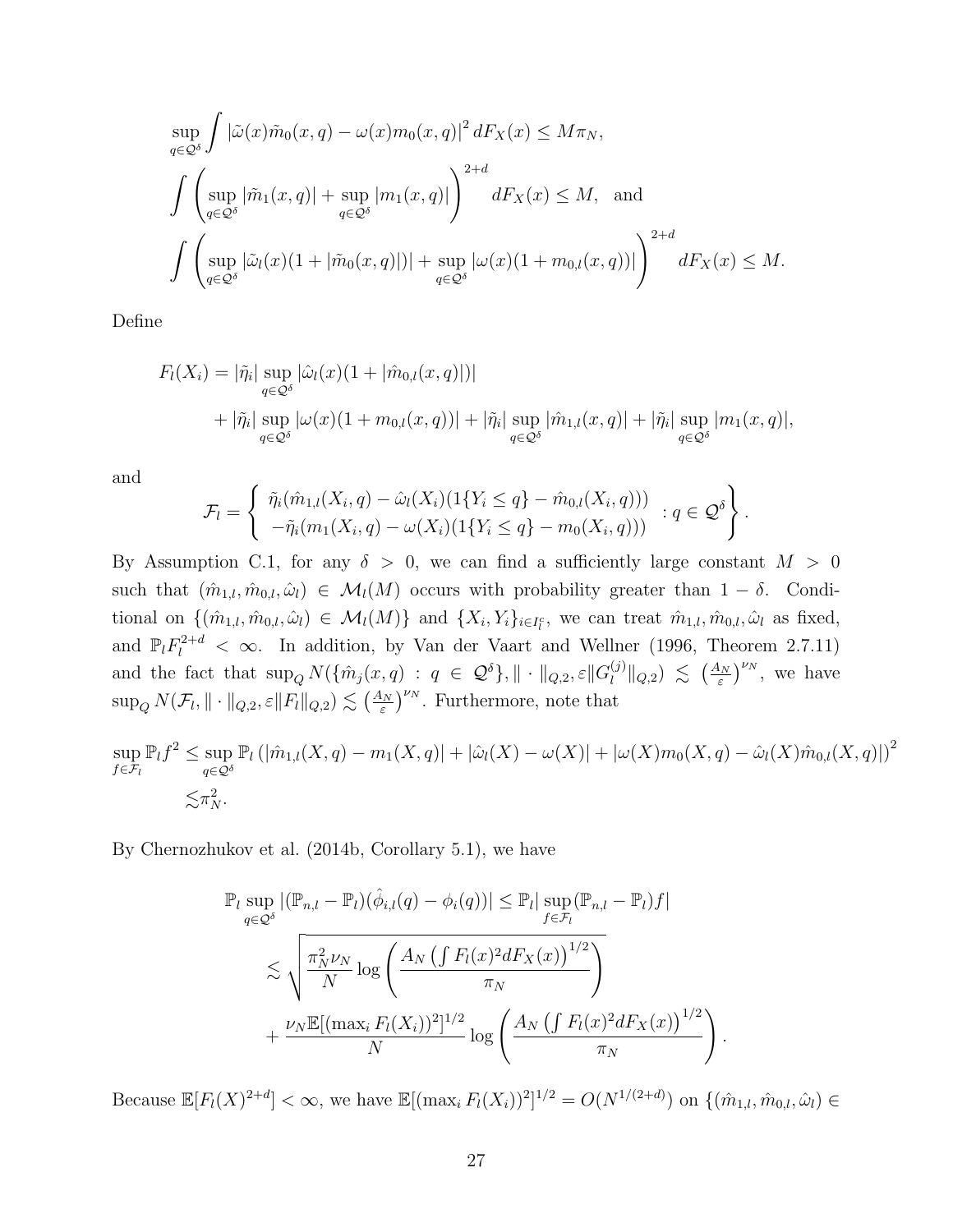$\mathcal{M}(\varepsilon, M)$ <sup>[4](#page-27-1)</sup> By letting *n* be sufficiently large, we have

$$
\mathbb{P}_l \sup_{q \in \mathcal{Q}^\delta} |(\mathbb{P}_{n,l} - \mathbb{P}_l)(\hat{\phi}_{i,l}(q) - \phi_i(q))| \lesssim \pi_N \nu_N^{1/2} N^{-1/2} \log^{1/2}(A_N/\pi_N) + \nu_N N^{-(1+d)/(2+d)} \log(A_N/\pi_N).
$$

This leads to the desired result.

<span id="page-27-2"></span>**Lemma E.3.** Under the assumptions in Theorem [A.4,](#page-2-1)  $\sup_{l\in\{1,\ldots,L\},\tau\in\Upsilon} |(\mathbb{P}_{n,l} - \mathbb{P}_l)(\phi_i(\hat{q}_\tau) \phi_i(q_\tau))| = o_P(N^{-1/2})$  and  $\sup_{l \in \{1,\dots,L\},\tau \in \Upsilon} |(\mathbb{P}_{n,l} - \mathbb{P}_l)(\eta_i + 1)(\phi_i(\hat{q}_\tau^*) - \phi_i(q_\tau))| = o_P(N^{-1/2}).$ 

The proof of this lemma is similar to that of Lemma [D.5,](#page-16-0) and thus, is omitted.

# <span id="page-27-0"></span>E.1.2 Linear Expansion for  $\hat{\theta}_{cf}(\tau)$

Taking  $\tilde{\eta}_i = 1$  and by [\(C.1\)](#page-3-1), Lemmas [E.1,](#page-24-2) [E.2,](#page-25-0) and [E.3,](#page-27-2) we have

$$
\hat{\theta}_{cf}(\tau) - \theta(\tau) = \frac{1}{L} \sum_{l=1}^{L} \mathbb{P}_{n,l} \hat{\phi}_{i,l}(\hat{q}_{\tau})
$$
\n
$$
= \frac{1}{L} \sum_{l=1}^{L} (\mathbb{P}_{n,l} - \mathbb{P}_l) \phi_i(q_{\tau}) + \frac{1}{L} \sum_{l=1}^{L} \mathbb{P}_l \phi_i(\hat{q}_{\tau}) + \frac{1}{L} \sum_{l=1}^{L} (\mathbb{P}_{n,l} - \mathbb{P}_l) (\hat{\phi}_{i,l}(\hat{q}_{\tau}) - \phi_i(\hat{q}_{\tau}))
$$
\n
$$
+ \frac{1}{L} \sum_{l=1}^{L} \mathbb{P}_l (\hat{\phi}_{i,l}(\hat{q}_{\tau}) - \phi_i(\hat{q}_{\tau})) + \frac{1}{L} \sum_{l=1}^{L} (\mathbb{P}_{n,l} - \mathbb{P}_l) (\phi_i(\hat{q}_{\tau}) - \phi_i(q_{\tau})).
$$

In addition, by  $\mathbb{E}m_1(X, q_\tau) = 0$  and the usual delta method,

$$
\mathbb{P}_{l}\phi_{i}(\hat{q}_{\tau}) = (\mathbb{E}m_{1}(X,\hat{q}_{\tau}) - \mathbb{E}m_{1}(X,q_{\tau})) = \frac{\frac{\partial}{\partial q}\mathbb{E}m_{1}(X,q_{\tau})}{f_{Y}(q_{\tau})}\frac{1}{N}\sum_{i=1}^{N}(\tau - 1\{Y_{i} \leq q_{\tau}\}) + o_{P}(N^{-1/2})
$$

where the  $o_P(N^{-1/2})$  term holds uniformly over  $l = 1, ..., L$  and  $\tau \in \Upsilon$ . Therefore, we have,

<span id="page-27-3"></span>
$$
\sup_{\tau \in \Upsilon} \left| \hat{\theta}(\tau) - \theta(\tau) - \frac{1}{N} \sum_{i=1}^{N} \left( \phi_i(q_\tau) + \frac{\frac{\partial}{\partial q} \mathbb{E} m_1(X, q_\tau)}{f_Y(q_\tau)} (\tau - 1\{Y_i \le q_\tau\}) \right) \right|
$$
  
=  $O_P(\pi_N \nu_N^{1/2} N^{-1/2} \log^{1/2} (A_N/\pi_N) + \nu_N N^{-(1+d)/(2+d)} \log(A_N/\pi_N) + \tilde{\pi}_N^2) + o_P(N^{-1/2}).$  (E.1)

 $\Box$ 

<span id="page-27-1"></span><sup>&</sup>lt;sup>4</sup>If  $\{X_i\}$  is sequence of i.i.d. nonnegative random variables with  $\mathbb{E} X_i^{2+d} \leq M$ , then  $(\mathbb{E}(\max_{i=1,\ldots,N} X_i)^2)^{1/2} \leq N^{\frac{1}{2+d}}$ . It is shown as follows. Note that  $\mathbb{E}(\max_{i=1,\ldots,N} X_i)^2 =$  $2\int_0^\infty x \mathbb{P}(\max_{i=1,\dots,N} X_i > x) dx = 2\int_0^{\alpha_N} x \mathbb{P}(\max_{i=1,\dots,N} X_i > x) dx + 2\int_{\alpha_N}^\infty x \mathbb{P}(\max_{i=1,\dots,N} X_i > x) dx \le$  $\alpha_N^2 + 2N \int_{\alpha_N}^{\infty}$  $\frac{\mathbb{E}X^{2+d}}{X^{1+d}}dx \leq \alpha_N^2 + \frac{2MN}{\delta \alpha_N^{\delta}}$ . We can obtain the desired result by taking  $\alpha_N = N^{\frac{1}{2+d}}$ .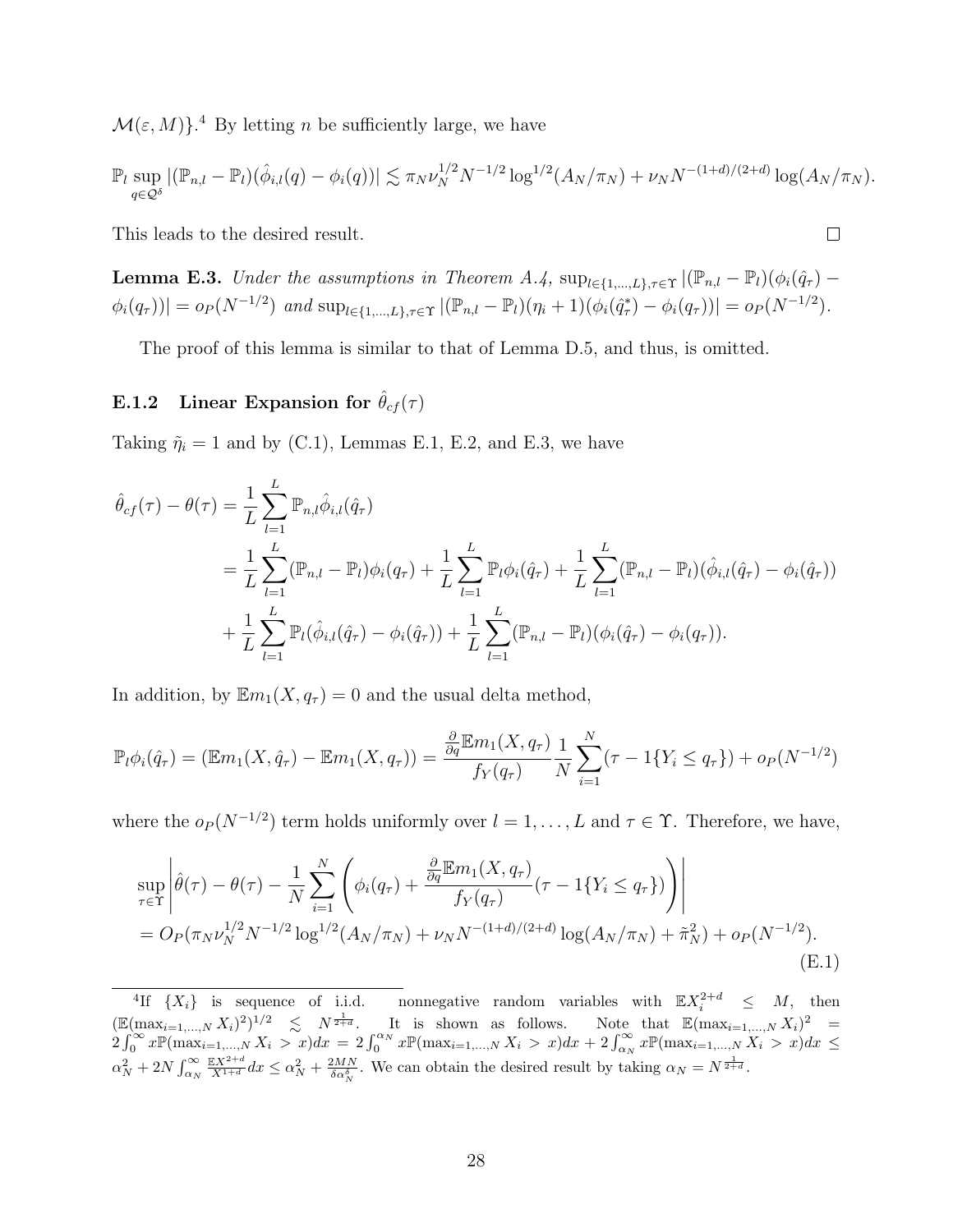The RHS of the above display is  $o_P (N^{-1/2})$  because under the condition in Theorem [C.1,](#page-5-2)  $\tilde{\pi}_N^2 = o(N^{-1/2})$  and

$$
\pi_N \nu_N^{1/2} N^{-1/2} \log^{1/2} (A_N/\pi_N) + \nu_N N^{-(1+d)/(2+d)} \log(A_N/\pi_N) = o(N^{-1/2}).
$$

This leads to the desired result.

# <span id="page-28-0"></span>E.1.3 Linear Expansion for  $\hat{\theta}^*_{cf}(\tau)$

Let  $\hat{n}_l = \sum_{i \in I_l} (\eta_i + 1)$ . Then

<span id="page-28-1"></span>
$$
\hat{\theta}_{cf}^{*}(\tau) - \theta(\tau) = \frac{1}{L} \sum_{l=1}^{L} \frac{n}{\hat{n}_{l}} \mathbb{P}_{n,l}(\eta_{i} + 1) \hat{\phi}_{i,l}(\hat{q}_{\tau}^{*})
$$
\n
$$
= \frac{1}{L} \sum_{l=1}^{L} \frac{n}{\hat{n}_{l}} (\mathbb{P}_{n,l} - \mathbb{P}_{l})(\eta_{i} + 1) \phi_{i}(\hat{q}_{\tau}^{*}) + \frac{1}{L} \sum_{l=1}^{L} \frac{n}{\hat{n}_{l}} \mathbb{P}_{l} \hat{\phi}_{i,l}(\hat{q}_{\tau}^{*}) + R_{1}^{*}(\tau)
$$
\n
$$
= \frac{1}{L} \sum_{l=1}^{L} \frac{n}{\hat{n}_{l}} (\mathbb{P}_{n,l} - \mathbb{P}_{l})(\eta_{i} + 1) \phi_{i}(\hat{q}_{\tau}^{*}) + \frac{1}{L} \sum_{l=1}^{L} \frac{n}{\hat{n}_{l}} \mathbb{P}_{l} \phi_{i}(\hat{q}_{\tau}^{*}) + R_{2}^{*}(\tau)
$$
\n
$$
= \frac{1}{L} \sum_{l=1}^{L} \frac{n}{\hat{n}_{l}} (\mathbb{P}_{n,l} - \mathbb{P}_{l})(\eta_{i} + 1) \phi_{i}(q_{\tau}) + \frac{1}{L} \sum_{l=1}^{L} \frac{n}{\hat{n}_{l}} \mathbb{P}_{l} \phi_{i}(\hat{q}_{\tau}^{*}) + R_{3}^{*}(\tau)
$$
\n
$$
= (\mathbb{P}_{N} - \mathbb{P})(\eta_{i} + 1) \phi_{i}(q_{\tau}) + \frac{1}{L} \sum_{l=1}^{L} \frac{n}{\hat{n}_{l}} \mathbb{P}_{l} \phi_{i}(\hat{q}_{\tau}^{*}) + R_{4}^{*}(\tau), \qquad (E.2)
$$

where

$$
\sup_{\tau \in \Upsilon} |R_j(\tau)| = O_P(\pi_N \nu_N^{1/2} N^{-1/2} \log^{1/2} (A_N/\pi_N) + \nu_N N^{-(1+d)/(2+d)} \log(A_N/\pi_N) + \tilde{\pi}_N^2) + o_P(N^{-1/2})
$$

for  $j = 1, \dots, 4$ , the second equality is due to Lemma [D.4](#page-14-0) and  $\mathbb{P}_{l}\eta_{i}\hat{\phi}_{i,l}(\hat{q}_{\tau}^{*}) = (\mathbb{P}_{l}\eta_{i})(\mathbb{P}_{l}\hat{\phi}_{i,l}(\hat{q}_{\tau}^{*})) =$ 0, the third equality is due to Lemma [E.1,](#page-24-2) the fourth equality is due to Lemma [E.3](#page-27-2) and the fact that  $\sup_{\tau \in \Upsilon} |\hat{q}^*_{\tau} - q_{\tau}| = O_P(N^{-1/2})$ , and the fifth equality holds because  $\sup_{\tau \in \Upsilon} |(\mathbb{P}_{n,l} - \mathbb{P}_l)(\eta_i + 1)\phi_i(q_\tau)| = O_P(N^{-1/2})$  and  $\hat{n}_l/n = 1 + o_P(1)$ . For the second term on the RHS of [\(E.2\)](#page-28-1), we have

<span id="page-28-2"></span>
$$
\frac{1}{L} \sum_{l=1}^{L} \frac{n}{\hat{n}_l} \mathbb{P}_l \phi_i(\hat{q}_\tau^*) = \left(\frac{1}{L} \sum_{l=1}^{L} \frac{n}{\hat{n}_l}\right) (\mathbb{E}m_1(X, \hat{q}_\tau^*) - \mathbb{E}m_1(X, q_\tau))
$$
\n
$$
= \frac{\frac{\partial}{\partial q} \mathbb{E}m_1(X, q_\tau)}{f_Y(q_\tau)} \left(\sum_{i=1}^{N} \frac{(\eta_i + 1)}{N} (\tau - 1\{Y_i \le q_\tau\})\right) + o_P(N^{-1/2}), \quad (E.3)
$$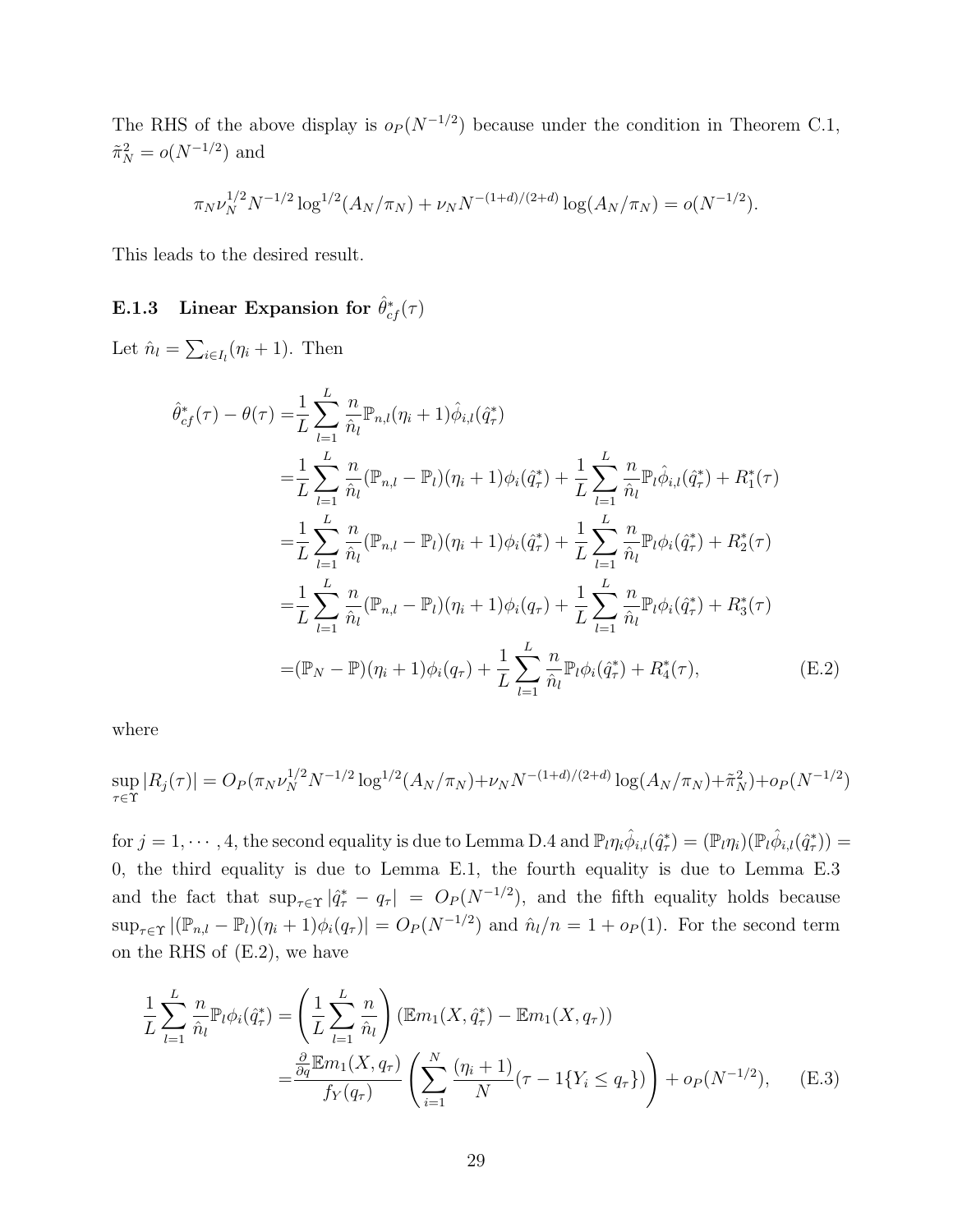where the last equality is due to the delta method and  $(D.12)$ . Combining  $(E.2)$  and  $(E.3)$ , we have

<span id="page-29-0"></span>
$$
\hat{\theta}_{cf}^*(\tau) - \theta(\tau) = \frac{1}{N} \sum_{i=1}^N (\eta_i + 1) \bigg( m_1(X_i, q_\tau) - \theta(\tau) - \omega(X_i) (1\{Y_i \le q_\tau\} - m_0(X_i, q_\tau)) + \frac{\frac{\partial}{\partial q} \mathbb{E} m_1(X, q_\tau)}{f_Y(q_\tau)} (\tau - 1\{Y_i \le q_\tau\}) \bigg) + \tilde{R}_N^*(\tau), \tag{E.4}
$$

where  $\sup_{\tau \in \Upsilon} |\tilde{R}_N^*(\tau)| = O_P(\pi_N \nu_N^{1/2} N^{-1/2} \log^{1/2}(A_N/\pi_N) + \nu_N N^{-(1+d)/(2+d)} \log(A_N/\pi_N) +$  $\tilde{\pi}_N^2$  +  $o_P(N^{-1/2})$ . Taking the difference between [\(E.1\)](#page-27-3) and [\(E.4\)](#page-29-0), we have

$$
\hat{\theta}_{cf}^*(\tau) - \hat{\theta}_{cf}(\tau) = \frac{1}{N} \sum_{i=1}^N \eta_i \bigg( m_1(X_i, q_\tau) - \theta(\tau) - \omega(X_i) (1\{Y_i \le q_\tau\} - m_0(X_i, q_\tau)) + \frac{\frac{\partial}{\partial q} \mathbb{E} m_1(X, q_\tau)}{f_Y(q_\tau)} (\tau - 1\{Y_i \le q_\tau\}) + R_N^*(\tau),
$$

where  $\sup_{\tau \in \Upsilon} |R_N^*(\tau)| = O_P(\pi_N \nu_N^{1/2} N^{-1/2} \log^{1/2}(A_N/\pi_N) + \nu_N N^{-(1+d)/(2+d)} \log(A_N/\pi_N) +$  $\tilde{\pi}_N^2$  +  $o_P(N^{-1/2})$ . Due to the condition in Theorem [C.1,](#page-5-2) we have  $\sup_{\tau \in \Upsilon} |R_N^*(\tau)| = o_P(N^{-1/2})$ , which is the desired result.

### E.2 Proof of Theorem [C.2](#page-6-1)

### E.2.1 Linear Expansion for  $\widehat{UQPE}(\tau )$

By Theorem [A.3](#page-1-9) and the condition in Theorem [A.4,](#page-2-1) we have

$$
\sup_{\tau \in \Upsilon} \left| \hat{\theta}_{cf}(\tau) - \theta(\tau) \right| = o_P((\log(N)Nh_1)^{-1/2}).
$$

Based on [\(D.10\)](#page-20-0), we have

$$
\sup_{\tau \in \Upsilon} |\hat{f}_Y(\hat{q}_\tau) - f_Y(q_\tau)| = O_P(\log^{1/2}(N)(Nh_1)^{-1/2} + h_1^2),
$$
  

$$
\sup_{\tau \in \Upsilon} \left| \frac{(\hat{\theta}_{cf}(\tau) - \theta(\tau))(\hat{f}_Y(\hat{q}_\tau) - f_Y(q_\tau))}{\hat{f}_Y(\hat{q}_\tau)f_Y(q_\tau)} \right| = o_P((\log(N)Nh_1)^{-1/2}),
$$

and

$$
\sup_{\tau \in \Upsilon} \left| \frac{\theta(\tau)(\hat{f}_Y(\hat{q}_\tau) - f_Y(q_\tau))^2}{f_Y^2(q_\tau)\hat{f}_Y(\hat{q}_\tau)} \right| = O_P(\log(N)(Nh_1)^{-1} + h_1^4) = o_P((\log(N)Nh_1)^{-1/2}).
$$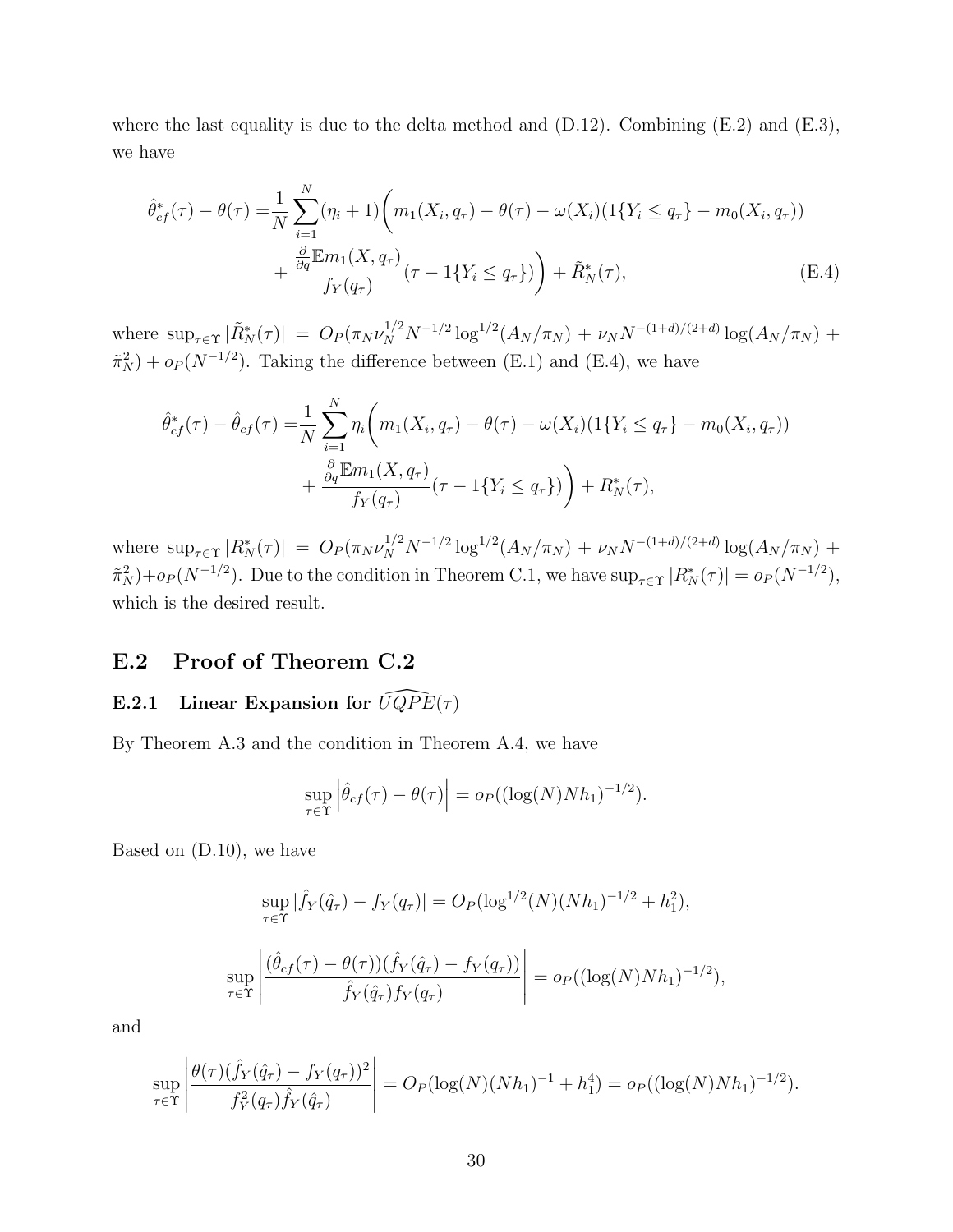Therefore

<span id="page-30-0"></span>
$$
\widehat{UQPE}_{cf}(\tau) - UQPE(\tau) = -\frac{\hat{\theta}_{cf}(\tau) - \theta(\tau)}{f_Y(q_\tau)} + \frac{\theta(\tau)(\hat{f}_Y(\hat{q}_\tau) - f_Y(q_\tau))}{f_Y^2(q_\tau)} \n+ \frac{(\hat{\theta}_{cf}(\tau) - \theta(\tau))(\hat{f}_Y(\hat{q}_\tau) - f_Y(q_\tau))}{\hat{f}_Y(\hat{q}_\tau)f_Y(q_\tau)} - \frac{\theta(\tau)(\hat{f}_Y(\hat{q}_\tau) - f_Y(q_\tau))^2}{f_Y^2(q_\tau)\hat{f}_Y(\hat{q}_\tau)} \n= \frac{1}{N} \sum_{i=1}^N \text{IF}_i(\tau) + \frac{\theta(\tau)f_Y^{(2)}(q_\tau)(\int u^2 K_1(u) du)h_1^2}{2f_Y^2(q_\tau)} + R(\tau), \quad (E.5)
$$

where  $\sup_{\tau \in \Upsilon} |R(\tau)| = o_P((\log(N)Nh_1)^{-1/2}).$ 

# E.2.2 Linear Expansion for  $\widehat{UQPE}^*_{cf}(\tau)$

Recall that

$$
\hat{f}_Y^*(\hat{q}_\tau^*) - f_Y(q_\tau) = (\mathbb{P}_N - \mathbb{P}) (\eta_i + 1) \frac{1}{h_1} K_1 \left( \frac{Y_i - q_\tau}{h_1} \right) + \frac{f_Y^{(2)}(q_\tau) (\int u^2 K_1(u) du)}{2} h_1^2 + R_5^*(\tau),
$$

where  $\sup_{\tau \in \Upsilon} |R_5^*(\tau)| = O_P(N^{-1/2})$ . Then

$$
\widehat{UQPE}_{cf}^*(\tau) - UQPE(\tau) = -\frac{\hat{\theta}_{cf}^*(\tau) - \theta(\tau)}{f_Y(q_\tau)} + \frac{\theta(\tau)(\hat{f}_Y^*(\hat{q}_\tau^*) - f_Y(q_\tau))}{f_Y^2(q_\tau)} \n+ \frac{(\hat{\theta}_{cf}^*(\tau) - \theta(\tau))(\hat{f}_Y^*(\hat{q}_\tau^*) - f_Y(q_\tau))}{\hat{f}_Y^*(\hat{q}_\tau^*)f_Y(q_\tau)} - \frac{\theta(\tau)(\hat{f}_Y^*(\hat{q}_\tau^*) - f_Y(q_\tau))^2}{f_Y^2(q_\tau)\hat{f}_Y^*(\hat{q}_\tau^*)} \n= \frac{1}{N} \sum_{i=1}^N (1 + \eta_i) \text{IF}_i(\tau) + \frac{\theta(\tau)f_Y^{(2)}(q_\tau)(\int u^2 K_1(u) du)h_1^2}{2f_Y^2(q_\tau)} + R_6^*(\tau) \n\tag{E.6}
$$

<span id="page-30-1"></span>where  $\sup_{\tau \in \Upsilon} |R_6^*(\tau)| = o_P((\log(N)Nh_1)^{-1/2})$ . Taking difference between [\(E.5\)](#page-30-0) and [\(E.6\)](#page-30-1), we have  $\widehat{UQPE}^*(\tau) - \widehat{UQPE}(\tau) = \frac{1}{N} \sum_{i=1}^N \eta_i \text{IF}_i(\tau) + R^*(\tau)$ , where  $\sup_{\tau \in \Upsilon} |R^*(\tau)| = o_P((\log(N)Nh_1)^{-1/2})$ .

### E.3 Proof of Theorem [C.3](#page-7-1)

We will show  $(A.1)$ – $(C.9)$  in Assumption [C.1.](#page-4-0) First, we will show  $(A.1)$ . To verify the first condition in Assumption [C.1,](#page-4-0) we note that

$$
\sup_{x \in \mathcal{X}, q \in \mathcal{Q}^\delta} \left| \frac{\partial}{\partial q} \hat{m}_{j,l}(x, q) \right|
$$
  
= 
$$
\sup_{x \in \mathcal{X}, q \in \mathcal{Q}^\delta} \left| \int \frac{\check{m}_{j,l}(x, t)}{h_2^2} K_2^{(1)} \left( \frac{t - q}{h_2} \right) dt \right|
$$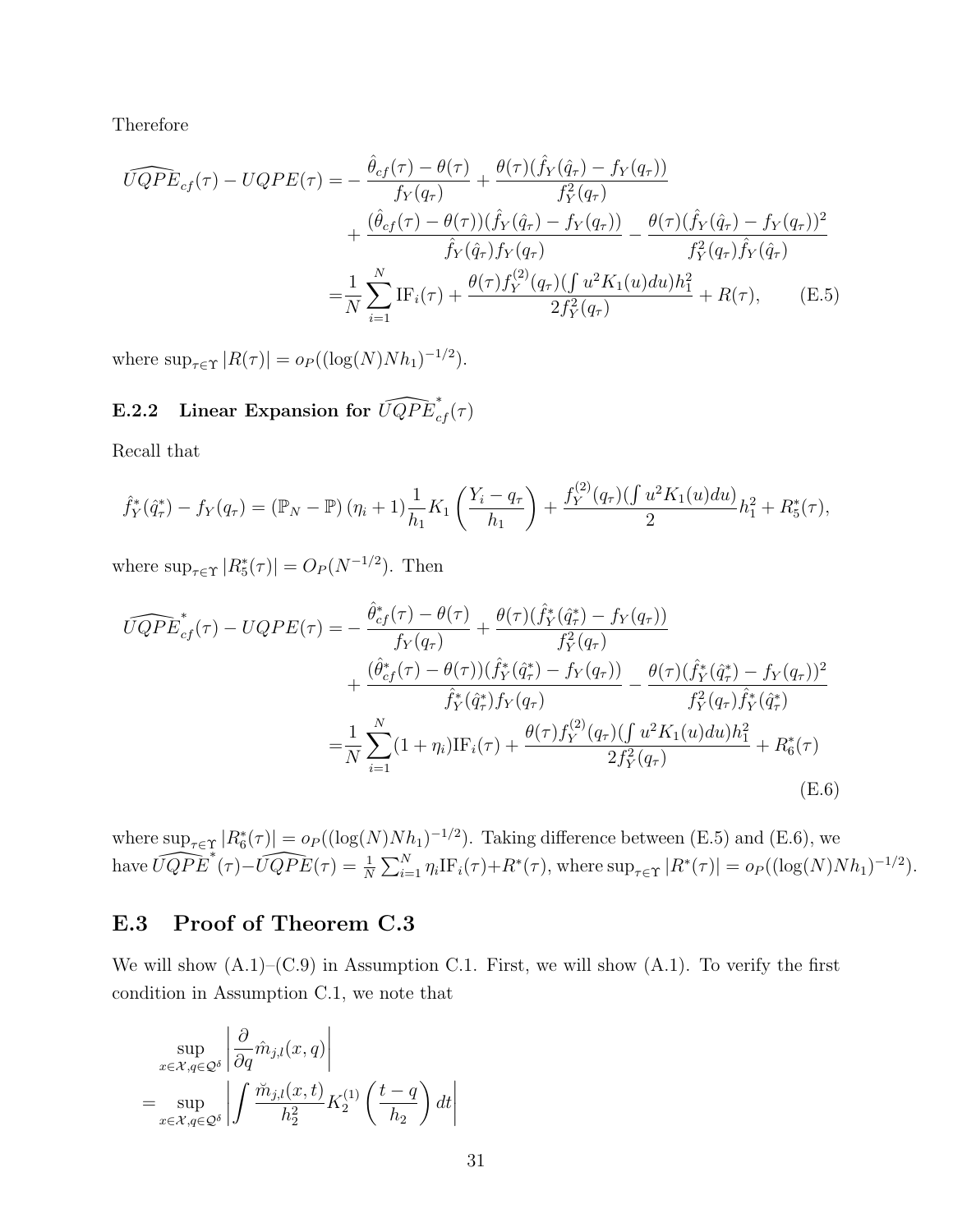$$
\leq \sup_{x \in \mathcal{X}, q \in \mathcal{Q}^\delta} \left| \int \frac{m_j(x, t)}{h_2} dK_2 \left( \frac{t - q}{h_2} \right) \right| + \sup_{x \in \mathcal{X}, q \in \mathcal{Q}^\delta} \frac{|\breve{m}_{j,l}(x, q) - m_j(x, q)|}{h_2} \int d|K_2(u)|
$$
\n
$$
\leq \sup_{x \in \mathcal{X}, q \in \mathcal{Q}^\delta} \left| \int \frac{\frac{\partial}{\partial q} m_j(x, t)}{h_2} K_2 \left( \frac{t - q}{h_2} \right) dt \right| + \sup_{x \in \mathcal{X}, q \in \mathcal{Q}^\delta} \frac{|\breve{m}_{j,l}(x, q) - m_j(x, q)|}{h_2} \int d|K_2(u)|
$$
\n
$$
\leq \sup_{x \in \mathcal{X}, q \in \mathcal{Q}^\delta} \left| \frac{\partial}{\partial q} m_j(x, q) \right| \int |K_2(u)| du + \sup_{x \in \mathcal{X}, q \in \mathcal{Q}^\delta} \frac{|\breve{m}_{j,l}(x, q) - m_j(x, q)|}{h_2} \int d|K_2(u)|
$$
\n
$$
< \infty,
$$

where the first inequality is due to the triangle inequality, the second equality is due to the integration by parts and the fact that the kernel function  $K_2(\cdot)$  vanishes at the boundary, and the last inequality is due to the facts that  $\sup_{x \in \mathcal{X}, q \in \mathcal{Q}^\delta} |\frac{\partial}{\partial q} m_j(x, q)|$  is bounded and that sup $\max_{x \in \mathcal{X}, q \in \mathcal{Q}^\delta} \frac{|\breve{m}_{j,l}(x,q) - m_j(x,q)|}{h_2}$  $\frac{\partial [-m_j(x,q)]}{\partial q} = O_P(\rho_N) = o_P(1)$ . Given the derivative  $\frac{\partial}{\partial q} \hat{m}_{j,l}(x,q)$  is uniformly bounded with probability approaching one, there exists a constant  $M$  such that  $|\hat{m}_{j,l}(x,q_1) - \hat{m}_{j,l}(x,q_2)| \leq M|q_1 - q_2|$ . The class of Lipschitz continuous functions is a VC-class with a fixed VC-index. This implies  $\mu_N = A_N = 1$ .

Second, [\(A.3\)](#page-1-4) follows from

$$
\sup_{x \in \mathcal{X}, q \in \mathcal{Q}^\delta} |\breve{m}_{j,l}(x, q) - \hat{m}_{j,l}(x, q)|
$$
\n
$$
= \sup_{x \in \mathcal{X}, q \in \mathcal{Q}^\delta} \left| \int \frac{\breve{m}_{j,l}(x, t) - \breve{m}_{j,l}(x, q)}{h_2} K_2 \left( \frac{t - q}{h_2} \right) dt \right|
$$
\n
$$
\leq 2 \sup_{x \in \mathcal{X}, q \in \mathcal{Q}^\delta} \int \frac{\sup_{t \in \mathcal{Q}^\delta} |\breve{m}_{j,l}(x, t) - m_j(x, t)|}{h_2} \left| K_2 \left( \frac{t - q}{h_2} \right) \right| dt
$$
\n
$$
+ \sup_{x \in \mathcal{X}, q \in \mathcal{Q}^\delta} \left| \int \frac{m_j(x, t) - m_j(x, q)}{h_2} K_2 \left( \frac{t - q}{h_2} \right) dt \right|
$$
\n
$$
\leq 2 \sup_{x \in \mathcal{X}, t \in \mathcal{Q}^\delta} |\breve{m}_{j,l}(x, t) - m_j(x, t)| \int |K_2(u)| du
$$
\n
$$
+ \sup_{x \in \mathcal{X}, q \in \mathcal{Q}^\delta} |\frac{\partial^{2k}}{\partial q^{2k}} m_j(x, q)| h_2^{2k} \int u^{2k} |K_2(u)| du
$$
\n
$$
= O_P(h_2 \rho_N + h_2^{2k}),
$$

where the last inequality holds because of  $(C.10)$  and the fact that  $\sup_{x \in \mathcal{X}, q \in \mathcal{Q}^\delta} |\frac{\partial^{2k}}{\partial q^{2k}} m_j(x, q)|$ ∞. Therefore,

$$
\sup_{q \in \mathcal{Q}^\delta} \int |\hat{m}_{1,l}(x,q) - m_1(x,q)|^2 dF_X(x)
$$
  

$$
\lesssim \sup_{q \in \mathcal{Q}^\delta} \int |\hat{m}_{1,l}(x,q) - \check{m}_1(x,q)|^2 dF_X(x) + \sup_{q \in \mathcal{Q}^\delta} \int |\check{m}_{1,l}(x,q) - m_1(x,q)|^2 dF_X(x)
$$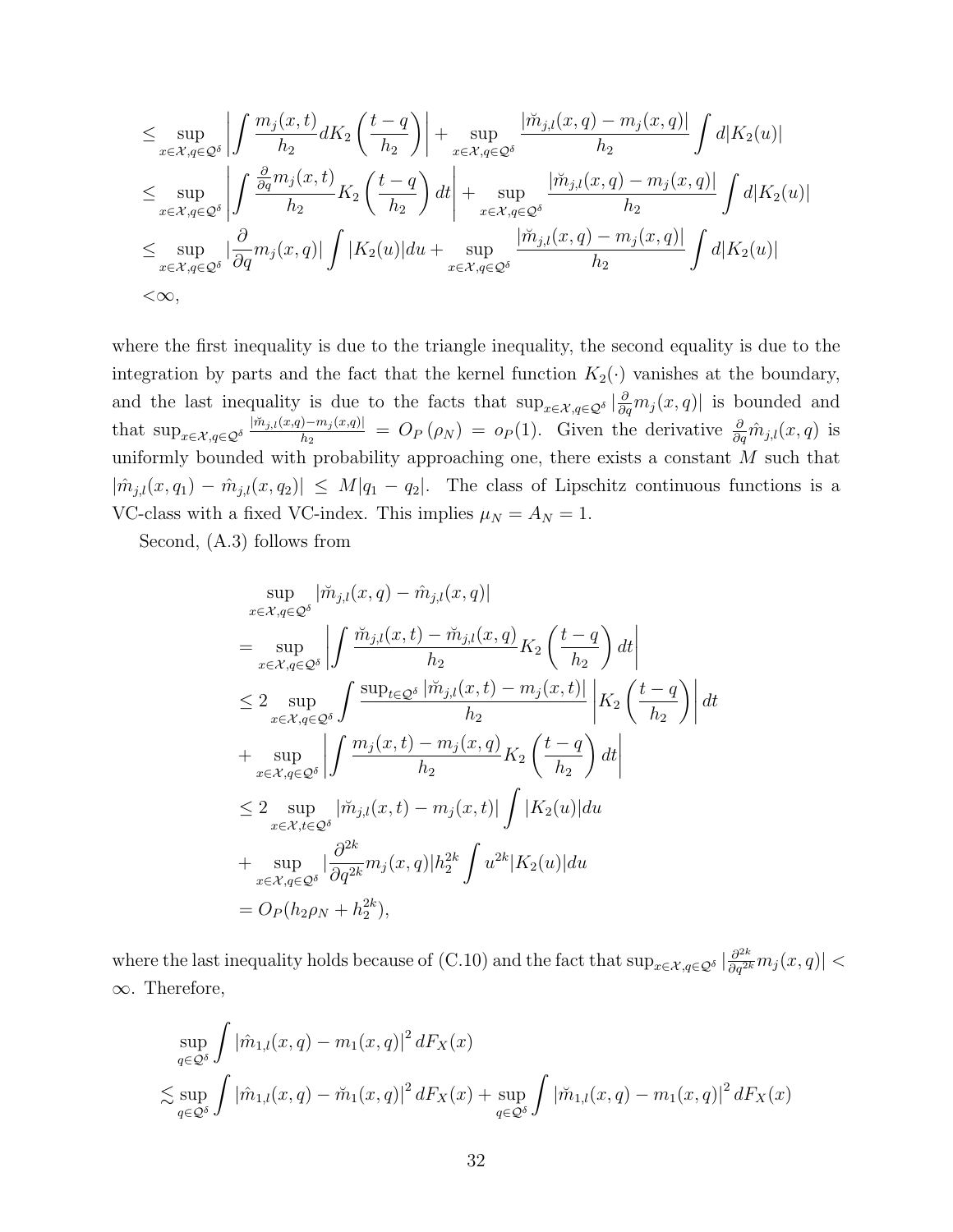$$
=O_P(\rho_N^2 h_2^2 + h_2^{4k}).
$$

Third,  $(C.4)$  is the same as  $(C.12)$ . Fourth, we will show [\(C.5\)](#page-5-5). Note that

$$
|\hat{\omega}_l(x)\hat{m}_{0,l}(x,q) - \omega(x)m_0(x,q)| \leq |\hat{\omega}_l(x) - \omega(x)||\hat{m}_{0,l}(x,q)| + |\omega(x)(\hat{m}_{0,l}(x,q) - m_0(x,q))|.
$$

Then

$$
\sup_{q\in\mathcal{Q}^\delta} \int |\hat{\omega}_l(x)\hat{m}_{0,l}(x,q) - \omega(x)m_0(x,q)|^2 dF_X(x)
$$
\n
$$
\lesssim \sup_{q\in\mathcal{Q}^\delta} \int (\hat{\omega}_l(x) - \omega(x))^2 \hat{m}_{0,l}^2(x,q) dF_X(x) + \int \omega^2(x) (\hat{m}_{0,l}(x,q) - m_0(x,q))^2 dF_X(x)
$$
\n
$$
\lesssim \int (\hat{\omega}_l(x) - \omega(x))^2 dF_X(x) + \int \omega^2(x) dF_X(x) \sup_{x \in \mathcal{X}, q \in \mathcal{Q}^\delta} |\hat{m}_{0,l}(x,q) - m_0(x,q)|^2
$$
\n
$$
= O_P(\rho_N^2 h_2^2 + h_2^{4k}),
$$

where the last equality holds due to the fact that

$$
\sup_{x \in \mathcal{X}, q \in \mathcal{Q}^\delta} |\hat{m}_{0,l}(X, q) - m_0(X, q)|
$$
\n
$$
\leq \sup_{x \in \mathcal{X}, q \in \mathcal{Q}^\delta} |\hat{m}_{0,l}(X, q) - \tilde{m}_{0,l}(X, q)| + \sup_{x \in \mathcal{X}, q \in \mathcal{Q}^\delta} |\tilde{m}_{0,l}(X, q) - m_0(X, q)|
$$
\n
$$
= O_P(h_2 \rho_N + h_2^{2k}).
$$

Fifth, [\(C.6\)](#page-5-6) holds because  $\sup_{x \in \mathcal{X}, q \in \mathcal{Q}^\delta} |m_j(x, q)|$  is bounded for  $j = 0, 1$  and  $\sup_{x \in \mathcal{X}, q \in \mathcal{Q}^\delta} |m_{1,l}(x, q) \hat{m}_{1,l}(x,q)| = o_P(1).$ 

Sixth, [\(C.7\)](#page-5-7) follows from  $\sup_{x \in \mathcal{X}, q \in \mathcal{Q}^\delta} |m_0(x, q)| \leq 1$ ,  $\sup_{x \in \mathcal{X}, q \in \mathcal{Q}^\delta} |\tilde{m}_{0,l}(x, q) - \hat{m}_{0,l}(x, q)| =$  $o_P(1)$ , and  $\mathbb{E}|\omega(X)|^{2+d} < \infty$ .

Seventh, [\(C.8\)](#page-5-1) holds because

$$
\sup_{q\in\mathcal{Q}^\delta} \left| \int \left( \hat{m}_{1,l}(x, q) - \frac{\partial}{\partial x_1} \hat{m}_{0,l}(x, q) \right) dF_X(x) \right|
$$
  
\n
$$
\leq \sup_{q\in\mathcal{Q}^\delta} \int \frac{1}{h_2} \sup_{t\in\mathcal{Q}^\delta} \left| \int \left( \check{m}_{1,l}(x, t) - \frac{\partial}{\partial x_1} \check{m}_{0,l}(x, t) \right) dF_X(x) \right| \left| K_2 \left( \frac{q-t}{h_2} \right) \right| dt
$$
  
\n
$$
= O_P(\tilde{\pi}_{N,1}^2).
$$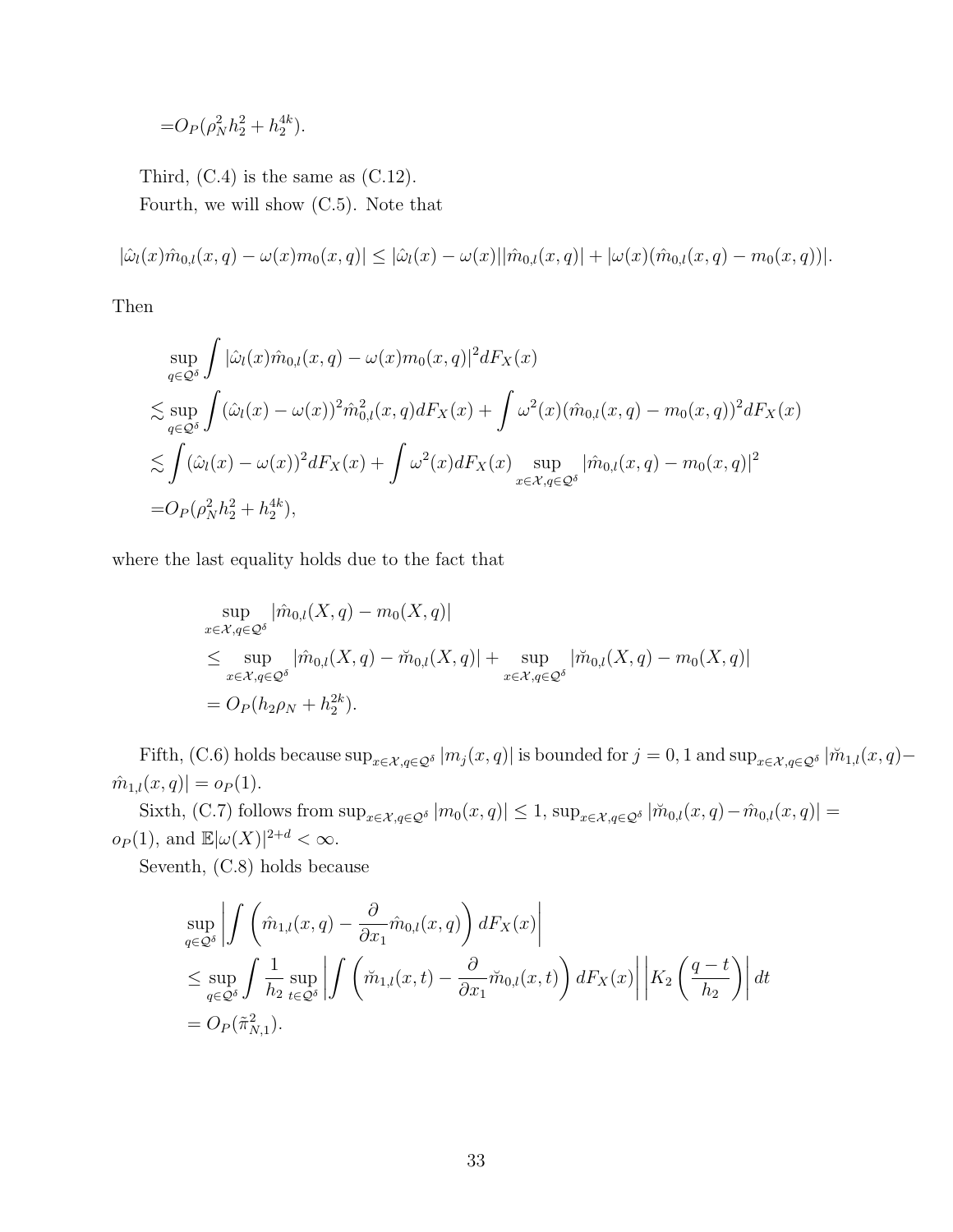Eighth, we will show [\(C.9\)](#page-5-3). Note that

$$
\left| \int (\hat{\omega}_l(x) - \omega(x)) (\hat{m}_{0,l}(x, q) - m_0(x, q)) dF_X(x) \right|
$$
  
\n
$$
\leq \left| \int (\hat{\omega}_l(x) - \omega(x)) (\check{m}_{0,l}(x, q) - m_0(x, q)) dF_X(x) \right|
$$
  
\n
$$
+ \int \frac{\left| \int (\hat{\omega}_l(x) - \omega(x)) (\check{m}_{0,l}(x, q) - m_0(x, q)) dF_X(x) \right|}{h_2} \left| K_2 \left( \frac{t - q}{h_2} \right) \right| dt
$$
  
\n
$$
+ \int \frac{\left| \int (\hat{\omega}_l(x) - \omega(x)) (\check{m}_{0,l}(x, t) - m_0(x, t)) dF_X(x) \right|}{h_2} \left| K_2 \left( \frac{t - q}{h_2} \right) \right| dt
$$
  
\n
$$
+ \int |\hat{\omega}_l(x) - \omega(x)| \left| \int \frac{m_0(x, t) - m_0(x, q)}{h_2} K_2 \left( \frac{t - q}{h_2} \right) dt \right| dF_X(x).
$$
 (E.7)

By Assumption [C.3,](#page-7-2) we have

<span id="page-33-1"></span>
$$
\sup_{q\in\mathcal{Q}^\delta}\left|\int(\hat{\omega}_l(x)-\omega(x))(\breve{m}_{0,l}(x,q)-m_0(x,q))dF_X(x)\right|=O_P(\tilde{\pi}_{N,1}^2).
$$

For the second term on the RHS of [\(E.7\)](#page-33-1), we have, by [\(C.16\)](#page-7-2),

$$
\sup_{q\in\mathcal{Q}^\delta}\int\frac{\left|\int(\hat{\omega}_l(x)-\omega(x))(\breve{m}_{0,l}(x,t)-m_0(x,t))dF_X(x)\right|}{h_2}K_2\left(\frac{t-q}{h_2}\right)dt=O_P(\tilde{\pi}_{N,1}^2).
$$

Similarly, we can show the third term is  $O_P(\tilde{\pi}_{N,1}^2)$  uniformly over  $q \in \mathcal{Q}^{\delta}$  as well. For the fourth term on the RHS of [\(E.7\)](#page-33-1), we have

$$
\int |\hat{\omega}_l(x) - \omega(x)| \left| \int \frac{m_0(x, t) - m_0(x, q)}{h_2} K_2\left(\frac{t - q}{h_2}\right) dt \right| dF_X(x)
$$
  

$$
\leq \int |\hat{\omega}_l(x) - \omega(x)| \left| \frac{\partial^{2k}}{\partial q^{2k}} m_0(x, \tilde{q}) \right| h^{2k} dF_X(x) \int u^{2k} |K_2(u)| du = o_P(N^{-1/2}),
$$

where we use the fact that  $\sup_{x \in \mathcal{X}, q \in \mathcal{Q}^\delta} |\frac{\partial^{2k}}{\partial q^{2k}} m_0(x, q)| < \infty$ ,  $h_2^{2k} = O(N^{\frac{-k}{2k+1}})$ , and

$$
\int |\hat{\omega}_l(x) - \omega(x)| dF_X(x) \le \left( \int (\hat{\omega}_l(x) - \omega(x))^2 dF_X(x) \right)^{1/2} = O_P(h_2\rho_N) = o_P(N^{\frac{-1}{2(2k+1)}}).
$$

# <span id="page-33-0"></span>F Additional Simulation Studies

In this section, we present additional Monte Carlo simulations to those presented in Section [4](#page-7-0) in the main text.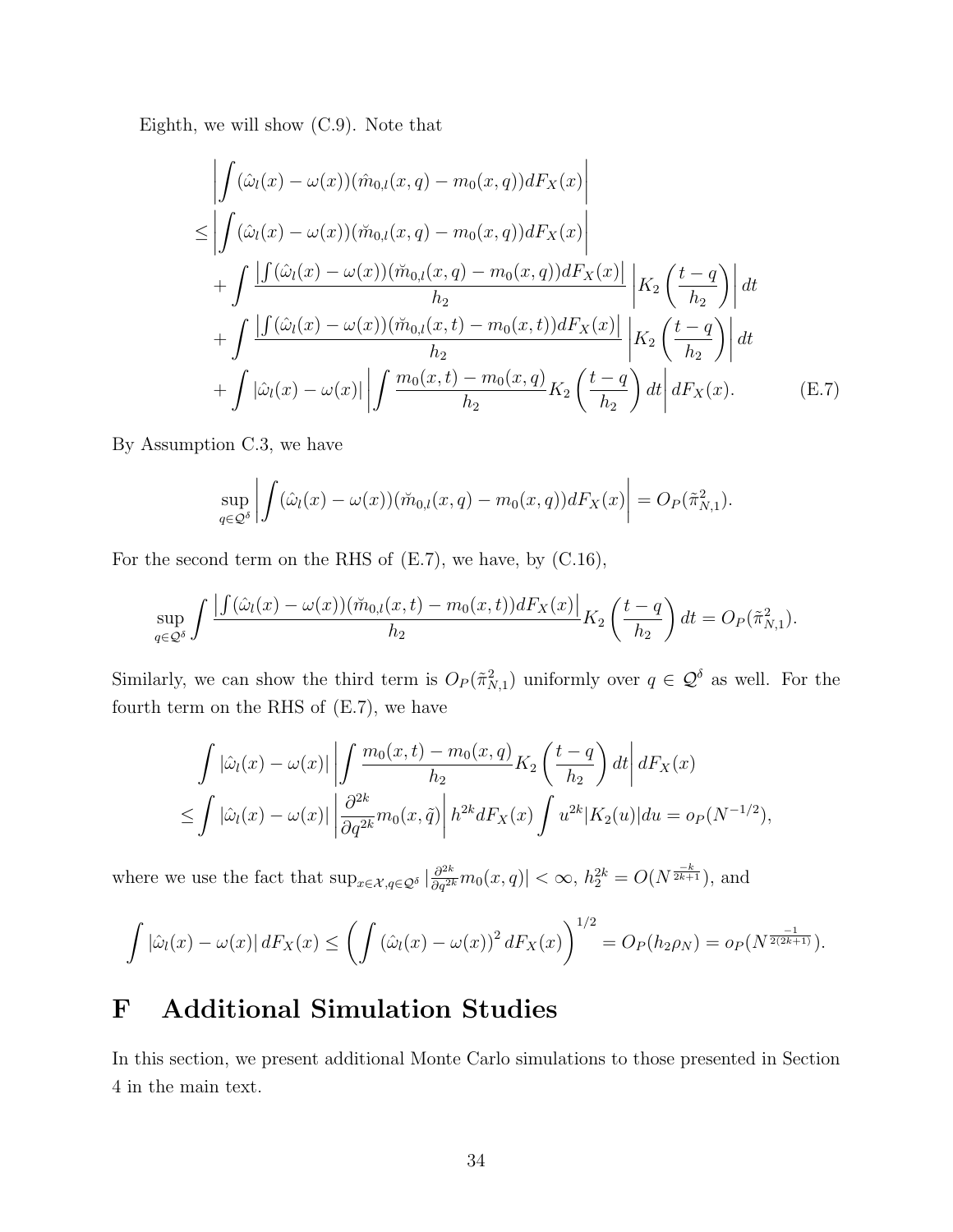|      |          |                  |                |        | True | Estimates |             |             | 95% Cover |       |       |       |       |
|------|----------|------------------|----------------|--------|------|-----------|-------------|-------------|-----------|-------|-------|-------|-------|
| DGP  | $\cal N$ | $\boldsymbol{p}$ | $\binom{p}{2}$ | $\tau$ | UQPE | Mean      | <b>Bias</b> | <b>RMSE</b> | Point     | Unif. |       |       |       |
|      |          |                  |                | 0.20   | 1.00 | 1.03      | 0.03        | 0.16        | 0.962     |       |       |       |       |
| 1(i) | 500      | 15               | 105            | 0.40   | 1.00 | 1.02      | 0.02        | 0.13        | 0.956     | 0.966 |       |       |       |
|      |          |                  |                | 0.60   | 1.00 | 1.02      | 0.02        | 0.14        | 0.936     |       |       |       |       |
|      |          |                  |                |        |      | 0.80      | 1.00        | 1.02        | 0.02      | 0.17  | 0.958 |       |       |
|      | 500      |                  | 105            | 0.20   | 1.12 | 1.14      | 0.02        | 0.17        | 0.970     |       |       |       |       |
|      |          | 15               |                |        |      |           | 0.40        | 1.03        | 1.05      | 0.03  | 0.13  | 0.956 | 0.964 |
| 2(i) |          |                  |                | 0.60   | 0.95 | 0.97      | 0.02        | 0.13        | 0.948     |       |       |       |       |
|      |          |                  |                | 0.80   | 0.88 | 0.90      | 0.02        | 0.15        | 0.952     |       |       |       |       |
|      |          |                  | 15<br>105      | 0.20   | 1.14 | 1.17      | 0.02        | 0.17        | 0.966     |       |       |       |       |
| 3(i) | 500      |                  |                | 0.40   | 1.05 | 1.07      | 0.02        | 0.13        | 0.958     | 0.958 |       |       |       |
|      |          |                  |                | 0.60   | 0.97 | 0.99      | 0.02        | 0.13        | 0.952     |       |       |       |       |
|      |          |                  |                | 0.80   | 0.90 | 0.92      | 0.02        | 0.16        | 0.944     |       |       |       |       |

<span id="page-34-0"></span>Table 8: Monte Carlo simulation results with the interaction terms as well as the powers of  $x_{-1}$  in  $h(x_{-1})$ . The true UQPE is numerically computed. The 95% coverage is uniform over the set [0.20, 0.80].

### F.1 Interaction Terms

The dictionaries  $b(x)$  and  $h(x)$  employed for the simulations presented in the main text include the powers of x, but do not include interactions among the coordinates of x. In this section, we present simulation analysis when  $b(x)$  and  $h(x)$  include the interactions among  $x_{-1}$  as well as the powers of x. We follow the same data generating design as in Section [4](#page-7-0) in the main text. While we use  $(N, p) = (500, 100)$  in Section [4,](#page-7-0) we use  $(N, p) = (500, 15)$ in the current section. This choice is made because  $p = 15$  entails  $\binom{p}{2}$  $\binom{p}{2} = 105$  interactions, and the dimensions are therefore comparable with those considered in Section [4](#page-7-0) in the main text.

Table [8](#page-34-0) summarizes simulation results with the interaction terms of  $x_{-1}$  as well as the powers of x included in  $b(x)$  and  $h(x)$ . In comparison with the baseline case without the interaction terms, the results are very similar in terms of the bias, RMSE, and the 95% coverage accuracy.

### F.2 Kernel Convolution

We directly use the lasso preliminary estimator (cf. Section [2.2\)](#page-0-0) in the baseline simulation studies presented in Section [4](#page-7-0) in the main text. In this appendix section, we present additional simulation analysis based on further applying the kernel convolution method (cf. Section [C.3\)](#page-6-0) to the preliminary lasso estimator. We continue to use the same data generating design as in the baseline design presented in Section [5](#page-24-0) in the main text for the purpose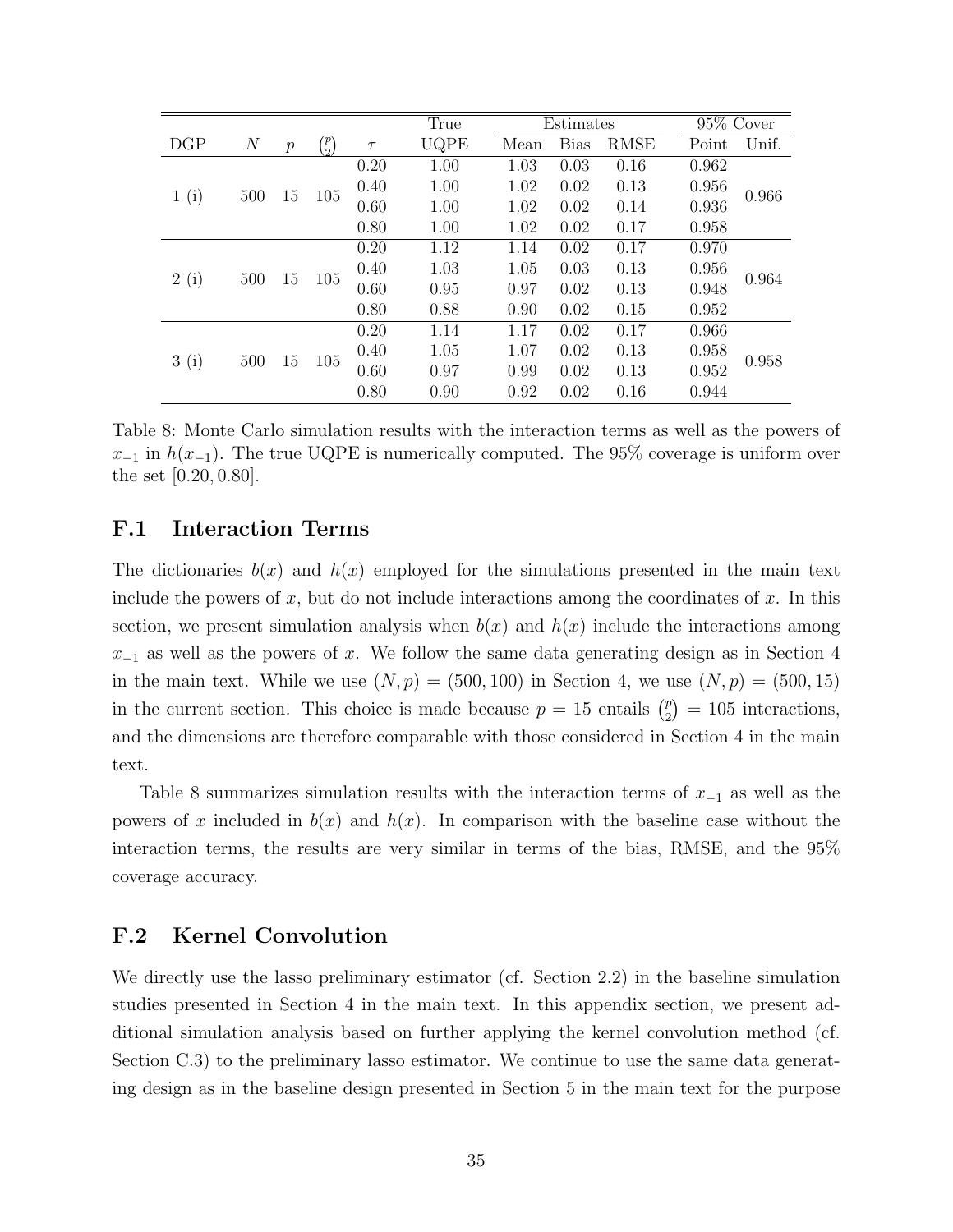|           |                  |                |       |        | True              |          | Estimates   | 95% Cover         |       |       |
|-----------|------------------|----------------|-------|--------|-------------------|----------|-------------|-------------------|-------|-------|
| $\rm DGP$ | $\boldsymbol{N}$ | $\overline{p}$ | $h_2$ | $\tau$ | UQPE              | Mean     | <b>Bias</b> | <b>RMSE</b>       | Point | Unif. |
|           |                  |                |       | 0.20   | 1.00              | 1.03     | 0.03        | 0.16              | 0.950 | 0.954 |
|           |                  | 100            |       | 0.40   | 1.00              | 1.02     | 0.02        | 0.13              | 0.948 |       |
|           | 500              |                | (i)   | 0.60   | 1.00              | 1.03     | $0.02\,$    | 0.14              | 0.944 |       |
|           |                  |                |       | 0.80   | 1.00              | 1.00     | 0.00        | 0.16              | 0.950 |       |
| 1(i)      |                  |                |       | 0.20   | $\overline{1.00}$ | 1.04     | 0.04        | $\overline{0.16}$ | 0.946 |       |
|           | 500              | 100            | (ii)  | 0.40   | 1.00              | 1.02     | 0.02        | 0.13              | 0.948 | 0.956 |
|           |                  |                |       | 0.60   | 1.00              | 1.02     | 0.02        | 0.14              | 0.948 |       |
|           |                  |                |       | 0.80   | 1.00              | 1.01     | 0.01        | 0.15              | 0.950 |       |
|           |                  | 100            |       | 0.20   | 1.12              | 1.15     | 0.03        | 0.18              | 0.950 | 0.956 |
|           | 500              |                | (i)   | 0.40   | 1.03              | 1.05     | 0.02        | 0.13              | 0.946 |       |
|           |                  |                |       | 0.60   | 0.96              | 0.98     | 0.02        | 0.13              | 0.952 |       |
| 2(i)      |                  |                |       | 0.80   | 0.87              | 0.88     | 0.01        | 0.14              | 0.942 |       |
|           |                  | 100            |       | 0.20   | 1.12              | 1.16     | 0.04        | 0.18              | 0.956 | 0.950 |
|           | 500              |                | (ii)  | 0.40   | 1.03              | $1.05\,$ | 0.02        | 0.13              | 0.954 |       |
|           |                  |                |       | 0.60   | 0.95              | 0.98     | 0.03        | 0.13              | 0.954 |       |
|           |                  |                |       | 0.80   | 0.87              | 0.89     | 0.02        | 0.14              | 0.946 |       |
|           |                  |                |       | 0.20   | 1.15              | $1.17\,$ | 0.03        | 0.18              | 0.952 |       |
|           | 500              | 100            | (i)   | 0.40   | 1.04              | 1.06     | 0.02        | 0.13              | 0.946 | 0.952 |
| 3(i)      |                  |                |       | 0.60   | 0.97              | 1.00     | 0.03        | 0.13              | 0.950 |       |
|           |                  |                |       | 0.80   | 0.91              | 0.91     | 0.00        | 0.14              | 0.950 |       |
|           |                  | 100            |       | 0.20   | 1.15              | 1.18     | 0.04        | 0.18              | 0.954 |       |
|           | 500              |                |       | 0.40   | 1.04              | 1.06     | 0.02        | 0.13              | 0.954 | 0.950 |
|           |                  |                | (ii)  | 0.60   | 0.97              | 1.00     | 0.03        | $0.13\,$          | 0.950 |       |
|           |                  |                |       | 0.80   | 0.90              | 0.92     | 0.01        | 0.14              | 0.954 |       |

<span id="page-35-0"></span>Table 9: Monte Carlo simulation results with the kernel convolution. The true UQPE is numerically computed. The  $95\%$  coverage is uniform over the set [0.20, 0.80].

of comparisons.

Table [9](#page-35-0) summarizes simulation results based on the kernel convolution method applied to the lasso preliminary estimator, with the tuning parameter value given by two alternative rules, (i)  $h_2 = 0.1 N^{-1/6}$  and (ii)  $h_2 = 0.2 N^{-1/6}$ . Observe that the results are overall very similar to those presented in Table [1](#page-0-0) in Section [5](#page-24-0) in the main text, in terms of the magnitudes of the bias and RMSE as well as the 95% coverage. This finding suggests that, when the lasso preliminary estimator is used, there do not seem substantially additional benefits of using the kernel convolution method. This is reasonable because of the sufficiently low complexity of the function space of the lasso estimates.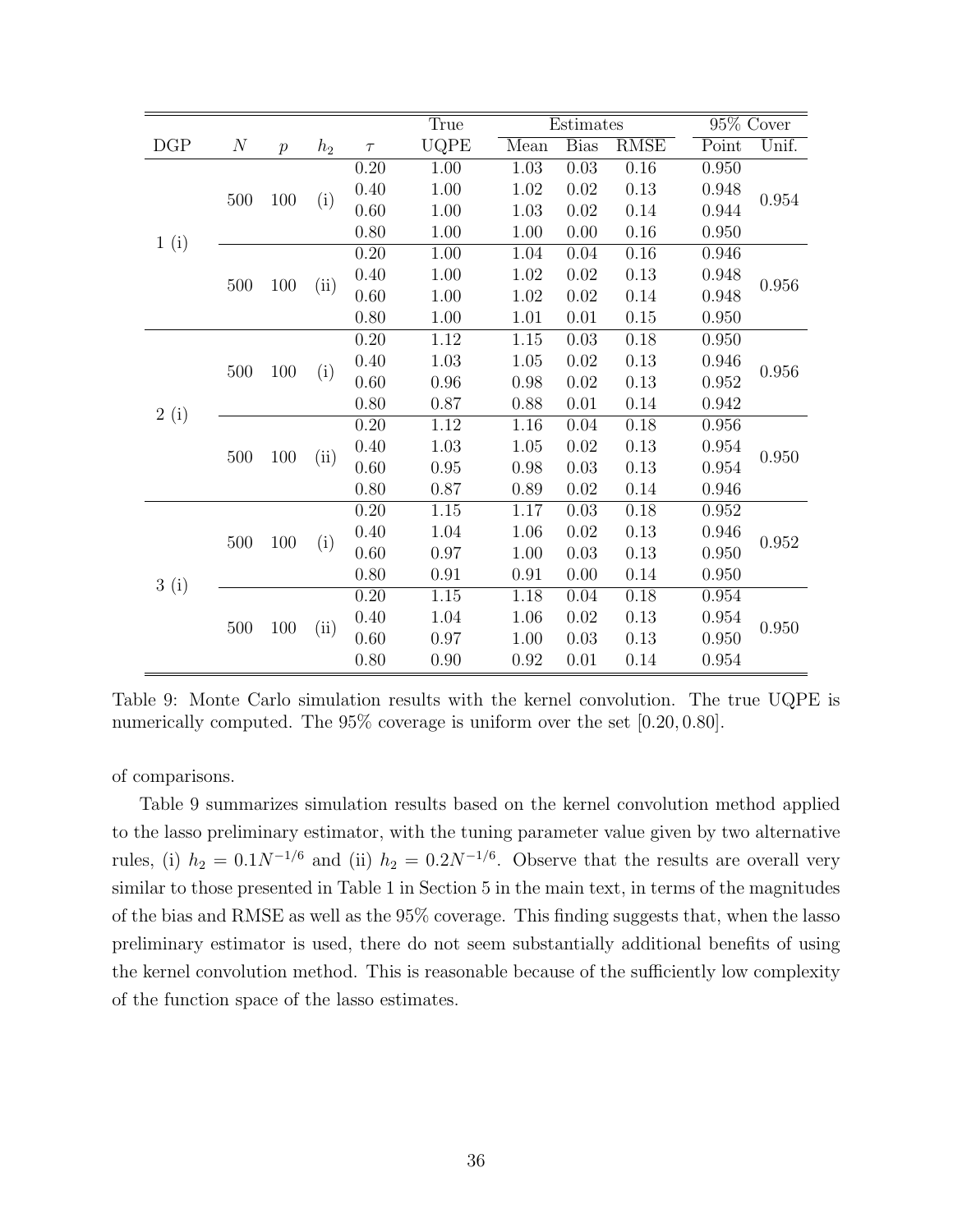|      |                |                  |        | True | Estimates |             |             | 95% Cover |       |
|------|----------------|------------------|--------|------|-----------|-------------|-------------|-----------|-------|
| DGP  | $\overline{N}$ | $\boldsymbol{p}$ | $\tau$ | UQPE | Mean      | <b>Bias</b> | <b>RMSE</b> | Point     | Unif. |
|      |                |                  | 0.20   | 1.00 | 1.03      | 0.03        | 0.19        | 0.972     |       |
|      | 500            | 100              | 0.40   | 1.00 | 1.02      | 0.02        | 0.15        | 0.968     | 0.986 |
| 1(i) |                |                  | 0.60   | 1.00 | 1.02      | 0.02        | 0.17        | 0.970     |       |
|      |                |                  | 0.80   | 1.00 | 0.99      | $-0.01$     | 0.19        | 0.956     |       |
|      | 500            |                  | 0.20   | 1.12 | 1.14      | 0.02        | 0.21        | 0.968     | 0.984 |
|      |                | 100              | 0.40   | 1.03 | 1.04      | 0.02        | 0.16        | 0.968     |       |
| 2(i) |                |                  | 0.60   | 0.95 | 0.98      | 0.03        | 0.16        | 0.976     |       |
|      |                |                  | 0.80   | 0.88 | 0.87      | $-0.01$     | 0.17        | 0.952     |       |
|      |                |                  | 0.20   | 1.15 | 1.17      | 0.02        | 0.21        | 0.966     |       |
| 3(i) |                | 100              | 0.40   | 1.04 | 1.06      | 0.02        | 0.16        | 0.964     | 0.986 |
|      | 500            |                  | 0.60   | 0.97 | 1.00      | 0.02        | 0.16        | 0.972     |       |
|      |                |                  | 0.80   | 0.90 | 0.90      | 0.00        | 0.16        | 0.954     |       |

<span id="page-36-0"></span>Table 10: Monte Carlo simulation results with the second-order kernel. The true UQPE is numerically computed. The 95% coverage is uniform over the set [0.20, 0.80].

### F.3 Higher-Order Kernel

In Section [4](#page-7-0) in the main text, we use a second-order kernel (second-order Epanechnikov kernel) with the undersmoothed rule-of-thumb optimal choice  $h_1$  of the bandwidth to satisfy the assumption for valid inference. Another option is to use the rule-of-thumb optimal choice  $h_1 = 1.06\sigma(Y)N^{-1/5}$  without an undersmoothing while using a higher-order-kernel function (e.g., fourth-order Epanechnikov kernel) instead of a second-order kernel function. With this approach, the optimal rate  $h_1 \propto N^{-1/5}$  with respect to a second-order kernel is effectively undersmoothing with respect to the fourth-order kernel. This may have a practical advantage in that a researcher can directly use the choice rule  $h_1 = 1.06\sigma(Y)N^{-1/5}$  without an *ad hoc* undersmoothing. A disadvantage, on the other hand, is that we require a higher-order of smoothness of the density function. In this section, we demonstrate through simulations that this alternative approach works as well.

Table [10](#page-36-0) summarizes simulation results based on the rule-of-thumb optimal choice  $h_1 =$  $1.06\sigma(Y)N^{-1/5}$  along with the fourth-order Epanechnikov kernel function. These simulation results overall indicate accurate estimates as the baseline results presented in Section [4](#page-7-0) in the main text albeit slight over-coverages. That said, we emphasize once again that this approach works at the expense of more smoothness assumption.

# **F.4** Testing  $UQPE(\tau) = 0, \forall \tau \in \Upsilon$

While we have thus far studied the finite sample performance of  $\widehat{UQPE}(\tau)$  for general purposes of estimation and inference for  $UQPE(\tau)$ , we now focus on the finite sample per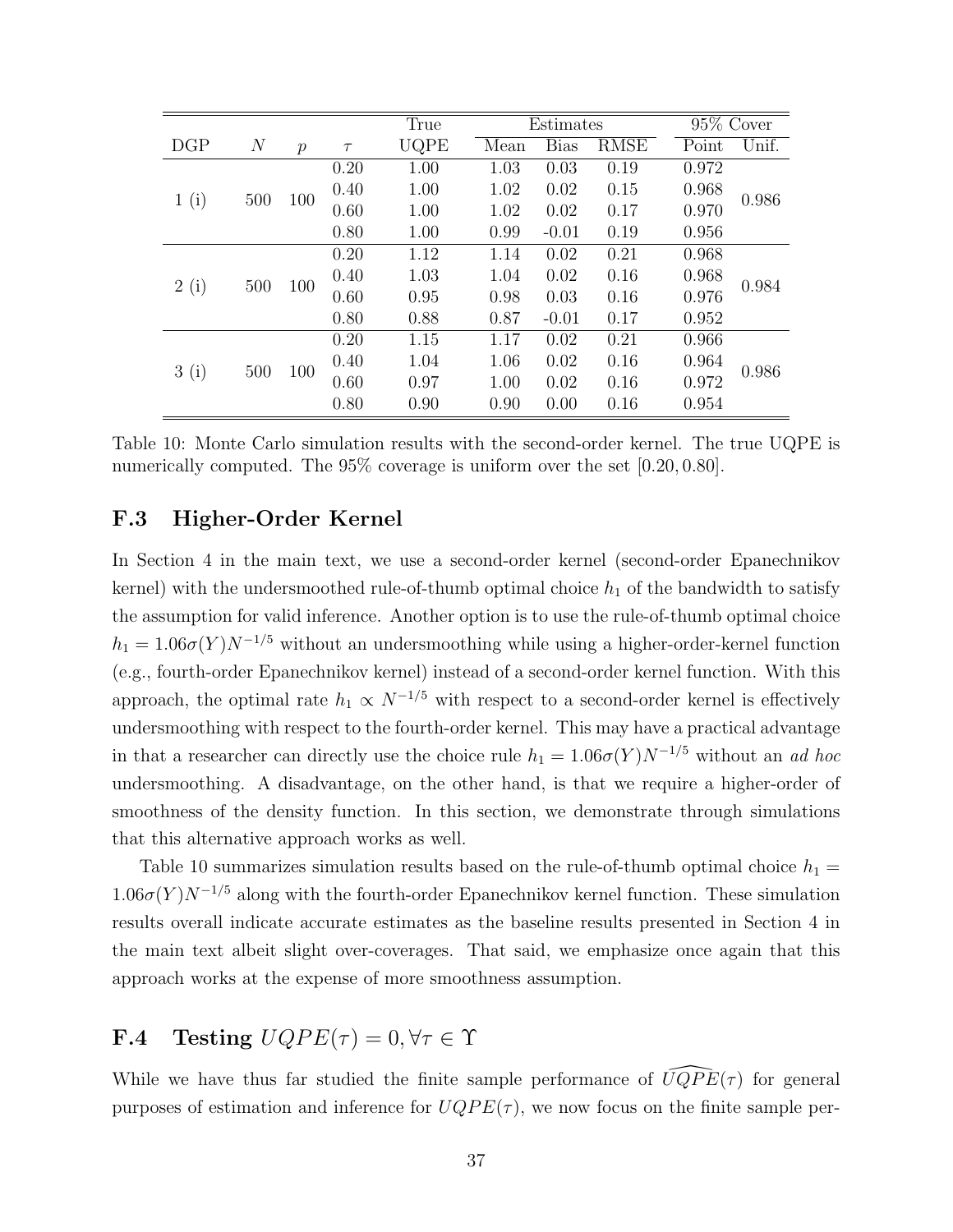formance of  $\hat{\theta}(\tau)$ . Recall that  $\hat{\theta}(\tau)$  and its asymptotic properties are useful for testing  $\theta(\tau) = 0, \forall \tau \in \Upsilon$ , which in turn is equivalent to the hypothesis  $UQPE(\tau) = 0, \forall \tau \in \Upsilon$ .

The basic simulation design carries over from Section [4,](#page-7-0) but the current design differs in the following two points. First, the function  $g(\cdot)$  is now defined by  $g(x) = 0$  and we refer to it as DGP 0. This design conforms with the null hypothesis  $UQPE(\tau) = 0, \forall \tau \in \Upsilon$ . Second, for the purpose of evaluating the rate of convergence, we vary the sample size  $N \in \{250, 500\}.$ Table [11](#page-37-1) summarizes the simulation results for  $\hat{\theta}$ . Observe the the biases are small and the coverage frequencies are close to the nominal probabilities. Furthermore, the convergence rate is consistent with the theoretical prediction of the root-N rate.

| (1)<br>THE MOST OPAIN DUSTER |       |               |        |          |           |             |      |           |       |
|------------------------------|-------|---------------|--------|----------|-----------|-------------|------|-----------|-------|
|                              |       |               |        | True     | Estimates |             |      | 95% Cover |       |
| DGP                          | $\,N$ | $\mathcal{p}$ | $\tau$ | $\theta$ | Mean      | <b>Bias</b> | RMSE | Point     | Unif. |
| 0(i)                         | 250   | 100           | 0.20   | 0.00     | 0.00      | 0.00        | 0.03 | 0.952     | 0.938 |
|                              |       |               | 0.40   | 0.00     | 0.00      | 0.00        | 0.04 | 0.930     |       |
|                              |       |               | 0.60   | 0.00     | 0.00      | 0.00        | 0.03 | 0.938     |       |
|                              |       |               | 0.80   | 0.00     | 0.00      | 0.00        | 0.03 | 0.944     |       |
|                              |       |               | 0.20   | 0.00     | 0.00      | 0.00        | 0.02 | 0.936     |       |
| (i)<br>0                     | 500   | 100           | 0.40   | 0.00     | 0.00      | 0.00        | 0.02 | 0.930     | 0.940 |
|                              |       |               | 0.60   | 0.00     | $-0.01$   | $-0.01$     | 0.03 | 0.934     |       |
|                              |       |               |        | 0.80     | 0.00      | 0.00        | 0.00 | 0.02      | 0.932 |

(i) The Most Sparse Design –  $\theta$ 

| (ii) The Second Most Sparse Design $-\theta$ |                |               |        |          |         |             |      |              |       |  |
|----------------------------------------------|----------------|---------------|--------|----------|---------|-------------|------|--------------|-------|--|
|                                              |                |               |        | True     |         | Estimates   |      | $95\%$ Cover |       |  |
| DGP                                          | $\overline{N}$ | $\mathcal{p}$ | $\tau$ | $\theta$ | Mean    | <b>Bias</b> | RMSE | Point        | Unif. |  |
| 0(i)                                         | 250            |               | 0.20   | 0.00     | $-0.01$ | $-0.01$     | 0.03 | 0.946        | 0.940 |  |
|                                              |                | 100           | 0.40   | 0.00     | $-0.01$ | $-0.01$     | 0.04 | 0.916        |       |  |
|                                              |                |               | 0.60   | 0.00     | $-0.01$ | $-0.01$     | 0.04 | 0.924        |       |  |
|                                              |                |               | 0.80   | 0.00     | $-0.01$ | $-0.01$     | 0.03 | 0.936        |       |  |
|                                              | 500            |               | 0.20   | 0.00     | 0.00    | 0.00        | 0.02 | 0.918        |       |  |
| (ii)<br>$\theta$                             |                | 100           | 0.40   | 0.00     | $-0.01$ | $-0.01$     | 0.02 | 0.924        | 0.918 |  |
|                                              |                |               | 0.60   | 0.00     | $-0.01$ | $-0.01$     | 0.02 | 0.902        |       |  |
|                                              |                |               | 0.80   | 0.00     | $-0.01$ | $-0.01$     | 0.02 | 0.914        |       |  |

<span id="page-37-1"></span>Table 11: Monte Carlo simulation results for  $\theta$  under the sparsity designs (i) and (ii). The 95% coverage is uniform over the set [0.20, 0.80].

# References

<span id="page-37-0"></span>BELLONI, A. AND V. CHERNOZHUKOV (2011): " $\ell_1$ -penalized quantile regression in highdimensional sparse models," The Annals of Statistics, 39, 82–130.